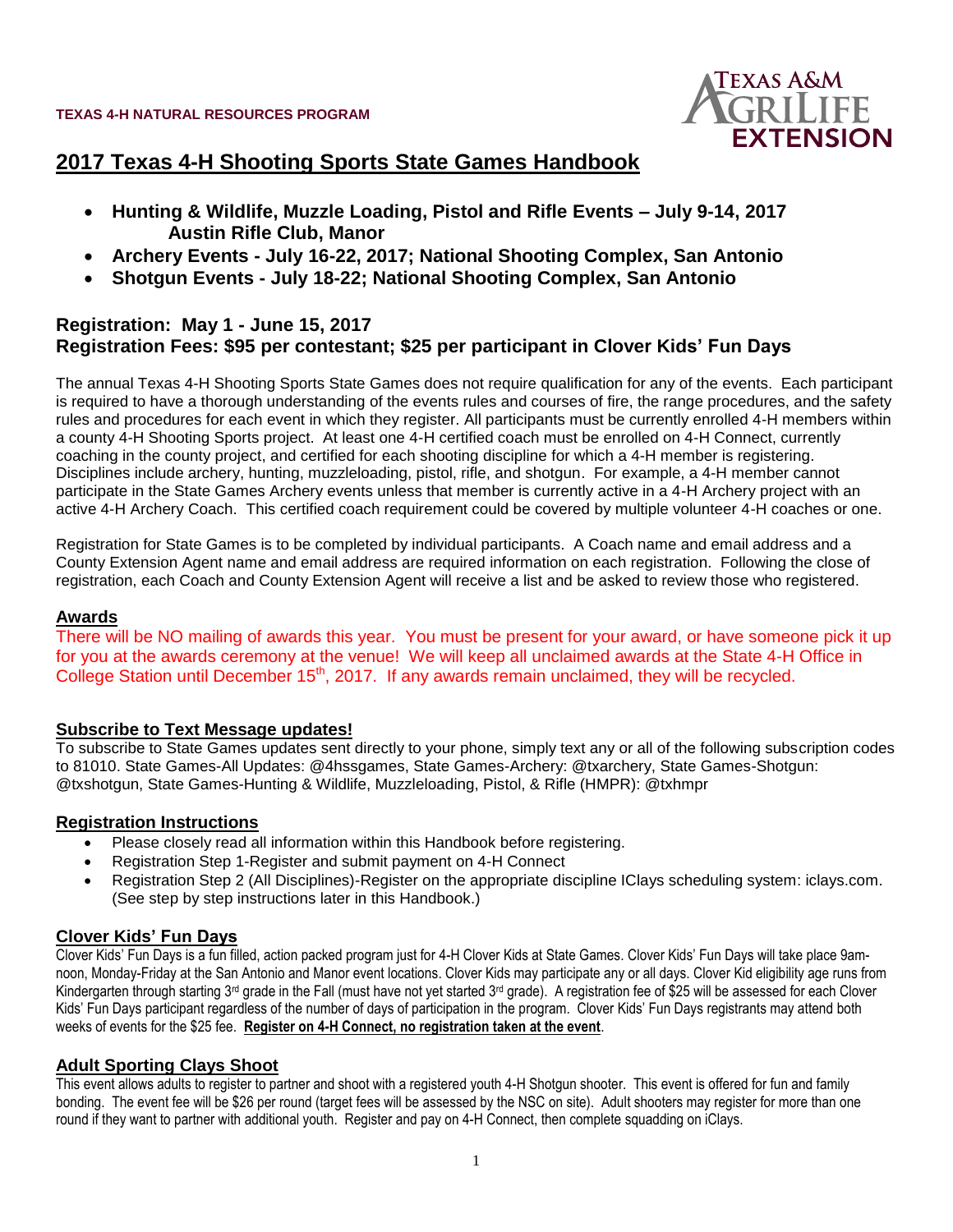#### **Eligibility**

Any Texas 4-H member meeting rule requirements and enrolled in local 4-H Shooting Sports projects may enter and shoot in the individual competitive events. All registrations for the shoot will be certified by the County Extension Agent through 4-H Connect. All participants must be currently enrolled 4-H members within a county 4-H Shooting Sports project. At least one 4-H certified coach must be enrolled on 4-H Connect and currently coaching in the county project who is certified for each shooting discipline being represented by a 4-H member at this event. Shooting disciplines include archery, hunting, muzzleloading, pistol, rifle, and shotgun. For example, a 4-H member cannot participate in the State Games Archery events unless that member is currently active in a 4-H Archery project with an active 4-H Archery Coach. This certified coach requirement could be covered by multiple volunteer 4-H coaches or just one.

4-H shooters who practice with a 4-H project group outside of their resident county may register and compete in the event but must compete as a member of their county of 4-H enrollment and will not be able to be placed on any team (where team events are applicable) outside of their county of enrollment.

4-H members who are members of a collegiate or military team or club receiving coaching are ineligible to participate in state 4-H events. Involvement in international shooting or national events does not disqualify otherwise eligible shooters.

Counties may enter as many individuals or teams as desired in these games.

#### **Entry Fees**

A registration fee of \$95 will be assessed for each participant, regardless of discipline or combination of disciplines. Note that fees cover entry into the events only, and do not include round fees, practice targets, or similar items. All IClays registration fees will be covered within the \$95 registration. IClays fees will not be collected separately.

The \$95 registration fee covers all events for the two week period at both locations regardless of shooting discipline (archery, hunting, muzzleloading, pistol, rifle, and shotgun).

> \$5 Archery Target Fee: this fee will be collected for the specific purpose of aiding in covering the costs of maintenance, repair, and replacement of the large number of target backs necessary to hold this event. Target Fees collected will only be used for this purpose.

A registration fee of \$25 will be assessed for each Clover Kids' Fun Days participant regardless of the number of days of participation in the program. Camp Clover Kid registrants may attend both weeks of events for the \$25 fee.

A registration fee of \$26 will be assessed for adults for each round of Adult Sporting Clays in which they enter.

#### **Refund Policy**

#### 4-H Connect has a NO REFUND POLICY.

#### **Age Classes**

1. Age Requirements

Youth may participate in 4-H year from September 1st of grade three through August 31st following completion of grade twelve, with these age restrictions:

- Minimum age 8 (in addition to being in the 3rd grade)
- Maximum age 18 (as of August 31, 2015)
- Special education youth who are older than 19 and have not graduated from high school may participate in 4-H Youth Development programs as members, with approval by the county Extension agent. Participation is limited to the club or county level. County Extension staff have the option, on a case-by-case basis, to allow Special Education youth older than 19 to participate in competitive events at the club or county level.

2. Texas 4-H Member Categories

- **Junior**: Grades 3, 4, and 5
- **Intermediate**: Grades 6, 7, and 8
	- **Senior**: Grades 9, 10, 11, and 12
	- o **Shooting Sports** 
		- **Senior 1: Grades 9 and 10**
		- **Senior 2**: Grades 11 and 12

#### **Motorized Carts**

Motorized carts are allowed during the Archery and Shotgun events at the National Shooting Complex (NSC) in San Antonio. **THEY ARE NOT ALLOWED** at the Austin Rifle Club for the Rifle/Pistol/Muzzleloading/Hunting Skills events. Personal carts owned by individuals must have a permit to operate on the grounds. Permits purchased for the Comal County 4-H Shoot are also valid for the same cart if used during the State Games. All permits will be purchased from the NSC and should be ordered in advance if possible. Additional permits can be ordered on the days of the shoots.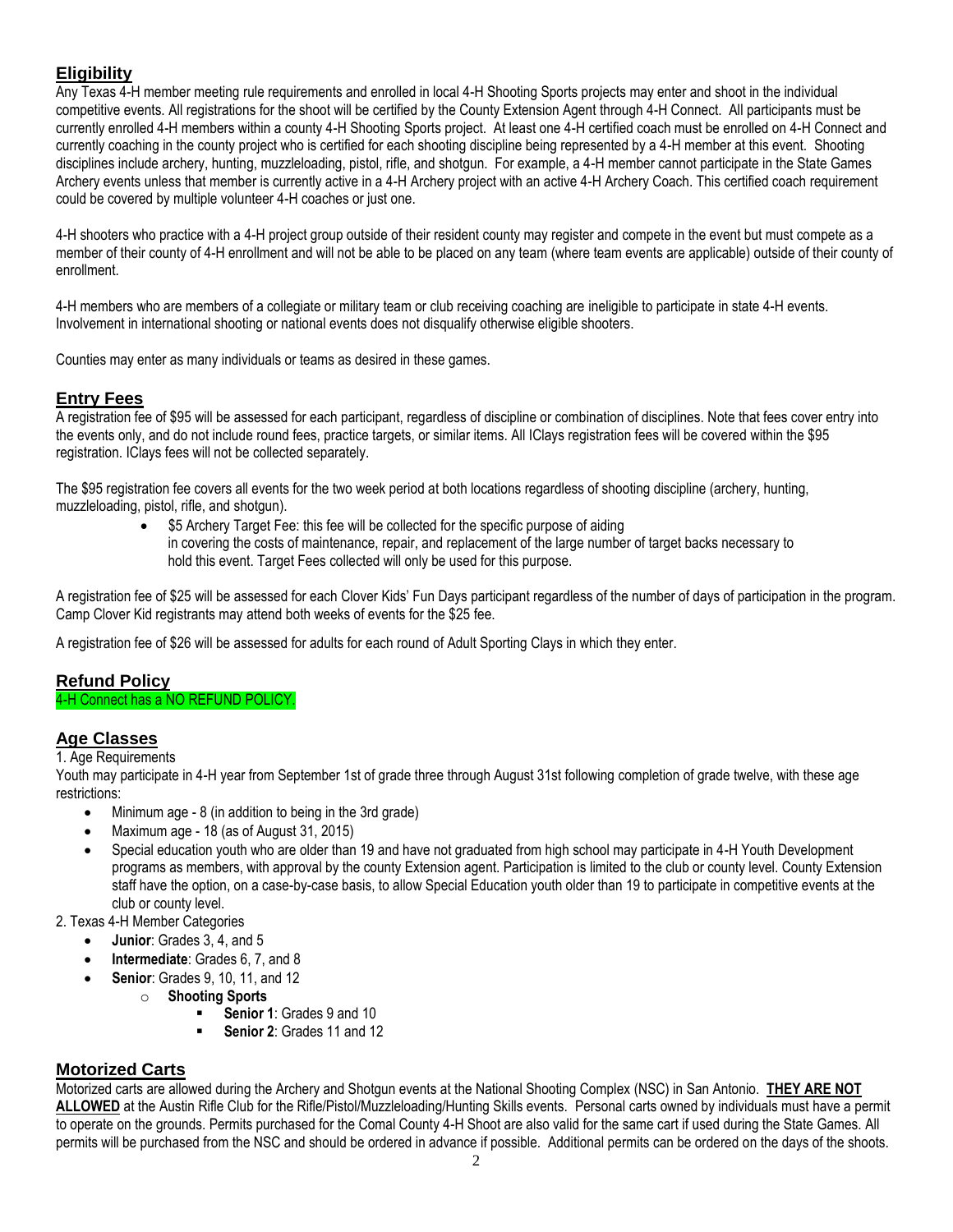A \$5 permit fee will be required of each permit; one permit per cart. Permits ordered in advance will be available for pick up at the NSC Club House Pro Shop on the event dates. Carts may also be rented from the NSC for the Archery and Shotgun events. Motorized carts will not be allowed during the Hunting/Wildlife, Muzzleloading, Pistol, and Rifle Events at the Austin Rifle Club. Use this link for further information, to order your cart permit, or to reserve a rental cart [http://nsc.nssa-nsca.org/wp-content/uploads/sites/8/2016/10/NSC-Cart-Agreement-](https://urldefense.proofpoint.com/v2/url?u=http-3A__nsc.nssa-2Dnsca.org_wp-2Dcontent_uploads_sites_8_2016_10_NSC-2DCart-2DAgreement-2DPersonal.pdf&d=DwMFAg&c=r_tSStIHV2ie60z4DgB-pQ&r=38-4sNyK9JBC24txHXWxCN6h5dMDfglN_J5Y3YfjZmc&m=0_ychQD5PGrNYq4QV5CHu35WxevRLMMK9VtSFLivY6M&s=D5V_-Co3kFOWspbMTEAGjuOWJ5LOj1mwfDSSjVTloeA&e=)[Personal.pdf](https://urldefense.proofpoint.com/v2/url?u=http-3A__nsc.nssa-2Dnsca.org_wp-2Dcontent_uploads_sites_8_2016_10_NSC-2DCart-2DAgreement-2DPersonal.pdf&d=DwMFAg&c=r_tSStIHV2ie60z4DgB-pQ&r=38-4sNyK9JBC24txHXWxCN6h5dMDfglN_J5Y3YfjZmc&m=0_ychQD5PGrNYq4QV5CHu35WxevRLMMK9VtSFLivY6M&s=D5V_-Co3kFOWspbMTEAGjuOWJ5LOj1mwfDSSjVTloeA&e=)

#### **Round or Target Fees**

In the Shotgun Events, round fees for clay targets are directly payable to the National Shooting Complex and are to be paid at the event. Round fees will be collected and tickets issued by an official representative of the NSC at the Ammo Building or Pro Shop located on the NSC grounds. Fees will be assessed as follows:

- \$6.30 per 25 target round for American and International Trap and Skeet
- \$19.50 per 50 target round of Whiz-Bang
- \$51.50 per 100 target round of Sporting Clays
- \$9.75 per 25 target round of Whiz-Bang Adult Event
- \$5.00 per 25 target round of Practice Trap and Skeet
- \$0.40 per target for Practice Sporting Clays

All paper or metallic targets for all other State Game events will be supplied by shoot management.

#### **Teams**

Shotgun Events - When offered, teams will consist of 2 or 3 members. All members of a team must participate in the event in which they are named as a team. All team members must be in the same age class and must be from the same county. A shooter may shoot on only one team in any given event. Teams must remain the same for any set of events in order to be considered for overall awards. **Shotgun teams will be registered by emailing texas4h2017teams@gmail.com.** Changing team structure after competitors have been entered places a heavy demand on the statistical office. As a result, any changes in team structure after the original registration had been entered will be assessed **a fee of \$20 per team per change**. **Exceptions** are limited to team changes resulting from accident, injury, illness, family emergency or for individuals whose team mates have failed to appear for any reason. Shooters thus affected may have their team status changed along with others necessary to provide the opportunity for team participation at no cost. All changes must be made between 10:00 am and 4:00 pm **up to the day before the event**. **NO**  modifications of registration are permitted after that time. For events spanning multiple days, changes must be made on the day prior to the FIRST day of the event.

Archery – When offered, teams of three shooters composed of one senior, one intermediate and one junior will shoot 3 ends of 3 arrows at 30 meters each end within a three (3) minute total time limit using a122 cm F.I.T.A. 10 ring target. Teams may be made up of shooters from multiple counties, but must be made up at the event.

Hunting & Wildlife, Muzzleloading, Pistol, and Rifle Events – When offered, a team fun shoot will be arranged with teams of three shooters composed of one senior, one intermediate and one junior from different counties. The team shoot will be announced during the event and designed by the shoot management.

#### **Disciplines offered**

See the Event Summaries for a complete list of rules and event descriptions, but the following is a short list of events without the different classifications within some due to equipment variations:

| Archery-<br>3-D<br>٠<br>Modified 600 FITA<br>٠<br><b>Field</b><br>٠<br>Wand<br>٠<br>Clout<br><b>Team Relay Round</b> | Muzzleloading-<br>25 Yard Rifle<br>٠<br>50 Yard Rifle<br>٠<br><b>Rifle Silhouette</b><br>٠<br>Pistol<br>٠<br>Cap and Ball<br>ShotgunTrap | $Rifle -$<br><b>BB</b> Gun<br><b>Sporter Air</b><br><b>Precision Air</b><br>٠<br><b>Air Silhouette</b><br>$\bullet$<br>10 Meter Running Target<br>$\bullet$<br><b>Light Rifle</b><br>٠<br><b>Smallbore Silhouette</b><br>٠ |
|----------------------------------------------------------------------------------------------------------------------|------------------------------------------------------------------------------------------------------------------------------------------|----------------------------------------------------------------------------------------------------------------------------------------------------------------------------------------------------------------------------|
| Hunting and Wildlife -                                                                                               | Pistol-                                                                                                                                  | <b>3-Position Smallbore</b><br>$\bullet$                                                                                                                                                                                   |
| <b>Hunting Live Fire</b><br>٠                                                                                        | Air<br>٠                                                                                                                                 | <b>CMP Smallbore</b><br>٠                                                                                                                                                                                                  |
| <b>Hunter Skills and Safety</b><br>٠                                                                                 | Single Shot Rapid Fire Air<br>٠                                                                                                          | <b>Sporter High Power</b>                                                                                                                                                                                                  |
| Wildlife Management and Identification                                                                               | <b>Air Silhouette</b>                                                                                                                    |                                                                                                                                                                                                                            |
| <b>Hunter Decision Making</b><br>٠                                                                                   | <b>Smallbore</b><br>٠                                                                                                                    | Shotgun-                                                                                                                                                                                                                   |
|                                                                                                                      | <b>Smallbore Hunter's Silhouette</b><br>٠                                                                                                | <b>American Skeet</b><br>$\bullet$                                                                                                                                                                                         |
|                                                                                                                      | <b>Smallbore Silhouette</b><br>$\bullet$                                                                                                 | <b>American Trap</b><br>٠                                                                                                                                                                                                  |
|                                                                                                                      | <b>Centerfire</b><br>٠                                                                                                                   | <b>International Skeet</b><br>$\bullet$                                                                                                                                                                                    |
|                                                                                                                      | .45 Caliber<br>$\bullet$                                                                                                                 | <b>Modified Trap</b><br>$\bullet$                                                                                                                                                                                          |
|                                                                                                                      |                                                                                                                                          | <b>Walking Sporting Clays</b><br>$\bullet$                                                                                                                                                                                 |
|                                                                                                                      |                                                                                                                                          | <b>TPWD Whiz Bang Sporting Clays</b><br>٠                                                                                                                                                                                  |

Equipment classes are offered in several events based upon sight types, positions, or similar logical subdivisions of event contestants.

#### **Courses of Fire**

Courses of fire, equipment restrictions, and similar summary data are listed in the Event Summaries section of this handbook. Archery Events……………….pages 8-10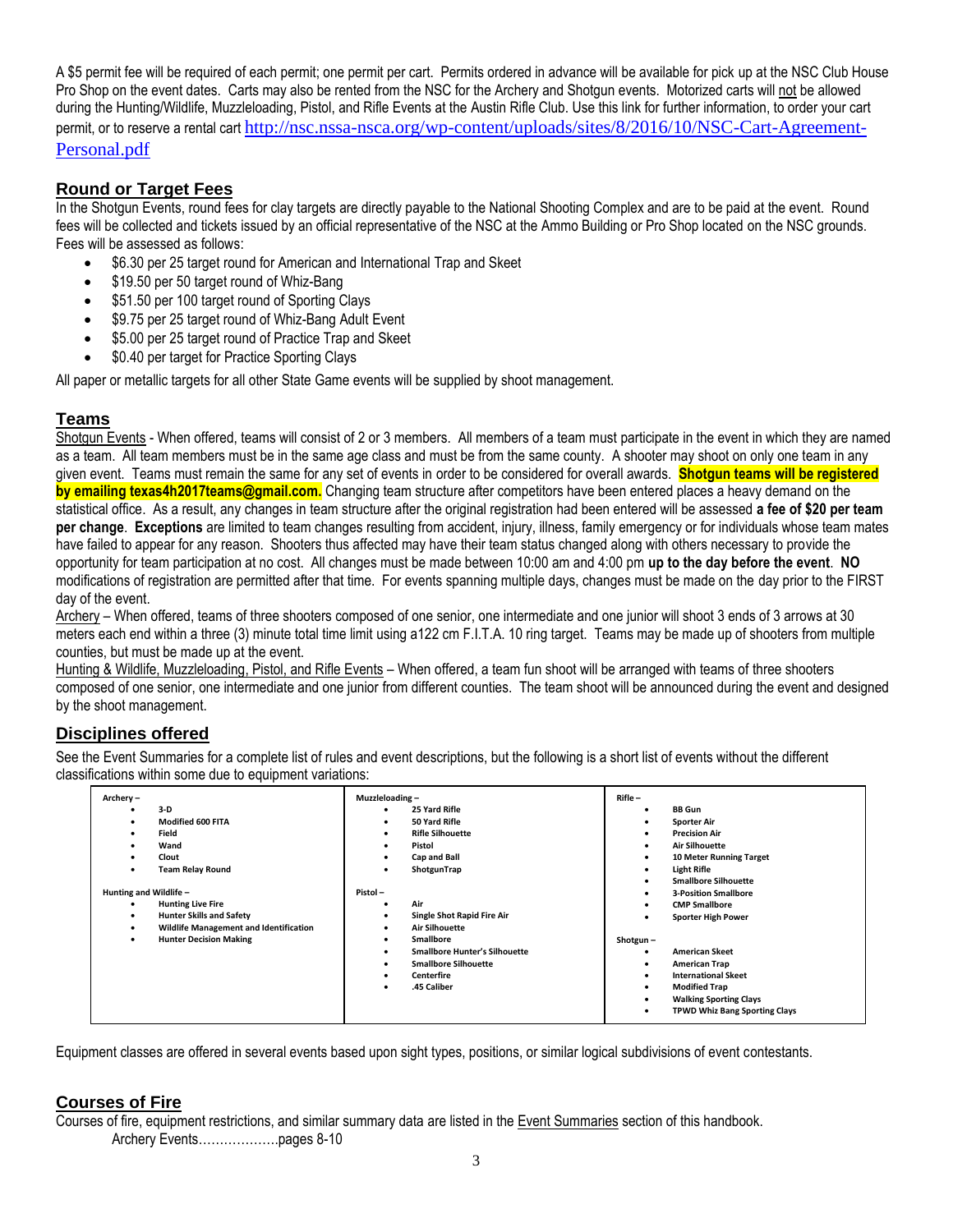| Hunting and Wildlife Eventspages10-11 |  |
|---------------------------------------|--|
| Muzzleloading Eventspages 11-13       |  |
|                                       |  |
|                                       |  |
|                                       |  |

#### **Rules**

Texas 4-H Shooting Sports Rules govern these matches. In general, the rules of cooperating governing bodies, e.g. ATA, NSCA, NSSA, NRA, USA Shooting, CMP, NMLRA and others apply. Complete sets of rules are available on the Texas 4-H Shooting Sports Project webpage [http://texas4](http://texas4-h.tamu.edu/shootingsports) [h.tamu.edu/projects/shooting-sports.](http://texas4-h.tamu.edu/shootingsports) The Event Summary gives specific details on the rules where they may differ from the posted 4-H Rules. Be sure to read all rules of each event carefully as some may have differences that take precedence over others; event rules differences supersede Texas 4-H Shooting Sports Rules which supersede national governing body rules.

#### **Agreement to Rules and Acceptance of Safety Responsibility**

As a member of a county 4-H Shooting Sports Project, youth are expected to be well trained in range and safety rules and procedures. It is the responsibility of the participant and parent/guardian to insure that all participants are adequately prepared to safely participate in each event they are entering. This includes knowledge of the operation of their firearm, knowledge of the safe handling of their firearm, the event course of fire, event rules, and general range safety rules and procedures. It is the participant and parent/guardian responsibility to read all information and develop an understanding of the information within this handbook and the event rules.

#### **Ammunition**

Shooters must furnish their own ammunition appropriate for each event. It is vitally important to allow extra ammunition for sighting shots, practice rounds, shoot-offs, proof doubles, malfunctions or other contingencies. Ammunition is subject to inspection and verification. It is the responsibility of the shooter to know what ammunition is allowed in each event as listed in the Event Summary.

Verified reloads, subject to all the current rules, may be used in all events using reloadable cartridges with the shooter taking full responsibility for their safety and compliance with the rules of the game. Plan ahead and get your reloads checked and verified upon arrival **before** arriving on the firing line.

#### **Texas 4-H Reloaded Ammunition Rules:**

The use of reloaded ammunition (metallic cartridge or shot shell) is permitted in the Texas 4-H Shooting Sports Project only under the following conditions:

- 1. The shooter assumes full responsibility for the safety of his or her reloaded ammunition, including the safety of others on and around the range.
- 2. The ammunition must be reloaded by (or under immediate supervision of) an individual who has received certification in the NRA/NRMA\* Reloading Course for the type of ammunition in question (metallic cartridge or shot shell).
- 3. The ammunition must comply in all respects to the specific loading data provided in a recognized loading manual of current date.
- 4. The ammunition must demonstrate appropriate care and inspection by the reloader, including being boxed in appropriate ammunition boxes marked as reloaded ammunition and properly labeled with the reloader's name, NRA Reloading Training certification number and contact information, the reloading date, and cartridge or shotshell component information (case size, powder load, shot/bullet type and weight, bullet manufacturer). Ammunition should also be accompanied with information on the loading manual used to include title, publisher, date of publication, page number, and citation of the load. A photocopy of the information from the manual is sufficient.
- 5. All reloaded ammunition is subject to random inspection at the request of any range official at any time, including disassembly (destructively if necessary) of the sample.
- 6. Avoidance of this policy will result in removal of the ammunition from the event or activity. \*NRA/NRMA – National Rifle Association/National Reloading Manufacturers Association

#### **Official Scores**

Official scores are kept on the field by the scorer/referee or determined either on the field or in the statistical office by official scorers. All reported scores are checked for accuracy and corrections made when required. Note that scores kept by coaches and parents or estimations made by spotting scope are not official and will not be considered. We appreciate all assistance in making sure that scores are correct, that is why scores are posted. Argument over either the scoring process or the official results is considered unsportsmanlike conduct.

#### **Official Scorers and Posted Results**

Official scorers are experienced in scoring the events within their responsibility area and well versed in scoring protocols. Multiple checks and appropriate procedures are employed to determine official scores and to record them accurately. The volunteer officials work for the Texas 4-H Shooting Sports Project with the objective of producing timely, accurate and complete scoring records for each event.

#### **Target Review**

Even with multiple checks an occasional error can take place, and sometimes a trained eye will err. Our process is transparent by design with review by the shooters only invited during a target review period**.** Finding errors and bringing them to event staff attention is a service to the project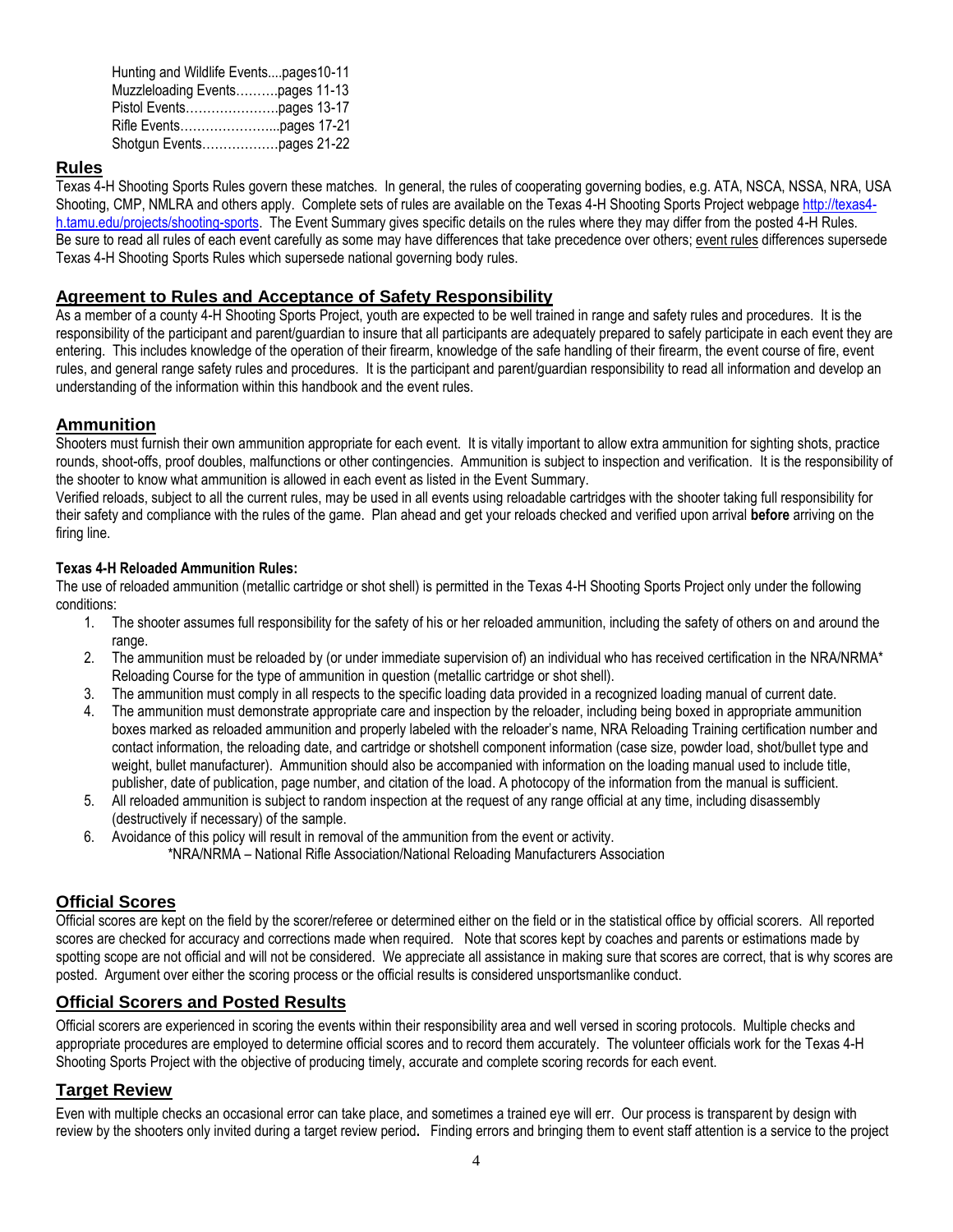and is appreciated. Argument with or badgering of officials or office staff is neither helpful nor in keeping with good sportsmanship. Unsportsmanlike conduct is grounds for ejection and will be handled as such.

#### **Challenges and Protests**

**Shooters only** may review their targets and challenge scoring or post official protests. Protocols for those processes, fees for such actions, and procedures are fully outlined in the rules. Coaches, parents or other competitors may not review targets, challenge scores, challenge any field procedure, or file protests of any kind.

#### **Field and Range Boundaries**

For multiple reasons, control of traffic on and around all fields and ranges is essential. Since coaching is not permitted on the ranges, there is no reason for a parent or coach to be on the ranges unless invited by the range officials. In shotgun, the field boundary is behind the sidewalk or fence. In other events it is as designated by the range staff. Please respect these boundaries and the directions of officials. Failure to do so or argument with officials is considered unsportsmanlike conduct and will result in appropriate actions, up to removal from the range, area, or grounds.

#### **Volunteer Needs**

Since multiple ranges will be in operation simultaneously, the match directors will need qualified volunteers to assist on most ranges. All volunteers for any event being fired in a given day must check in daily with the Volunteer Coordinator. Please see shoot management at event registration for more information on volunteering.

#### **Accommodations**

All lodging coordination is the responsibility of each group, club or county representing 4-H shooters at this event. All food and drinks are the responsibility of each group, club or county representing 4-H shooters at this event.

#### **Texas 4-H Shooting Sports State Games Apparel**

On-site shirt sales only! Lonestar Event Apparel will be offering State Games shirts and other items in a variety of customizable styles and colors for purchase on-site. No pre-orders.

#### **Range Safety and General Rules**

The safety and general welfare of all participants, spectators, and staff involved in this event is of paramount importance. All range safety rules will be strictly enforced. Any shooter failing to conform to safety standards will be warned and could be disqualified from an event or disqualified from the State Games with repeated infractions or major violations. Any shooter not adhering to the established range rules could be disqualified after one (1) warning. Please make sure all who attend, youth and adult, are knowledgeable and prepared before arriving at the event.

- **1. Eye Protection**: Shooting glasses industrial safety glasses, or tempered eye glasses are required for all events involving air or powder driven projectiles. No exceptions will be made. ISU or UIT glasses may be worn **only** if both eyes are adequately protected**.** All persons on or near the firing line are required to have eye protection, including coaches, range personnel, spectators, and shooters. Shooting glasses are recommended but not required in Archery events.
- **2. Ear Protection:** In any event where noise is a recognized hazard to future hearing, ear protection is required (plugs or muffs) of all persons on or near the ranges. Ear protection is not required in air or spring gun or archery events but may be used if the shooter desires to block out surrounding noise causing distraction. Audio head phones and ear buds designed for cell phones and other audio playing devices do not suffice for hearing protection and will not be allowed while a shooter is on the firing/shooting line.
- **3. Open and Empty:** All firearms will remain in a case until given the command to uncase firearms on the line. After that point, all firearms will remain open and empty until the shooter is on the line and the command to "load" or "fire" is given ("ready" in silhouette matches).

In Shotgun events, all firearm actions will remain open and empty, until the shooter is on the shooting station and it is his or her turn to shoot. The gun must be open and empty before leaving the shooting station.

Open bolt indicators (OBI's), action open indicators, or clear barrel indicators are **required** to be in place on the rifle and pistol ranges until the 'load' or 'commence fire' command is issued. Either commercial OBI's or those constructed of suitable materials are acceptable. Bright yellow, orange, red or chartreuse duct tape and a length of bright colored weed eater line or zip tie make excellent and inexpensive OBI's.

**4. Muzzle Control**: Shooters must maintain control of their muzzles at all times. Regardless of condition, muzzles may not be pointed toward any part of the body of the shooter or another person or rested upon any part of the body of the shooter or another person. This includes the use of toe pads in the shotgun games. The only exception is the limited exposure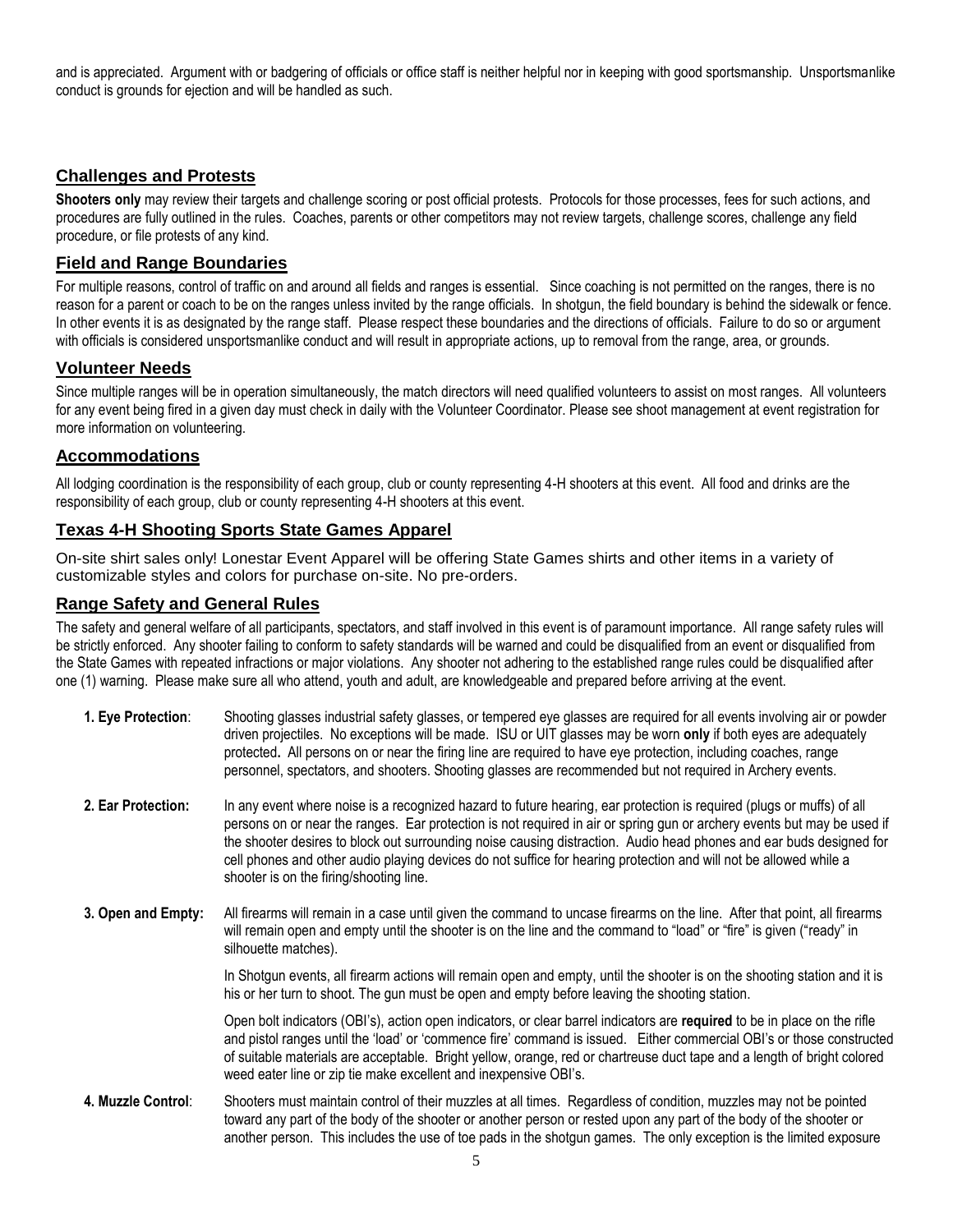required in loading or swabbing a muzzleloading firearm and changing chokes in a shotgun. Violation of this rule may result in the following as number of violations increase: (1) warning, (2) disqualification from a round, or (3) disqualification from the event. Serious and intentional initial violations may result in immediate disqualification. These rules should be fixed in the minds of all shooters before they come to this state level match.

- **5. Semiautomatics**: Semiautomatic firearms may be used in most of these events. Shooters using semiautomatic rifles must control their brass to prevent interference with shooters on nearby firing points. Screens, other porous barriers, or shell catchers may be used. These devices are not required in Shotgun events.
- **6. No Open Powder Container:** On the muzzleloading ranges, powder containers may be open only when actively measuring a powder charge. Open containers found on the range at other times will be considered safety hazards and will be confiscated by the range officer.
- **7. Challenges:** Scoring of rifle or pistol targets may be reviewed by the **shooter only**. He or she may challenge the scoring if they feel it is incorrect for any reason. A challenge fee of \$1.00 is required for each shot challenged, either because of inadvertent miss-recording of the score or because the shooter feels it was scored improperly. If the challenge is upheld, the score will be adjusted and the fee will be returned to the shooter. If it is denied, the shooter will be given a receipt and the funds will be deposited in the Texas 4-H Natural Resources Program account. No fee is required to point out mathematical errors.
- **8. Appeals**: Shotgun shooters may appeal a ruling on the field immediately if they feel a referee has missed a call. Once the shooter has called for another target (or pair), or the next shooter has fired, such right of appeal is lost. The referee may seek assistance from the scorer or may poll the squad at his or her discretion. The decision of the referee on the field is final and not subject to further appeal. Parent/coach is not official scoring and will not be consulted.
- **9. Protests**: Shooters **only** may protest any injustice, violation of the rules, or other circumstance that may have resulted in placing them at a disadvantage relative to other shooters. Such conditions **must** be reported to the range officer or field referee immediately. If satisfaction is not obtained, the situation should be reported immediately to the event manager or chief referee. If resolution is not reached at this point, the shooter **only** has the right to present a written protest with a \$20 protest fee to the chief referee or event manager within 1 hour of the time their squad has finished or score was posted. The jury will investigate and reach final resolution of the matter as soon as possible, considering all events. Results of all protests will be reported to the shooter only. Disposition of these fees is as above under challenges.
- **10. Fan Interference**: Disruption by parents, coaches or other individuals will not be permitted (includes cell phones). Sanctions ranging from a warning to ejection from the grounds or disqualification of an entire team will be imposed for interference with the operation of the match or disruption of the events on a firing line or field. The "Little League Syndrome" will not be tolerated in 4-H Shooting Sports. Every effort will be made to keep these events fair, kid centered and positive. "Fighting for my kid(s)" is neither necessary nor permitted.
- **11. Coaching**: Coaching will **not** be permitted on any range. Coaching includes any communication between the coach, parent or other spectator and the shooter, verbal or non-verbal. The shooter may request assistance from a range officer and the range officer may assign an assistant. Assistance can include (but is not limited to) hold of ammunition, loading, pumping air gun, etc….

The range officer may make exceptions to this rule at the beginning of a match. The range officer will explain what is allowed in the way of spotting for shooters, if spotting is allowed. Some events allow complete coaching and others expect no talking on the line at all. This will be explained at the beginning of all events but it should be assumed that no coaching will be available to the shooter once the match begins.

- **12. Coach Removal**: The shoot management reserves the right to remove any coach from the firing line in the event that his or her behavior is deemed detrimental or distracting to his or her own shooter or others. Coaches should remain positive and supportive being careful not to disrupt other shooters. In the event that a coach is removed from the firing line, another coach may substitute for him/her at the discretion of the range officer.
- **13. Alcohol Policy**: The consumption of alcoholic beverages is not compatible with any 4-H event. No alcoholic beverages may be consumed on the grounds of the National Shooting Complex or the Austin Rifle Club during this event. Violation of this policy is grounds for ejection.
- **14. Tobacco Policy**: It is both illegal and a violation of Texas 4-H Rules for youth to possess or use tobacco products of any type at a 4-H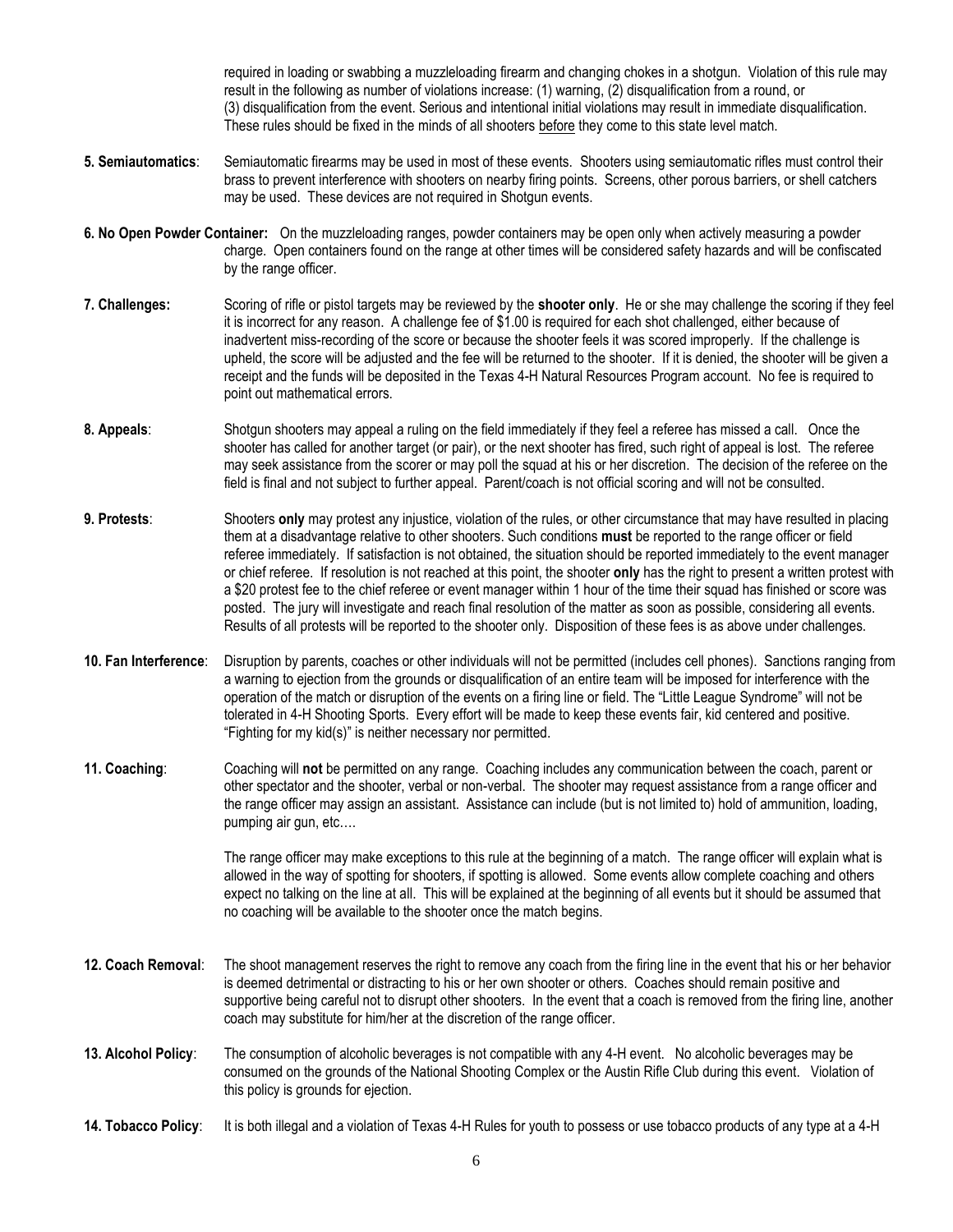event. In addition, it poses both a potential safety hazard and interference for anyone, regardless of age, to smoke on or near the firing lines. Therefore, adult smoking is not permitted on or near the firing lines or in any area where parking a vehicle would be considered inappropriate or in a situation where the smoke constitutes interference to shooters. If requested to do so, adult smokers will move as directed to avoid interference with shooters and spectators.

**15. Dress Code**: Participants and spectators are required to dress appropriately. Team uniforms or shirts are encouraged, but not required. Both young people and adults should wear attire appropriate for the weather while remaining modest and socially acceptable. Shooters must wear a shirt with sleeves. Clothing deemed immodest or distracting to other shooters will not be permitted.

> Where eye and/or ear protection is required, fully enclosed shoes must be worn for safety reasons for both shooters and spectators. This includes in front of the firing line when checking targets.

> For all Archery events (exceptions noted in archery event summaries) and walking Hunting events, the shooter must wear long pants and closed toed shoes.

All shooters and coaches should remember that they may be having photographs taken or be asked to interview for the media. Remember **you** represent all of 4-H Shooting Sports. Make it a positive image!

- **16. Behavior**: All participants and spectators are expected to demonstrate the highest level of sportsmanship, supporting the objectives and ideals promoted by the 4-H program in general and the 4-H Shooting Sports Project in particular.
- **17. Use of Two-way Radios:** To assist in range and match operations, only authorized persons are permitted to use two-way radios on the grounds. Any action by either youth or adults interfering with the frequencies in use imposes a safety hazard. Channels being used by the event staff will be posted to avoid issues. Please avoid using those channels. Deliberate disruption of range communications by anyone at the event will be considered a safety violation and treated as such.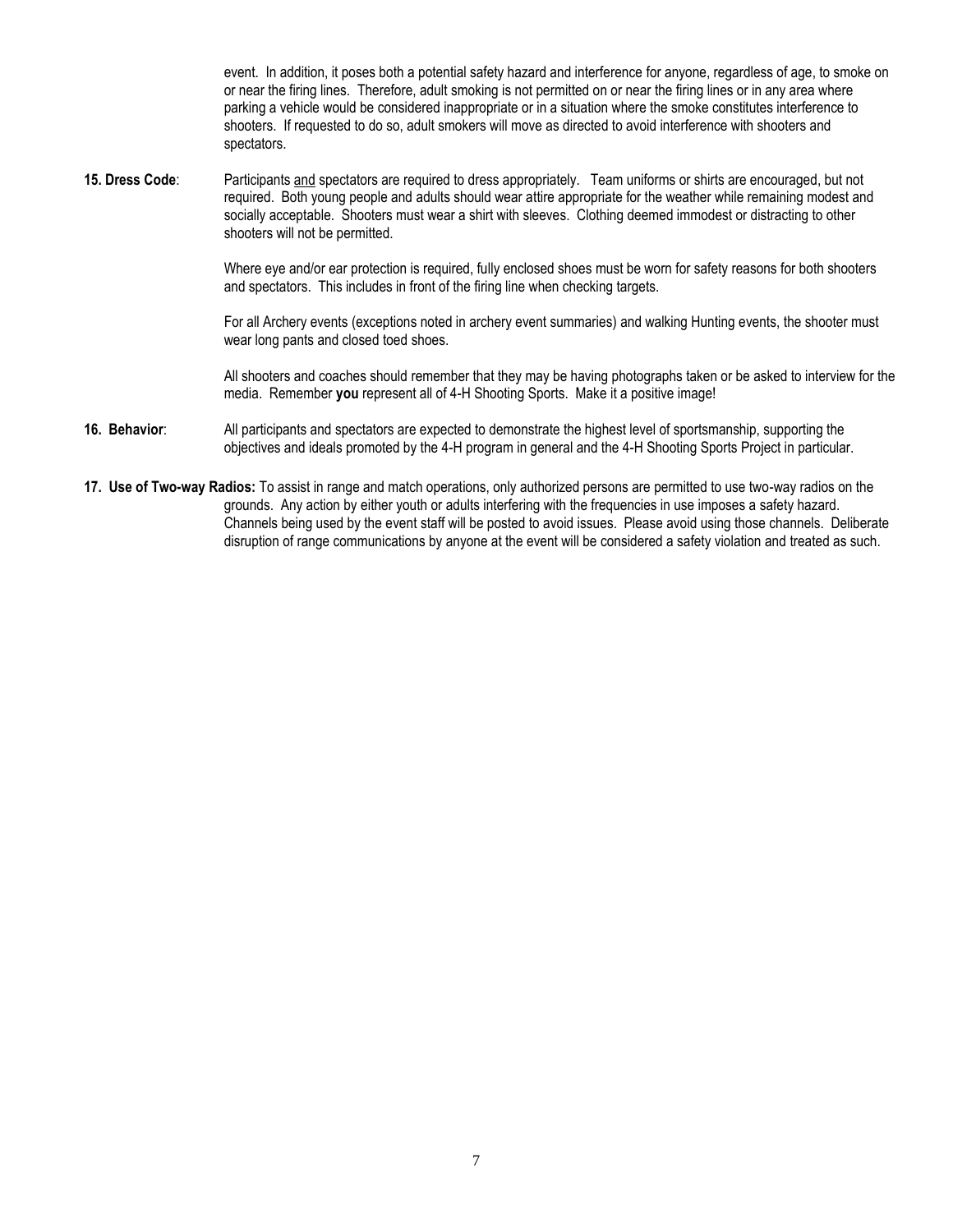## **EVENT SUMMARIES**

General 4-H Rule sets governing each shooting discipline can be found on the Texas 4-H Shooting Sports webpage [\(http://texas4](http://texas4-h.tamu.edu/projects/shooting-sports) **[h.tamu.edu/projects/shooting-sports](http://texas4-h.tamu.edu/projects/shooting-sports)) under 'Rules'. These rules are modified from the various governing body rule sets to accommodate 4-H. 4-H rules and regulations supersede all other rules where differences exist. The summaries below supersede those general 4-H rules further for the State Games purposes. Coaches, parents, and 4-H shooters are encouraged to be familiar with each of these rule sets.**

**NOTE: Where applicable for HMPR events, the equivalent Orion score system target may be substituted for the listed governing body target.**

## **Archery (2016)**

The national governing bodies for the Archery events are World Archery [\(http://www.worldarchery.org/HOME/Rules/Constitution-Rules](http://www.worldarchery.org/HOME/Rules/Constitution-Rules)) and the National Field Archery Association [\(https://www.nfaausa.com/sites/default/files/2013-14%20ConstByLaws.pdf\)](https://www.nfaausa.com/sites/default/files/2013-14%20ConstByLaws.pdf). These rules are used with modifications in 4-H events. 4-H rules and regulations supersede all other rules where differences exist. The summary below supersedes those rules further for the State Games purposes. Coaches, parents, and 4-H shooters are encouraged to be familiar with each of these rule sets.

The following rules pertain to each event listed in this synopsis:

- $\triangleright$  The maximum arrow diameter is 23/64". This will be checked at equipment inspection.
- $\triangleright$  Archers are limited to 2 bow classes for the State Games
- $\triangleright$  The first bow declared and used by each archer for their 3D event will be the equipment class used to determine the score for the High Overall Award
- Archers must shoot all five events in a single equipment class to be eligible for High Overall Awards
- Equipment Classes include: *Updated 2016*
	- Recurve-Bows may be equipped with a single sighting device, single pin, multiple pin, or hunting style sights; may not be equipped with string peeps or string marks for rear sights. Mechanical release aids are not permitted.
	- Compound Aided- Bows may be equipped with magnified sights and stabilizers. Mechanical release aids are permitted. No laser or holographic sights permitted.
	- Compound Unaided- Bows may not be equipped with magnified sights or stabilizers. Bows may be equipped with single pin or multiple pin sights. Mechanical release aids, or string peeps are not permitted.
	- Barebow- Bows may not be equipped with sights or sighting marks. Mechanical release aids are not permitted.
	- NASP- Genesis bows with no sights or sighting marks and no stabilizers. Mechanical release aides are not permitted. Only the stock (original) unmodified GenesisTM bow approved for NASP® may be used. The Genesis Mini, Pro, and GenX are not allowed for use. Only the original unmodified Easton aluminum 1820 arrows approved for NASP® may be used.
- $\triangleright$  Ear protection is not required in archery events, but plugs or muffs may be used to block out unwanted sound if the shooter desires.
- Sun glasses may be used if desired in archery.
- **All archers must wear shirts with sleeves, long pants, and closed toed shoes in order to shoot in any archery events with the following exceptions: Shorts that are moderate in length( two inches above the knee) may be worn in the Modified 600, Wand, and Team events.**

#### **Modified 600**

| <b>Dress Code:</b>     | All archers must wear shirts with sleeves, long pants or shorts of moderate length (two inches above the knee), and                        |  |  |
|------------------------|--------------------------------------------------------------------------------------------------------------------------------------------|--|--|
|                        | closed toed shoes. Any archer arriving at this course otherwise dressed will not be allowed to enter the course.                           |  |  |
| Target:                | Full color, 122 centimeter targets with ten equal and concentric scoring rings.                                                            |  |  |
| <b>Course of Fire:</b> | Juniors - 3 ends of 6 arrows at 30 yards, 3 ends of 6 arrows at 25 yards, and 8 ends of 3 arrows at 20 yards; total of 60 arrows.          |  |  |
|                        | Intermediates - 3 ends of 6 arrows at 50 yards, 3 ends of 6 arrows at 40 yards, and 8 ends of 3 arrows at 30 yards; total of 60<br>arrows. |  |  |
|                        | Seniors - 3 ends of 6 arrows at 60 yards, 3 ends of 6 arrows at 50 yards, and 8 ends of 3 arrows at 40 yards; total of 60 arrows.          |  |  |
| Time Limits:           | Shooters have a total of four minutes to shoot each end of six arrows and two minutes to shoot each end of three arrows.                   |  |  |
| Scoring:               | The lines between scoring areas of the target are part of the higher value scoring area. A shaft touching a scoring line receives          |  |  |
|                        | the higher value score. From the center of the target outward, the scoring areas are 10, 9, 8, 7, 6, 5, 4, 3, 2, 1. Shots outside          |  |  |
|                        | the scoring area are scored as misses.                                                                                                     |  |  |

## **FIELD**

**Dress Code: All archers must wear shirts with sleeves, long pants, and closed toed shoes. Any archer arriving at this course otherwise dressed will not be allowed to enter the course.**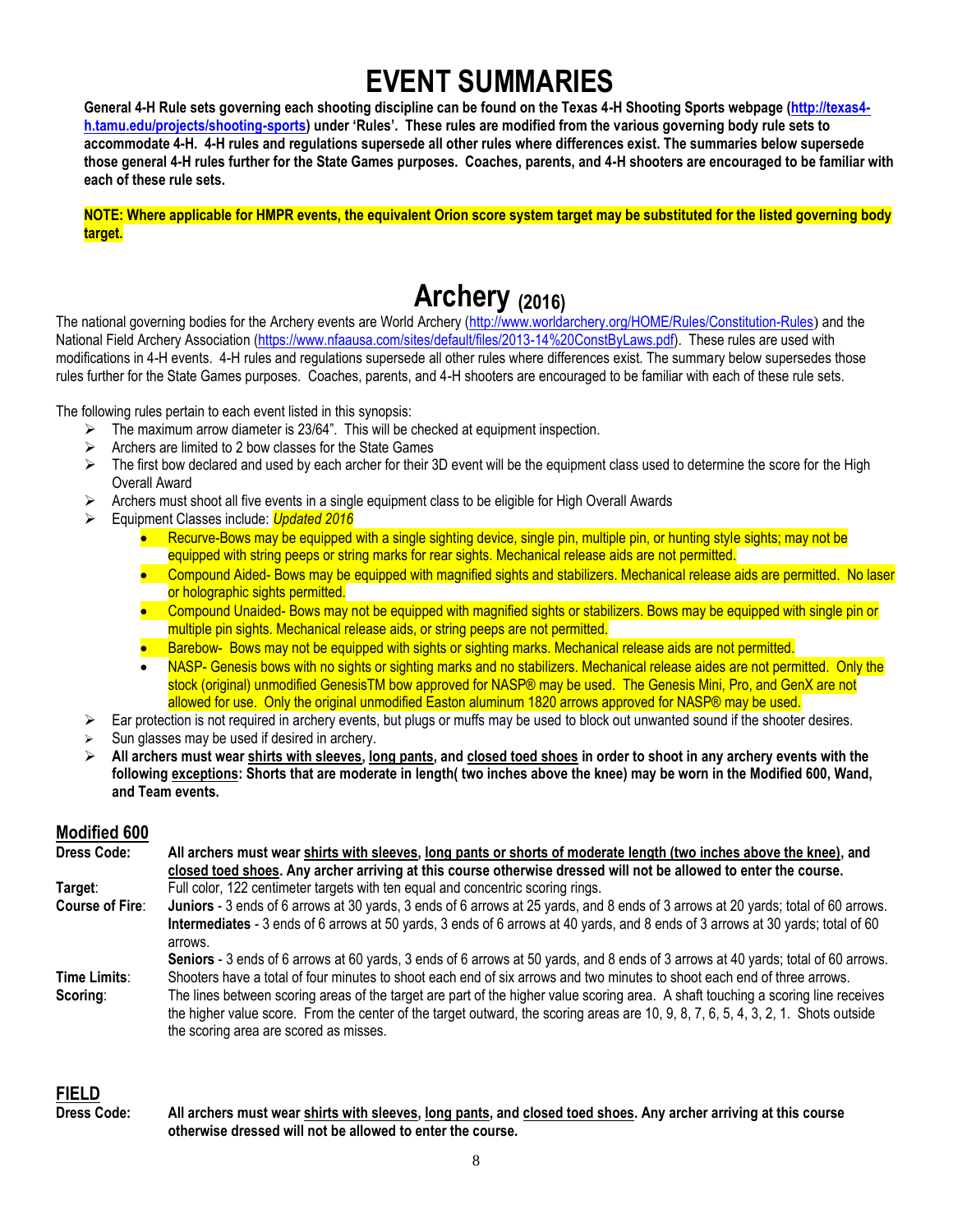**Target**: NFAA 20, 35, 50, and 65 cm targets may be used. Target selection and distances will be at the discretion of the event management, but will remain the same throughout the event.

**Course of Fire**: All shooters will shoot a course of fire including ends of 4 arrows each at 14 targets from the indicated shooting positions including at least one fan and one walk-up target at distances from 5 to 60 yards or their metric equivalent. Bare bow shooters will be limited to a maximum shot distance of 55 yards. Stakes will mark the shooting points for each age class or equipment class, and distances from each stake will be posted. The shoot management may substitute a full 28 14 target course if time and prevailing weather conditions permit.

**Time Limits**: Each shooter shall move to the firing points and shoot in an expeditious manner. No shooter shall impose excessive delay on the event without cause. A maximum of 2 minutes searching time is permitted for any lost arrow. **Scoring:** Field targets are scored conventionally, scoring 5, 4, 3 from the center outward. The inner ring on the 5 zone is scored as a center shot (X).

#### **3-D**

| ש-ט                                 |                                                                                                                                                                                                                                                                             |
|-------------------------------------|-----------------------------------------------------------------------------------------------------------------------------------------------------------------------------------------------------------------------------------------------------------------------------|
| <b>Dress Code:</b>                  | All archers must wear shirts with sleeves, long pants, and closed toed shoes in order to shoot. Any archer arriving at                                                                                                                                                      |
|                                     | this course otherwise dressed will not be allowed to enter the course.                                                                                                                                                                                                      |
| Target:                             | Any quality 3-D target designated by the shoot management may be used in this event. The target at any given shooting station<br>shall remain the same for the duration of the shoot, but each station may use a different type of target. Each target will have a          |
|                                     | center scoring area and an outer scoring area that cannot be observed with the unaided eye at the shooting stake.                                                                                                                                                           |
| <b>Course of Fire: Updated 2016</b> |                                                                                                                                                                                                                                                                             |
|                                     | a. Barebow and NASP equipment classes                                                                                                                                                                                                                                       |
|                                     | 1) Juniors will shoot a total of 30 targets at unknown ranges from 5 to 20 yards or their metric equivalent.                                                                                                                                                                |
|                                     | 2) Intermediates will shoot a total of 30 targets at unknown ranges from 5 to 25 yards or their metric equivalent.                                                                                                                                                          |
|                                     | 3) Seniors will shoot a total of 30 targets at unknown ranges from 5 to 30 yards or their metric equivalent.                                                                                                                                                                |
|                                     | (a) Stake Assignments                                                                                                                                                                                                                                                       |
|                                     | Junior - Pink (20 yd Max)                                                                                                                                                                                                                                                   |
|                                     | Intermediate - Green (25 yd Max)                                                                                                                                                                                                                                            |
|                                     | Senior - Blue (30 yd max)                                                                                                                                                                                                                                                   |
|                                     | b. Recurve equipment classes                                                                                                                                                                                                                                                |
|                                     | 1) Juniors will shoot a total of 30 targets at unknown ranges from 5 to 20 yards or their metric equivalent.                                                                                                                                                                |
|                                     | 2) Intermediates will shoot a total of 30 targets at unknown ranges from 5 to 25 yards or their metric equivalent.                                                                                                                                                          |
|                                     | 3) Seniors will shoot a total of 30 targets at unknown ranges from 5 to 40 yards or their metric equivalent.                                                                                                                                                                |
|                                     | (a) Stake Assignments                                                                                                                                                                                                                                                       |
|                                     | Junior - Pink (20 yd Max)                                                                                                                                                                                                                                                   |
|                                     | Intermediate - Blue (30 yd Max)                                                                                                                                                                                                                                             |
|                                     | Senior - White(40 yd Max)                                                                                                                                                                                                                                                   |
|                                     | c. Compound Aided and Unaided                                                                                                                                                                                                                                               |
|                                     | 1) Juniors will shoot a total of 30 targets at unknown ranges from 5 to 30 yards or their metric equivalent.                                                                                                                                                                |
|                                     | 2) Intermediates will shoot a total of 30 targets at unknown ranges from 5 to 40 yards or their metric equivalent.                                                                                                                                                          |
|                                     | 3) Seniors will shoot a total of 30 targets at unknown ranges from 1 to 50 yards or their metric equivalent.                                                                                                                                                                |
|                                     | (a) Stake Assignments                                                                                                                                                                                                                                                       |
|                                     | Junior - Blue(30 yd max)                                                                                                                                                                                                                                                    |
|                                     | Intermediate - White(40 yd Max)                                                                                                                                                                                                                                             |
|                                     | Senior- Compound Aided and Unaided - Red (50 yd Max)                                                                                                                                                                                                                        |
| Time Limits:                        | Although no posted time limits are set, shooters must make ready and shoot in an expeditious manner. Time to judge range,                                                                                                                                                   |
|                                     | determine kill zone location, adjust sights and otherwise make ready will be provided, but no shooter will impose excessive delay                                                                                                                                           |
|                                     | without due cause. A maximum of 2 minutes searching time is permitted for any lost arrow.                                                                                                                                                                                   |
| Scoring:                            | 12 pts. for center of vital zone ('X'), 10 pts. for heart/inner vital zone, 5 pts. for vital zone, Hit recorded for anywhere on the target<br>outside of the vital zone, Miss recorded for missing the target completely. Bounce outs, pass through or clean misses will be |
|                                     | scored M. The lines between scoring zones on the target are part of the higher value area.                                                                                                                                                                                  |
|                                     | 12/10/5/H/M                                                                                                                                                                                                                                                                 |
| Scoring:                            |                                                                                                                                                                                                                                                                             |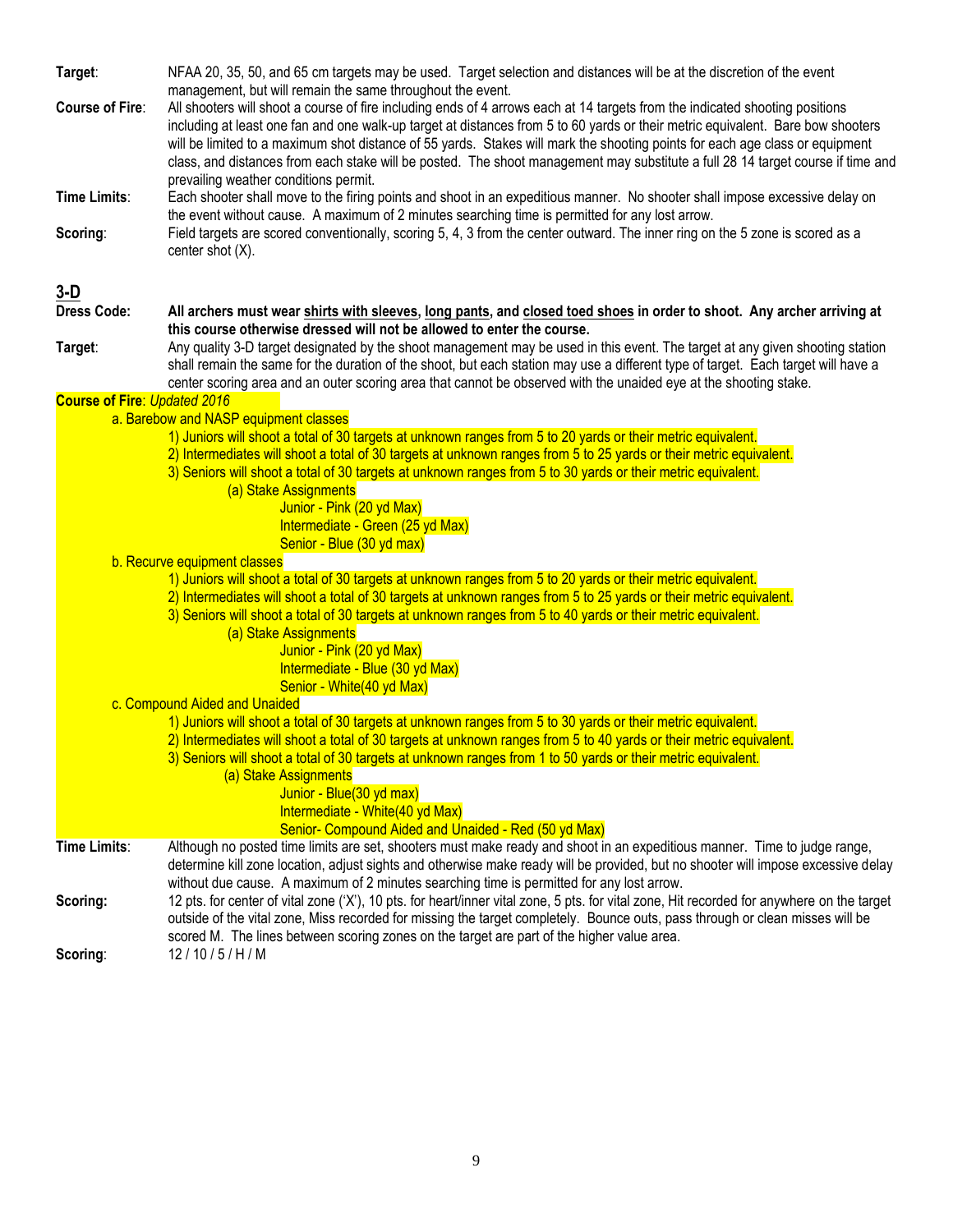

#### Here is an example:

- The outer white ring in this example represents the "replacement core" and is not considered a scoring ring The large white space is the Vital ring The largest ring is the Heart ring The center smallest ring would be the X ring. Note the other two
- small rings in the Heart ring, and the other small ring in the Vital ring are not considered the X ring.

This is only an example. Shapes/locations of scoring rings may vary between targets. The X ring, Heart ring, and Vital rings will only be<br>those that are located in the actual "heart area." Some target manufacturers include multiple "kill" zones. Those will not be considered scoring rings for this match.

#### **CLOUT**

| <b>Dress Code:</b>     | All archers must wear shirts with sleeves, long pants, and closed toed shoes in order to shoot. Any archer arriving at             |  |
|------------------------|------------------------------------------------------------------------------------------------------------------------------------|--|
|                        | this course otherwise dressed will not be allowed to enter the course.                                                             |  |
| Target:                | This event uses essentially a 42.5 foot horizontal target on the ground with 51" scoring rings. An aiming flag (the clout) will be |  |
|                        | provided marking the center of the target area.                                                                                    |  |
| <b>Course of Fire:</b> | <b>Intermediates &amp; Seniors:</b> six ends of six arrows for a total of 36 arrows at a distance of 110 meters.                   |  |
|                        | <b>Juniors:</b> six ends of six arrows for a total of 36 arrows at their choice of either 75 meters or 110 meters.                 |  |
| Time Limits:           | Four minutes is permitted for each end of six arrows                                                                               |  |
| Scoring:               | The target is scored using a rope marked with distances indicating the scoring rings (51" per ring). When possible, a full color   |  |
|                        | target with concentric scoring circles will be painted on the ground.                                                              |  |

#### **WAND**

| <b>Dress Code:</b>     | All archers must wear shirts with sleeves, long pants or shorts of moderate length (two inches above the knee), and             |
|------------------------|---------------------------------------------------------------------------------------------------------------------------------|
|                        | closed toed shoes. Any archer arriving at this course otherwise dressed will not be allowed to enter the course.                |
| Target:                | WAND / 5cm wide X 2 meters tall with narrow center strip                                                                        |
| <b>Course of Fire:</b> | <b>Juniors</b> - 6 ends of 6 arrows each at 30 meters; total of 36 arrows.                                                      |
|                        | Intermediates - 6 ends of 6 arrows each at 50 meters; total of 36 arrows.                                                       |
|                        | Seniors – 6 ends of 6 arrows each at 60 meters; total of 36 arrows.                                                             |
| <b>Time Limits:</b>    | 3 Hours                                                                                                                         |
| Scoring:               | 1 pt./hit anywhere on the wand, H=hit on the mat other than the wand, and M=miss the complete target; a hit on the center strip |
|                        | of the wand will be scored as 1X with X's used for tie breaking.                                                                |

#### **TEAM RELAY ROUND**

| <b>Dress Code:</b>     | All archers must wear shirts with sleeves, long pants or shorts of moderate length (two inches above the knee), and<br>closed toed shoes. Any archer arriving at this course otherwise dressed will not be allowed to enter the course.                                                                        |  |  |
|------------------------|----------------------------------------------------------------------------------------------------------------------------------------------------------------------------------------------------------------------------------------------------------------------------------------------------------------|--|--|
| Target:                | 122 cm F.I.T.A.                                                                                                                                                                                                                                                                                                |  |  |
| <b>Course of Fire:</b> | Teams of three shooters composed of one senior, one intermediate and one junior will shoot 3 ends of 3 arrows at 30 meters<br>each, end within a three (3) minute total time limit. Only one shooter may be forward of the ready line at any time. Teams may<br>be made up of shooters from multiple counties. |  |  |
| Time Limits:           | 1 Hour                                                                                                                                                                                                                                                                                                         |  |  |
| Scoring:               | 10/9/8/7/6/5/4/3/2/1/0                                                                                                                                                                                                                                                                                         |  |  |

## **Hunting and Wildlife Events**

For those entrants that take all three tests, participate in at least one live-fire event, and the skills course, the Discipline Coordinator will offer the Texas Hunter Safety Education Course on Friday, July 14 2017. The participant must allot at least 2 hours on Friday to complete the course.

Resources for written tests include:

Texas Parks and Wildlife Department Hunter Education Manual (available through HE online course) - [http://www.tpwd.state.tx.us/outdoor-](http://www.tpwd.state.tx.us/outdoor-learning/hunter-education/online-course)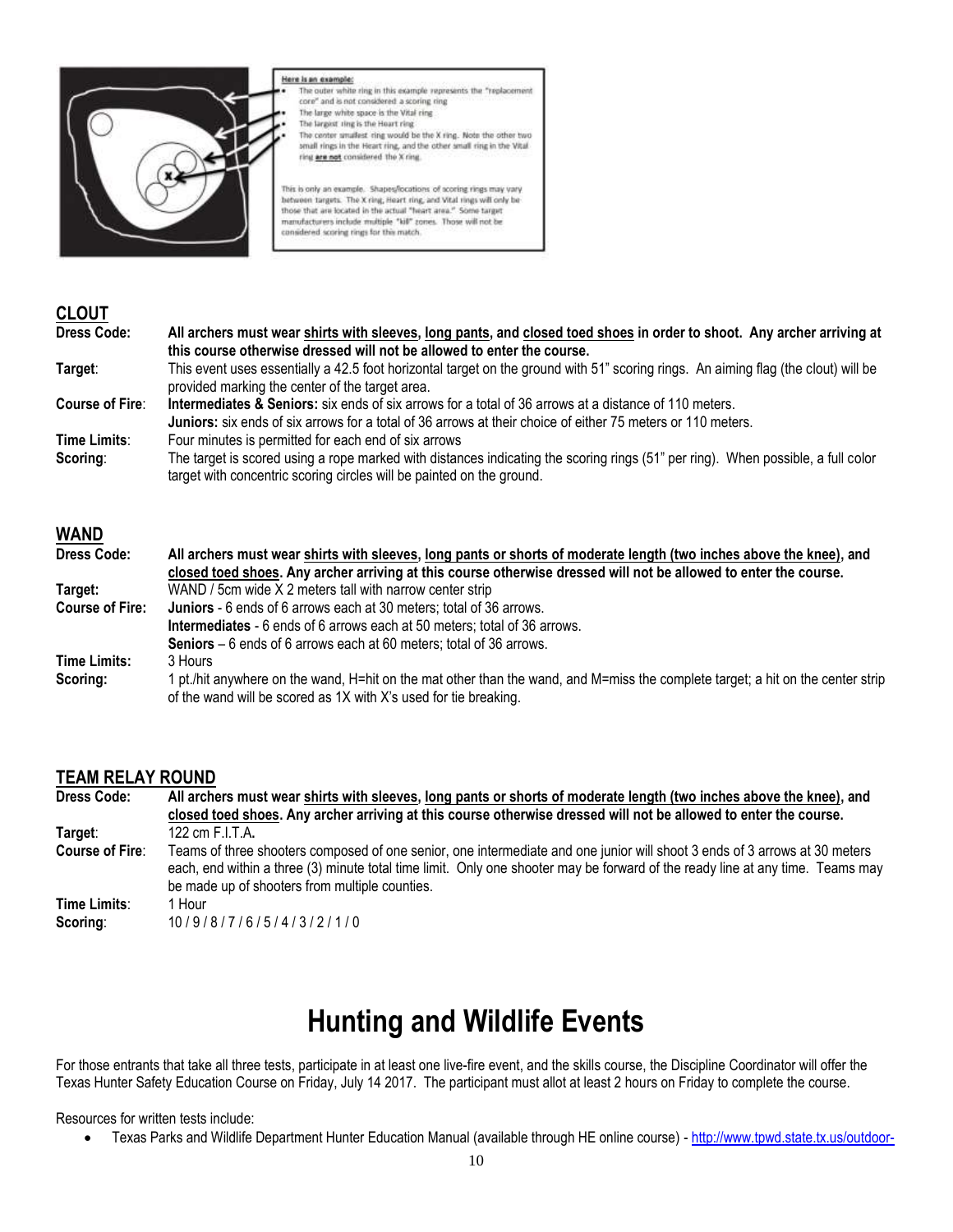[learning/hunter-education/online-course](http://www.tpwd.state.tx.us/outdoor-learning/hunter-education/online-course)

- Texas Parks and Wildlife Department Outdoor Annual (Hunting and Fishing Laws and Regulations) <http://www.tpwd.state.tx.us/regulations/outdoor-annual/>
- Federal Cartridge Wildlife Species Pamphlets (Big Game, Small Game, Upland Birds, Waterfowl) [http://www.federalpremium.com/education/education\\_materials.aspx](http://www.federalpremium.com/education/education_materials.aspx)

For wildlife overall scoring, each event will be placed on an equivalent basis of 400 points. Written tests must be completed in one sitting.

#### **HUNTER DECISION MAKING**

**Event Description**: Ten (10) scenarios regarding hunting equipment and hunting situations each with four multiple choice alternatives supplied. If required, oral or written reasons may be used to break ties

**Time Limits**: 6 minutes per decision-making station; one hour total/contestant for this event; written tests must be completed in one sitting. **Scoring:** 400 points is the highest possible score.

#### **HUNTER SKILLS AND SAFETY**

**Event Description**: Any hunting or hunting-related skill including map and compass, interpretation of signs or "hits", or those requiring interpretation, analysis or recommendation. Answers could be in 'essay', 'fill-in-the-blank', or 'true/false' formats. **Course**: 30-100 hunting skills situations which may include map locations, orienteering, hunting skills, safety, shooter decisions, technique applications. The event will be in the format of a walking skills trail and a written test. NOTE: safety or ethics violations are subject to penalties up to 10 points per question.

- **Time Limit:** 2 hours running time from start; starting points and times defined for each individual; written tests must be completed in one sitting.
- **Scoring:** 400 points is the highest possible score.

#### **WILDLIFE MANAGEMENT AND IDENTIFICATION**

**Event Description**: Any wildlife management related question and wildlife identification from specimen (pelts, wings, tracks, etc.) and photos to include additional questions on selected species. Answers will be in 'fill-in-the-blank' format.

- **Course:** 30-100 wildlife management questions and wildlife identification specimen.<br> **Time Limit:** 2 hours running time from start: starting points and times defined for each in
- 2 hours running time from start; starting points and times defined for each individual; written tests must be completed in one sitting.

**Scoring:** 400 points is the highest possible score.

#### **HUNTING LIVE FIRE**

- **Event Description:** Live fire with archery equipment, smallbore rifle, muzzle loading rifle, and shotgun on either walking or on-range courses as designed by the shoot management.
- **Course:** Four courses of fire will be provided. Each course is worth 100 points maximum with the total of 400 maximum for the event. Scores must be posted in all four disciplines to complete the event.
	- Hunting Live Fire I Bowhunter 3D Trail 10 3D life size targets total with unknown distances designated for each age division
	- Hunting Live Fire II Muzzleloading Rifle 5 rounds total; two paper animal targets set at two unknown distances; rounds divided between the two targets as designed by the shoot management
	- Hunting Live Fire III Smallbore Rifle 10 rounds total; two paper animal targets set at two unknown distances; 5 rounds per target
	- Hunting Live Fire IV Shotgun 5 Stand sporting clays course; 25 targets total

**Time Limits**: Shooters will fire in an expeditious manner, avoiding unnecessary delay

**Scoring/Equipment:**

- **Archery** will be scored using the Fred Bear Scoring system (10, 5, 1, 0, -5) and the printed vital areas. Any hit within the two vital areas will be scored with positive points. Wounding hits will receive negative points. Bounce-outs will count as misses. Shooters are allowed one ethical pass in the course which will be scored with a value of 1. Any additional ethical passes will be counted as a miss and scored with a value of 0. Any safe bow is allowed. Practice and field points only are allowed; no broad heads of any style.
- **Single projectile** events will be scored using the Fred Bear Scoring system (10, 5, 1, 0, -5) and the printed vital areas. No shooting gloves, jackets or specialized equipment is permitted. Basic hunting/carry style slings with a maximum width of 1  $\frac{1}{4}$ " are acceptable on muzzleloading and smallbore rifles and can be used in connection with the rifle and one arm when shooting. No target rifle slings are permitted.

**Muzzleloading Rifle –** Any muzzleloading rifle up to .54 caliber may be used, traditional style or in-line style rifle. Metallic sights or scope sights are acceptable; scopes must be set at 6X or less. Only round balls are allowed regardless of the rifle type; patches or sabots can be used. The maximum powder charge is 60 grains using loose powder only.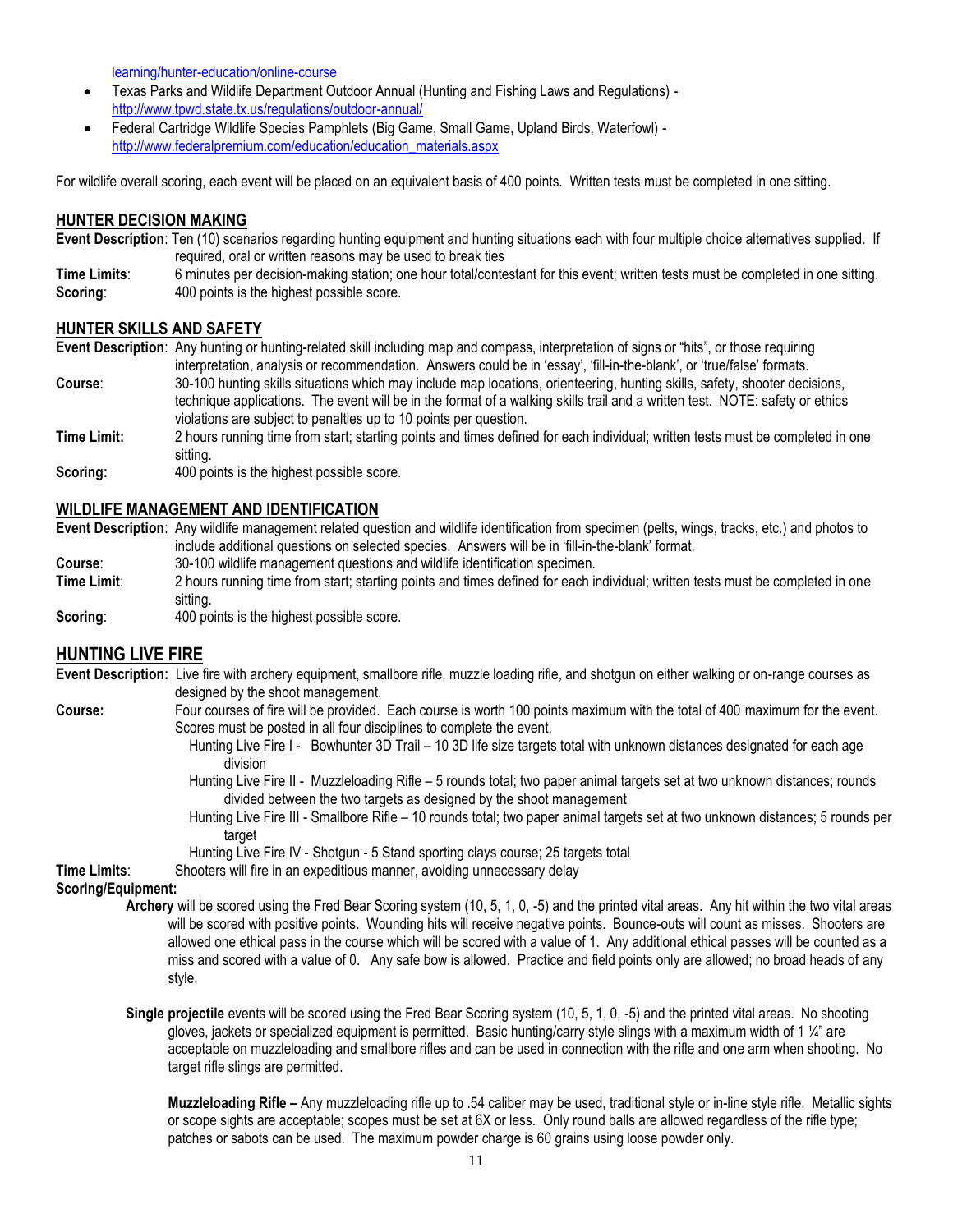**Smallbore Rifle** - any factory available smallbore rifle chambered for the .22 rimfire long rifle, long or short cartridge with any sights that do not project an image on the target or operate the trigger, or with scopes at settings of 6X or less. No heavy weight or sleeved barrels allowed. Maximum overall weight of 8.5 pounds.

**Sporting Clays** will utilize 25 targets of the shoot management's choosing. Targets with a visible chip will be scored as "dead" others as "lost". Any safe shotgun, 12 gauge or smaller, capable of holding a minimum of 2 rounds and firing a shot charge not to exceed 1 1/8 ounces with shot no larger than 7 ½ US Fine or smaller than US 9 fine. No choke tubes may be changed after the round has begun. All shooting will be from established shooting stands.

## **Muzzleloading**

The national governing body for the Muzzleloading events rules is the National Muzzleloading Rifle Association (**[http://nmlra.org/wp](http://nmlra.org/wp-content/uploads/2012/07/Rules-Regulations.pdf)[content/uploads/2012/07/Rules-Regulations.pdf](http://nmlra.org/wp-content/uploads/2012/07/Rules-Regulations.pdf)**). These rules are used with modifications in 4-H events. 4-H rules and regulations supersede all other rules where differences exist. The summary below supersedes those rules further for the State Games purposes. Coaches, parents, and 4-H shooters are encouraged to be familiar with each of these rule sets.

**The following rules apply to all events described below**:

- No open powder containers on the loading or firing lines.
- All powder containers must remain on the loading line and closed, capped or plugged except when measuring a charge.
- Firearms may not be capped or primed until the shooter is on the firing line and the range officer has given the "fire" command.
- Upon a "cease fire", any shooter with a loaded firearm will keep it pointed downrange and raise one arm to indicate they have a loaded firearm. On the command "dump it in the hill" the shooter shall discharge the firearm into the berm.

#### **MUZZLELOADING RIFLE 25 YARD BOTTLES AND CRITTERS**

| Targets:               | NMLRA Antique Bottle and Haffner targets                                                                                       |  |  |
|------------------------|--------------------------------------------------------------------------------------------------------------------------------|--|--|
| <b>Course of Fire:</b> | 5 record shots at each target placed at 25 yards, standing with unlimited sighters                                             |  |  |
|                        | Juniors and Intermediates - 1 Bottle and 1 Critter target for a total of 10 shots                                              |  |  |
|                        | <b>Seniors</b> - 2 Bottle and 2 Critter targets for a total of 20 shots                                                        |  |  |
| Time Limit:            | Juniors and Intermediates - 50 minutes running time                                                                            |  |  |
|                        | <b>Seniors</b> - 1.5 hours running time                                                                                        |  |  |
| Scoring:               | Antique Bottle - scored as outlined on the target                                                                              |  |  |
|                        | Haffner Combination - scored by the highest scoring area touched by half the ball                                              |  |  |
|                        | Equipment Restrictions: 60 gr. black powder or equivalent maximum charge. Patched round balls are the only projectile allowed. |  |  |

#### **MUZZLELOADING RIFLE 50 YARD BULLSEYE**

| Target:                | NMLRA 100 yard bulls eye target (8 ring black)                             |  |  |
|------------------------|----------------------------------------------------------------------------|--|--|
| <b>Course of Fire:</b> | 2 shots per bulls eye placed at 50 yards, no sighters                      |  |  |
|                        | Juniors and Intermediates - 1 target for a total of 10 shots               |  |  |
|                        | <b>Seniors</b> - 2 targets for a total of 20 shots                         |  |  |
| Time Limit:            | Juniors and Intermediates - 50 minutes running time                        |  |  |
|                        | <b>Seniors</b> - 1.5 hours running time                                    |  |  |
| Scoring:               | Highest scoring area touched by half the ball                              |  |  |
|                        | Equipment Postrictions: 60 as block poughs or equivalent maximum charge. P |  |  |

**Equipment Restrictions**: 60 gr. black powder or equivalent maximum charge. Patched round balls are the only projectile allowed.

#### **MUZZLELOADING RIFLE SILHOUETTE-**2016 NOTE: Distances for this event are in METERS due to Austin Rifle Club range set up.

| Targets:               | Heavy standard 3/8 scale metallic silhouettes   |                                      |                         |
|------------------------|-------------------------------------------------|--------------------------------------|-------------------------|
| <b>Course of Fire:</b> | Banks of metallic silhouettes as outlined below |                                      |                         |
|                        | <b>Junior</b> (10 shot course)                  | <b>Intermediate</b> (15 shot course) | Senior (20 shot course) |
|                        | 5 pigs $@$ 40 meters                            | 5 pigs @ 40 meters                   | 5 chickens @ 40 meters  |
|                        | 5 rams $@$ 50 meters                            | 5 turkeys @ 50 meters                | 5 pigs $@$ 50 meters    |
|                        |                                                 | 5 rams $@$ 75 meters                 | 5 turkeys @ 75 meters   |
|                        |                                                 |                                      | 5 rams $@$ 100 meters   |

| Note:         | Coaches may assist Junior and Intermediate shooters in loading                                                                           |
|---------------|------------------------------------------------------------------------------------------------------------------------------------------|
| Time Limit:   | 30 minutes per bank of 5 targets                                                                                                         |
| Scoring:      | Each target knocked off the rail in order shall be scored a hit (+1). Targets not knocked off the rail, or those that are missed will    |
|               | be scored (0). Targets shot out of order are scored as misses. If a target is not available, the next target in the sequence will be     |
|               | shot. A target that is unavailable will be alibied, i.e. the shooter will be able to shoot those targets before the next stage is fired. |
| Tie Breakers: | First tie breaker will be on the total number of a particular animal hit, starting with rams, turkeys, pigs, chickens. Second tie        |
|               | breaker is long run from the end. Third tie breaker is the tie breaker animal. Last tie breaker is a shoot off.                          |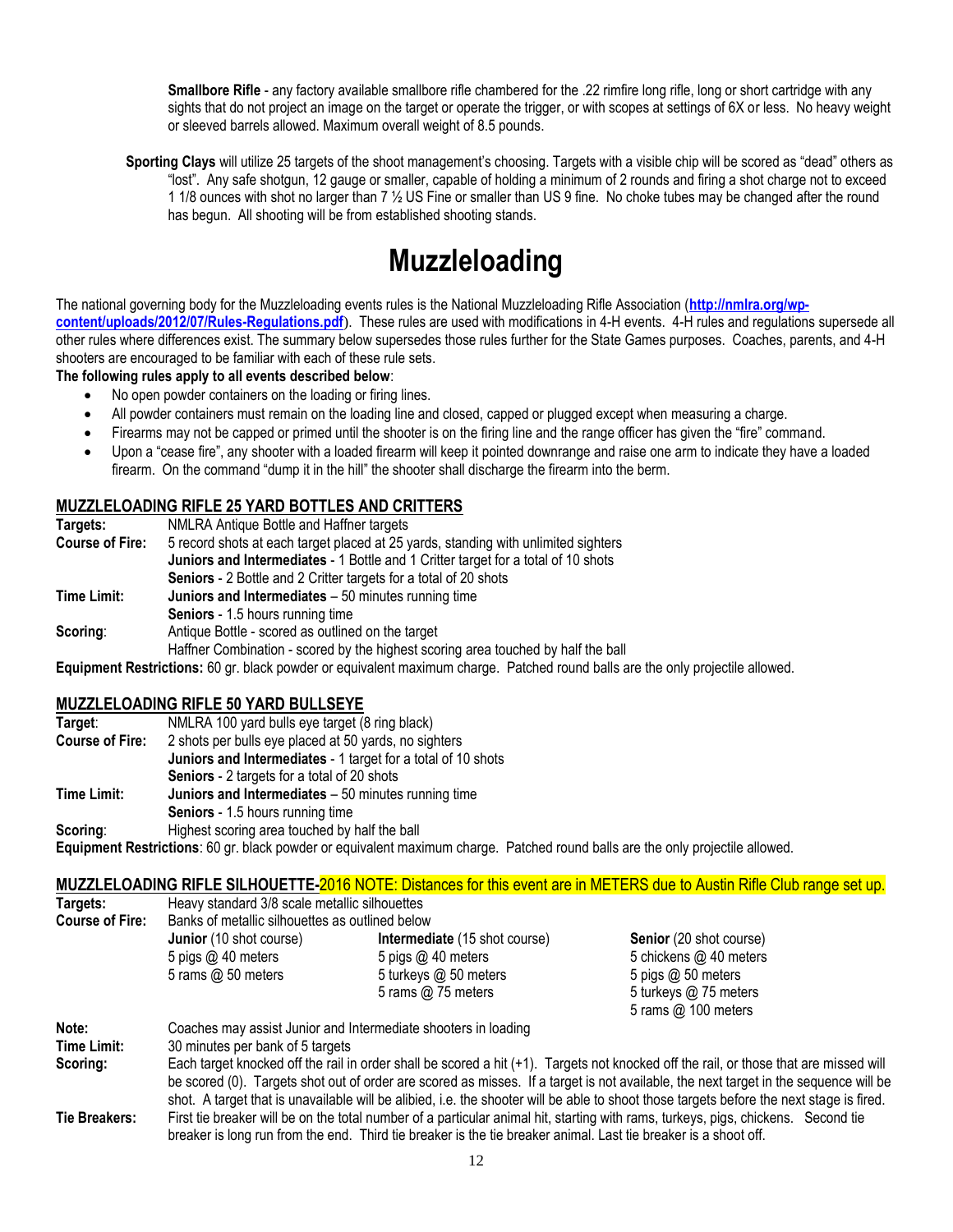#### **Equipment Restrictions:** Patched round balls are the only projectile allowed with the following loading requirements:

| Range  | FFg Blackpowder  | FFFg, Pyrodex, Clear Shot Hogdon 777 or<br>similar replacements |
|--------|------------------|-----------------------------------------------------------------|
| 25 yd  | 35 <sub>gr</sub> | 30 <sub>gr</sub>                                                |
| 50 yd  | 45 gr            | 35 <sub>gr</sub>                                                |
| 75 yd  | 50 <sub>gr</sub> | 45 gr                                                           |
| 100 yd | 60 gr            | 50 gr                                                           |

#### **MUZZLELOADING PISTOL**

| Targets:                                                                                                                                                                                                                                                                  | --------------<br>25 yard NMLRA Pistol Target                                                                                      |
|---------------------------------------------------------------------------------------------------------------------------------------------------------------------------------------------------------------------------------------------------------------------------|------------------------------------------------------------------------------------------------------------------------------------|
| Distance:                                                                                                                                                                                                                                                                 | 25 yards                                                                                                                           |
| <b>Course of Fire:</b>                                                                                                                                                                                                                                                    | Two 5-shot strings, 10 shots total                                                                                                 |
| Position:                                                                                                                                                                                                                                                                 | Juniors: Seated, pistol supported, two hand hold                                                                                   |
|                                                                                                                                                                                                                                                                           | Intermediates: Standing, two-hand hold - the hands and arms must be free of the body and may not touch beyond the wrists           |
|                                                                                                                                                                                                                                                                           | Seniors: Standing, one-hand hold                                                                                                   |
| <b>Time Limits:</b>                                                                                                                                                                                                                                                       | 30 minutes to fire 10 record shots.                                                                                                |
| Scoring:                                                                                                                                                                                                                                                                  | Highest scoring area touched by half the ball                                                                                      |
| Equipment:                                                                                                                                                                                                                                                                | Single shot muzzle loading pistols using black powder or approved substitutes and patched round balls, any caliber is permitted.   |
|                                                                                                                                                                                                                                                                           | Cap and ball pistols may be used if only one chamber of the cylinder is loaded at a time and all nipples are capped for each shot. |
| Sights:                                                                                                                                                                                                                                                                   | Metallic sights only, front sight may be lengthened to place ball on target                                                        |
| <b>Additional Provisions:</b>                                                                                                                                                                                                                                             |                                                                                                                                    |
|                                                                                                                                                                                                                                                                           | A coach or other qualified person must observe loading operations.                                                                 |
|                                                                                                                                                                                                                                                                           | A pistol loading jig must be clamped to the loading table.                                                                         |
|                                                                                                                                                                                                                                                                           | No open powder containers except while measuring a powder charge.                                                                  |
|                                                                                                                                                                                                                                                                           | Pre-measured powder charges are permitted.                                                                                         |
|                                                                                                                                                                                                                                                                           | Juniors and Intermediates may be assisted in loading by a qualified adult.                                                         |
|                                                                                                                                                                                                                                                                           | Loaded firearms held at the cease fire command will be shot into the berm upon the command "Dump it in the hill"                   |
| $\mathsf{A}$ is a set of $\mathsf{A}$ is a set of $\mathsf{A}$ is a set of $\mathsf{A}$ is a set of $\mathsf{A}$ is a set of $\mathsf{A}$ is a set of $\mathsf{A}$ is a set of $\mathsf{A}$ is a set of $\mathsf{A}$ is a set of $\mathsf{A}$ is a set of $\mathsf{A}$ is |                                                                                                                                    |

#### **CAP AND BALL PISTOL**

| Targets:               | 25 yard NMLRA Pistol Target                                                                                                 |
|------------------------|-----------------------------------------------------------------------------------------------------------------------------|
| Distance:              | 25 yards                                                                                                                    |
| <b>Course of Fire:</b> | One slow fire 5-shot string in 5 minutes and one timed fire 5-shot string in 40 seconds, 10 shots total                     |
| <b>Position:</b>       | Juniors: Seated, pistol supported, two hand hold                                                                            |
|                        | Intermediates: Standing, two-hand hold - the hands and arms must be free of the body and may not touch beyond the wrists    |
|                        | Seniors: Standing, one-hand hold                                                                                            |
| <b>Time Limits:</b>    | 50 minutes running time                                                                                                     |
| Scoring:               | Highest scoring area touched by half the ball                                                                               |
| Equipment:             | Cap and ball pistols loaded with either round balls or conical bullets. All nipples must be capped when on the firing line. |
| Sights:                | Metallic sights only, front sight may be lengthened to place ball on target                                                 |

#### **Additional Provisions:**

A coach or other qualified person must observe loading operations. A pistol loading jig must be clamped to the loading table. No open powder containers except while measuring a powder charge. Pre-measured powder charges are permitted. Juniors and Intermediates may be assisted in loading by a qualified adult. Loaded firearms held at the cease fire command will be shot into the berm upon the command "Dump it in the hill"

#### **MUZZLELOADING TRAP-Cancelled for 2017**

## **Pistol (2016)**

The national governing body for the Pistol events rules is the NRA [\(http://compete.nra.org/official-nra-rule-books.aspx\)](http://compete.nra.org/official-nra-rule-books.aspx); International Pistol Rules - air pistol events, Conventional Pistol Rules – smallbore pistol bullseye events, and Silhouette Pistol Rules – smallbore pistol silhouette events. These rules are used with modifications in 4-H events. General 4-H rules and regulations supersede all other rules where differences exist. The summary below supersedes those rules further for the State Games purposes. Coaches, parents, and 4-H shooters are encouraged to be familiar with each of these rule sets.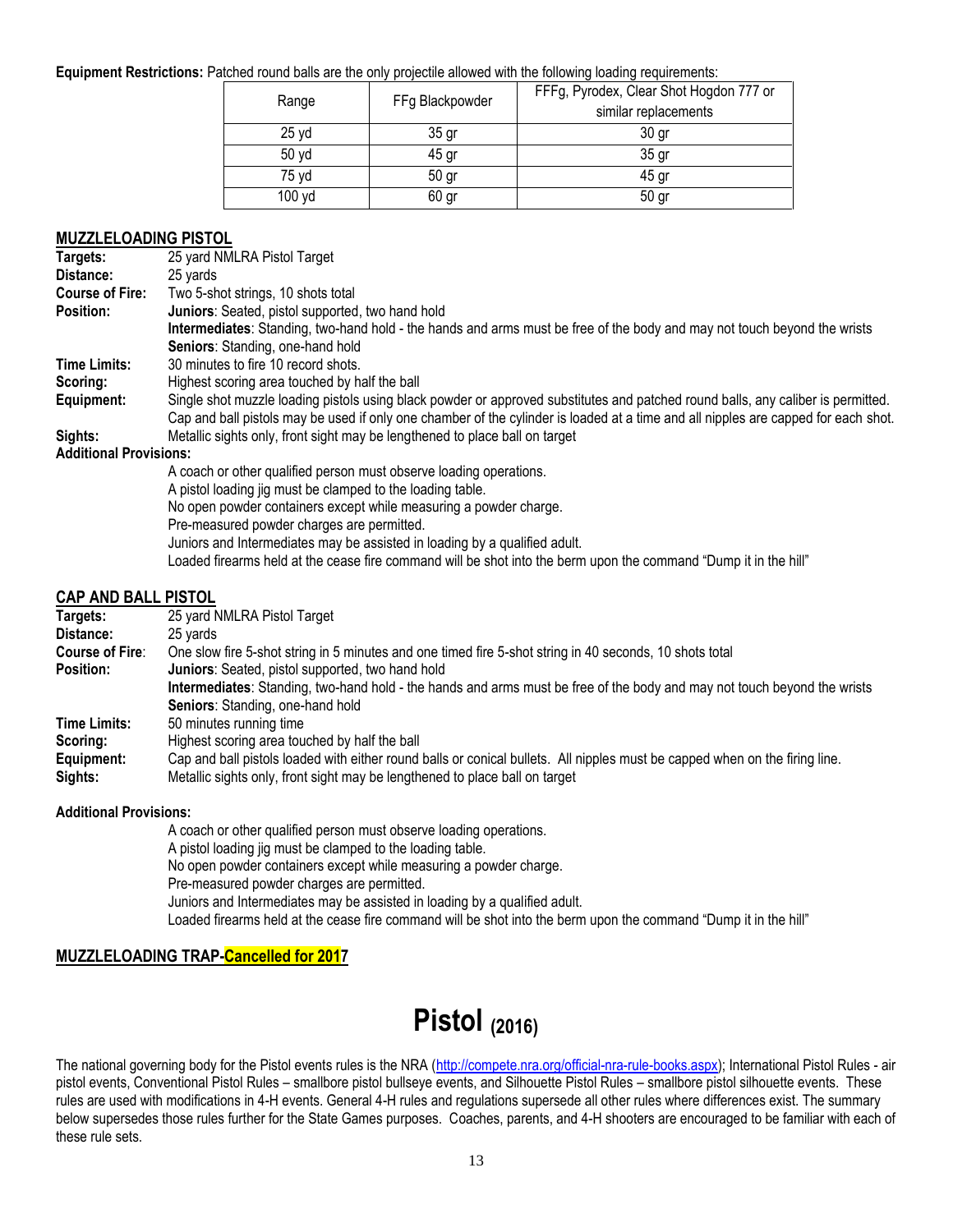**Note**: To be in compliance with the U.S. BATF regulations, all **pistol** shooters under the age of 18 must have in their possession a written permission statement providing the parent or legal guardian permission to possess ammunition and a handgun, as well as fire the handgun. A simple written statement of this permission will suffice including the name of the shooter, the parent/legal guardian name, signature, and address, and signature of a witness, dated on the day and year of signature. This permission is valid for one year after signature date. Laminated permission cards kept with the pistol shooting kit are strongly recommended. A sample is provided below. An electronic file containing multiple cards for a club's use is available on the 4-H Shooting Sports Project webpage [\(http://texas4-h.tamu.edu/shootingsports](http://texas4-h.tamu.edu/shootingsports)) under 'Forms'.

| (print parent/legal guardian name) give my permission to<br>(print<br>youth name) to possess a handgun and the appropriate ammunition, as well as fire that handgun from the signature date to August 31, 20                   |  |
|--------------------------------------------------------------------------------------------------------------------------------------------------------------------------------------------------------------------------------|--|
|                                                                                                                                                                                                                                |  |
|                                                                                                                                                                                                                                |  |
| Signature Date: the contract of the contract of the contract of the contract of the contract of the contract of the contract of the contract of the contract of the contract of the contract of the contract of the contract o |  |

**Note:** The minimum barrel length allowed on all pistols and revolvers is four inches (4"). Any barrel shorter in length will not be permitted in these events.

#### **AIR PISTOL**

| Target:                | <b>NRA B-40/4</b>                                                                                                               |
|------------------------|---------------------------------------------------------------------------------------------------------------------------------|
| Distance:              | 10 meters                                                                                                                       |
| <b>Course of Fire:</b> | <b>Junior:</b> 10 record shots fired at three scoring bulls (3, 3, 4) in any order.                                             |
|                        | <b>Intermediate:</b> 20 record shots fired at three scoring bulls (7, 7, 6) in any order.                                       |
|                        | <b>Senior:</b> 30 record shots fired at six scoring bulls, (5 shots per record bull)                                            |
| Position:              | Junior: supported sitting position, the barrel of the pistol may NOT be touching any support. Typically using 2 sand bags with  |
|                        | only the butt of the pistol and hands touching the bags.                                                                        |
|                        | Intermediate: two-handed standing position                                                                                      |
|                        | Senior: one-handed standing position                                                                                            |
| Time Limits:           | Junior: 15 minutes running time                                                                                                 |
|                        | Intermediate: 30 minutes running time                                                                                           |
|                        | <b>Senior:</b> 45 minutes running time                                                                                          |
| Equipment:             | Any .177 caliber (4.5 mm) air pistols weighing less than 3.3 pounds with a trigger pull of at least 17.6 ounces. No release     |
|                        | triggers may be used. Pellets must be single loaded. Only open, metallic sights allowed. No peep (covered), red dot, or scope   |
|                        | sights allowed.                                                                                                                 |
| NOTE:                  | Hot weather may cause $CO2$ air pistols to malfunction. $CO2$ cartridges and pistols can be kept in an ice chest during heat to |
|                        | minimize issues.                                                                                                                |

#### **SINGLE SHOT RAPID FIRE AIR PISTOL (NEW 2016)**

| Target:                | <b>NRA B-40</b>                                                                                                                                                                                                                                                                                                                                                                                                                                                                        |
|------------------------|----------------------------------------------------------------------------------------------------------------------------------------------------------------------------------------------------------------------------------------------------------------------------------------------------------------------------------------------------------------------------------------------------------------------------------------------------------------------------------------|
| Distance:              | 10 meters or 33 feet                                                                                                                                                                                                                                                                                                                                                                                                                                                                   |
| <b>Course of Fire:</b> | Total of 40 record shots for all age groups in strings of 5 shots                                                                                                                                                                                                                                                                                                                                                                                                                      |
| Position:              | Junior: supported sitting position, the barrel of the pistol may NOT be touching any support. Typically using 2 sand bags with<br>only the butt of the pistol and hands touching the bags.                                                                                                                                                                                                                                                                                             |
|                        | Intermediate: two-handed standing position                                                                                                                                                                                                                                                                                                                                                                                                                                             |
|                        | Senior: one-handed standing position                                                                                                                                                                                                                                                                                                                                                                                                                                                   |
| <b>Time Limit:</b>     | 8 series of 5 shots with each shot fired in 3 second intervals.                                                                                                                                                                                                                                                                                                                                                                                                                        |
|                        | At the "Fire" command the shooter has 3 seconds to acquire the target and fire a shot. Followed by a 20 second reload period,<br>then a brief "ready" period – before repeating the sequence again. A short rest period will be given between each series of 5<br>shots.                                                                                                                                                                                                               |
| Equipment:             | Any .177 caliber (4.5 mm) air pistols weighing less than 3.3 pounds with a trigger pull of at least 17.6 ounces. No release<br>triggers may be used. Pellets must be single loaded. Only open, metallic sights allowed. No peep (covered), red dot, or scope<br>sights allowed. Overall size is limited to those that will permit the pistol to be enclosed completely in a rectangular box having<br>inside dimension of 420mm x 200mm x 50mm (Approximately 16.53" x 7.87" x 1.96"). |
| <b>NOTE:</b>           | Hot weather may cause CO2 air pistols to malfunction. CO2 cartridges and pistols can be kept in an ice chest during heat to<br>minimize issues.                                                                                                                                                                                                                                                                                                                                        |

#### **AIR PISTOL SILHOUETTE**

**Target**: 1/10 scale metallic silhouettes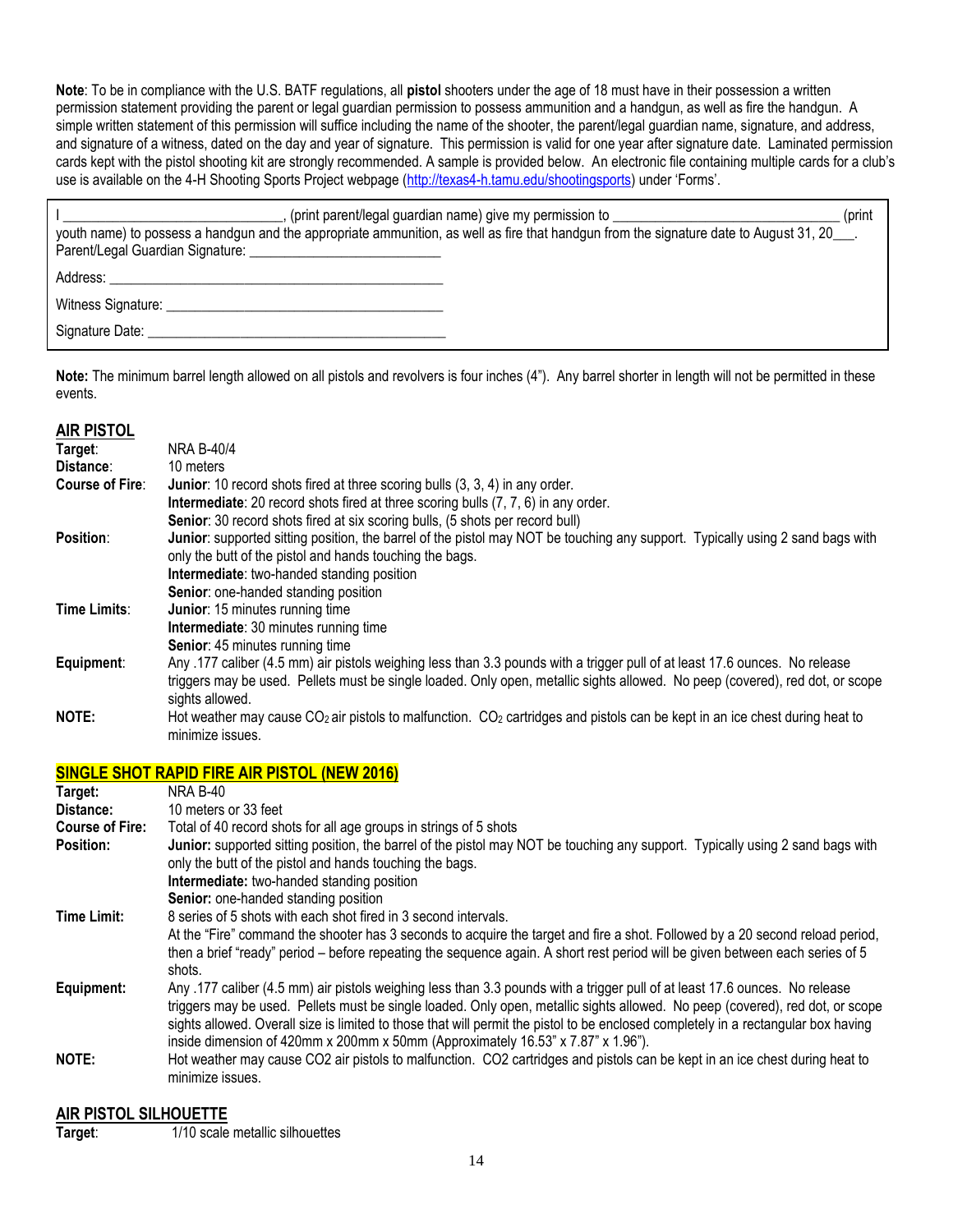| <b>Course of Fire:</b>    | All shooting from standing position as follows:                            |                                                                                                                                                                                                                                                         |                                                                                                                                          |
|---------------------------|----------------------------------------------------------------------------|---------------------------------------------------------------------------------------------------------------------------------------------------------------------------------------------------------------------------------------------------------|------------------------------------------------------------------------------------------------------------------------------------------|
|                           | Junior (20 shot course)                                                    | Intermediate (30 shot course)                                                                                                                                                                                                                           | Senior (40 shot course)                                                                                                                  |
|                           | 10 pigs @ 10 yards                                                         | 10 pigs @ 10 yards                                                                                                                                                                                                                                      | 10 chickens @ 10 yards                                                                                                                   |
|                           | 10 rams @ 12.5 yards                                                       | 10 turkeys @ 12.5 yards                                                                                                                                                                                                                                 | 10 pigs @ 12.5 yards                                                                                                                     |
|                           |                                                                            | 10 rams @ 15 yards                                                                                                                                                                                                                                      | 10 turkeys @ 15 yards                                                                                                                    |
|                           |                                                                            |                                                                                                                                                                                                                                                         | 10 rams @ 18 yards                                                                                                                       |
|                           | smaller which must be hit in the allowed time.                             |                                                                                                                                                                                                                                                         | All in banks of 5 targets and shooting from left to right on each bank of targets, each with a tie breaker target of the next animal     |
| Position:                 |                                                                            |                                                                                                                                                                                                                                                         | Only standing positions may be used, two-hand holds permitted but the hands and arms must be free of the body and may not                |
|                           | touch beyond the wrists.                                                   |                                                                                                                                                                                                                                                         |                                                                                                                                          |
| Time Limits:              |                                                                            | 30 second ready time and 2 minute firing time for each bank of 5 targets                                                                                                                                                                                |                                                                                                                                          |
| Scoring:                  |                                                                            | Targets knocked off their feet in order are scored as hits, those not knocked off their feet or shot out of order are scored as                                                                                                                         |                                                                                                                                          |
|                           |                                                                            |                                                                                                                                                                                                                                                         | misses. The animal must completely leave its feet; targets leaving their feet but remaining on the rail are considered hits. Turned      |
|                           |                                                                            |                                                                                                                                                                                                                                                         | targets remaining on their feet are scored as misses. Shooters will lose only one shot for a target shot out of order. In the case of    |
|                           |                                                                            |                                                                                                                                                                                                                                                         | missing target, the shooter must make clear to the scorer, at which target he/she will be firing on n lieu of the missing target (call   |
|                           | your shot).                                                                |                                                                                                                                                                                                                                                         |                                                                                                                                          |
| <b>Tie Breakers:</b>      |                                                                            | First tie breaker will be on the total number of a particular animal hit, starting with rams, turkeys, pigs, chickens. Second tie<br>breaker is long run from the end. Third tie breaker is the tie breaker animal. Last tie breaker is a shoot off.    |                                                                                                                                          |
| Equipment:                |                                                                            |                                                                                                                                                                                                                                                         | Any air pistol caliber .22 or smaller equipped with any sights that do not project an image on the target and having a safe trigger,     |
|                           | no release triggers may be used.                                           |                                                                                                                                                                                                                                                         |                                                                                                                                          |
| <b>Equipment Classes:</b> |                                                                            |                                                                                                                                                                                                                                                         |                                                                                                                                          |
|                           |                                                                            | Any Sight: Any sights that do not project an image on the target (exception for blind shooters) or operate the trigger                                                                                                                                  |                                                                                                                                          |
|                           |                                                                            | Metallic Sight: Any conventional metallic open sights. Peep style sights are not allowed in this class.                                                                                                                                                 |                                                                                                                                          |
| NOTE:                     |                                                                            | Hot weather may cause CO <sub>2</sub> air pistols to malfunction. CO <sub>2</sub> cartridges and pistols can be kept in an ice chest during heat to                                                                                                     |                                                                                                                                          |
|                           | minimize issues.                                                           |                                                                                                                                                                                                                                                         |                                                                                                                                          |
|                           |                                                                            |                                                                                                                                                                                                                                                         |                                                                                                                                          |
|                           | <b>SMALLBORE HUNTER'S PISTOL SILHOUETTE</b>                                |                                                                                                                                                                                                                                                         |                                                                                                                                          |
| Target:                   | $\frac{1}{2}$ scale metallic silhouettes                                   |                                                                                                                                                                                                                                                         |                                                                                                                                          |
| <b>Course of Fire:</b>    | All shooting from standing position as follows:<br>Junior (20 shot course) | Intermediate (30 shot course)                                                                                                                                                                                                                           | Senior (40 shot course)                                                                                                                  |
|                           | 10 pigs @ 40 yards                                                         | 10 pigs @ 40 yards                                                                                                                                                                                                                                      | 10 chickens @ 40 yards                                                                                                                   |
|                           | 10 rams @ 50 yards                                                         | 10 turkeys @ 50 yards                                                                                                                                                                                                                                   | 10 pigs @ 50 yards                                                                                                                       |
|                           |                                                                            | 10 rams @ 75 yards                                                                                                                                                                                                                                      | 10 turkeys @ 75 yards                                                                                                                    |
|                           |                                                                            |                                                                                                                                                                                                                                                         | 10 rams @ 100 yards                                                                                                                      |
|                           |                                                                            |                                                                                                                                                                                                                                                         | All in banks of 5 targets and shooting from left to right on each bank of targets, each with a tie breaker target of the next animal     |
|                           | smaller which must be hit in the allowed time.                             |                                                                                                                                                                                                                                                         |                                                                                                                                          |
| Position:                 | touch beyond the wrists                                                    |                                                                                                                                                                                                                                                         | Only standing positions may be used, two-hand holds permitted but the hands and arms must be free of the body and may not                |
| Time Limits:              |                                                                            | 30 second ready time and 2 minute firing time for each bank of 5 targets                                                                                                                                                                                |                                                                                                                                          |
| Scoring:                  |                                                                            | Targets knocked off their feet in order are scored as hits, those not knocked off their feet or shot out of order are scored as                                                                                                                         |                                                                                                                                          |
|                           |                                                                            | misses. The animal must completely leave its feet to score as a hit; targets leaving their feet but remaining on the rail are                                                                                                                           |                                                                                                                                          |
|                           |                                                                            |                                                                                                                                                                                                                                                         | considered hits. Turned targets remaining on their feet are scored as misses. Shooters will lose only one shot for a target shot         |
|                           |                                                                            |                                                                                                                                                                                                                                                         | out of order. In the case of missing target, the shooter must make clear to the scorer, which target he/she will be firing at in lieu of |
|                           | the missing target (call your shot).                                       |                                                                                                                                                                                                                                                         |                                                                                                                                          |
| <b>Tie Breakers:</b>      |                                                                            | First tie breaker will be on the total number of a particular animal hit, starting with rams, turkeys, pigs, chickens. Second tie                                                                                                                       |                                                                                                                                          |
|                           |                                                                            | breaker is long run from the end. Third tie breaker is the tie breaker animal. Last tie breaker is a shoot off.                                                                                                                                         |                                                                                                                                          |
| Equipment:                |                                                                            | Any factory available smallbore pistol weighing no more than 5 pounds, chambered for the .22 rimfire long rifle cartridge and<br>having a barrel length of at least 4 inches and no greater than 12 inches with a safe trigger. No bolt action pistols. |                                                                                                                                          |
| <b>Equipment Classes:</b> |                                                                            |                                                                                                                                                                                                                                                         |                                                                                                                                          |
|                           |                                                                            | Any Sight: Any sights that do not project an image on the target (exception for blind shooters) or operate the trigger                                                                                                                                  |                                                                                                                                          |
|                           |                                                                            |                                                                                                                                                                                                                                                         | Metallic Sight: Any conventional metallic open sights. Peep style sights are allowed in this class with a post or bead front sight       |
|                           | only.                                                                      |                                                                                                                                                                                                                                                         |                                                                                                                                          |
|                           |                                                                            |                                                                                                                                                                                                                                                         |                                                                                                                                          |
|                           | <b>SMALLBORE PISTOL SILHOUETTE</b>                                         |                                                                                                                                                                                                                                                         |                                                                                                                                          |

| Target:                | $\frac{1}{2}$ scale metallic silhouettes        |                                      |                                |  |
|------------------------|-------------------------------------------------|--------------------------------------|--------------------------------|--|
| <b>Course of Fire:</b> | All shooting from standing position as follows: |                                      |                                |  |
|                        | <b>Junior</b> (20 shot course)                  | <b>Intermediate</b> (30 shot course) | <b>Senior</b> (40 shot course) |  |
|                        | 10 pigs $@$ 40 yards                            | 10 pigs $@$ 40 yards                 | 10 chickens @ 40 yards         |  |
|                        | 10 rams $@$ 50 yards                            | 10 turkeys @ 50 yards                | 10 pigs $@$ 50 yards           |  |
|                        |                                                 | 10 rams $@$ 75 yards                 | 10 turkeys @ 75 yards          |  |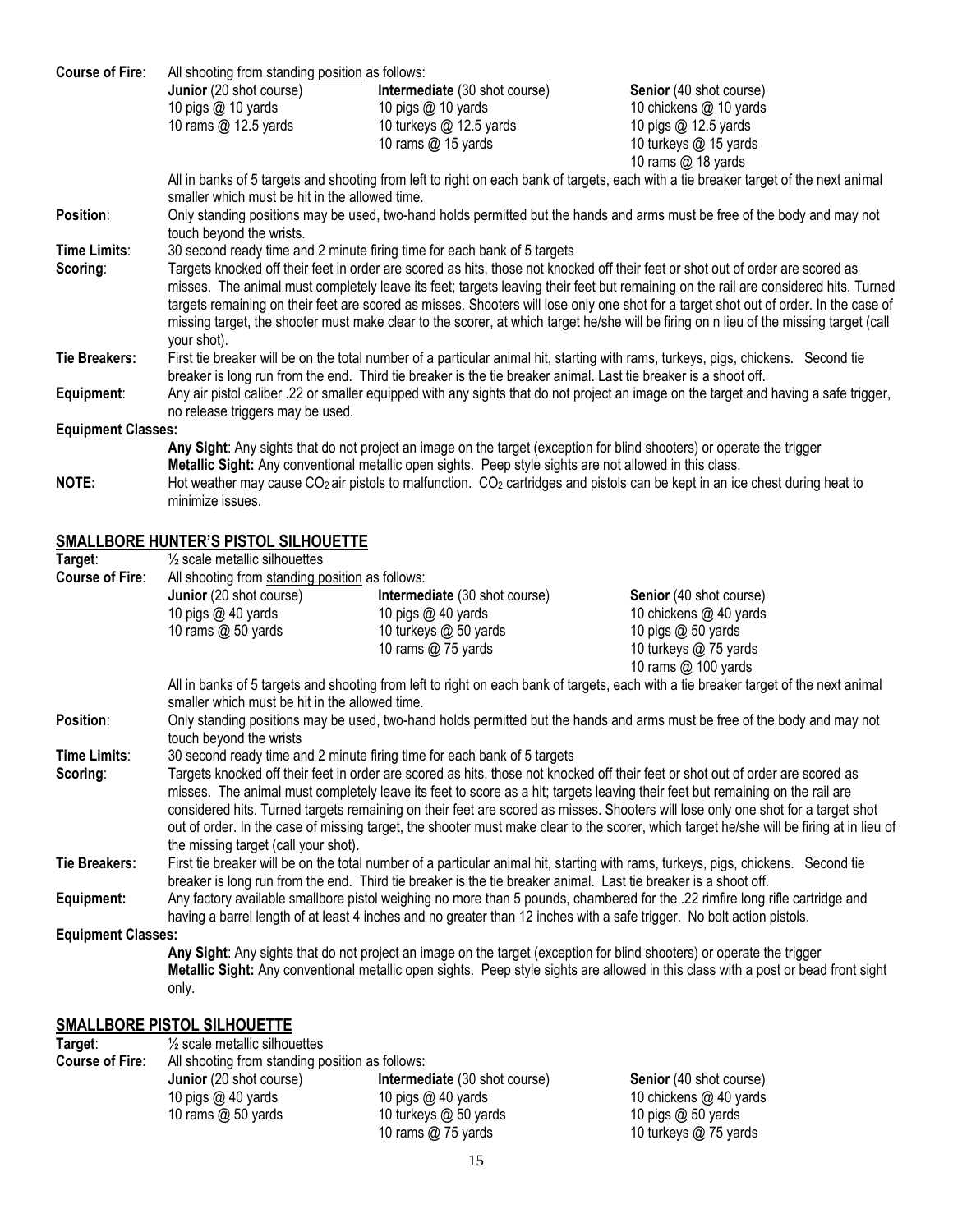10 rams @ 100 yards

All in banks of 5 targets and shooting from left to right on each bank of targets, each with a tie breaker target of the next animal smaller which must be hit in the allowed time.

**Position**: Only standing positions may be used, two-hand holds permitted but the hands and arms must be free of the body and may not touch beyond the wrists.

**Time Limits**: 30 second ready time and 2 minute firing time for each bank of 5 targets

**Scoring**: Targets knocked off their feet in order are scored as hits, those not knocked off their feet or shot out of order are scored as misses. The animal must completely leave its feet to score as a hit; targets leaving their feet but remaining on the rail are considered hits. Turned targets remaining on their feet are scored as misses. Shooters will lose only one shot for a target shot out of order. In the case of missing target, the SHOOTER must make clear to the scorer, which target he/she will be firing at in lieu of the missing target (call your shot).

**Tie Breakers:** First tie breaker will be on the total number of a particular animal hit, starting with rams, turkeys, pigs, chickens. Second tie breaker is long run from the end. Third tie breaker is the tie breaker animal. Last tie breaker is a shoot off.

**Equipment:** Any factory available smallbore pistol weighing no more than 4.5 pounds, chambered for the .22 rimfire long rifle cartridge and having a barrel length of at least 4 inches and no greater than 10<sup>3</sup>/4 inches and having a safe trigger. No single shot firearms; must be revolver or semi-auto pistol.

#### **Equipment Classes:**

**Any Sight**: Any sights that do not project an image on the target (exception for blind shooters) or operate the trigger **Metallic Sight:** Any conventional metallic sights, peep style sights are not allowed in this class.

#### **SMALLBORE PISTOL (Camp Perry Round)**

| Target:                   | NRA B-8                                                                                                                            |
|---------------------------|------------------------------------------------------------------------------------------------------------------------------------|
| Distance:                 | 25 yards                                                                                                                           |
| <b>Course of Fire:</b>    | <b>Juniors:</b> 10 shots each slow fire and timed fire                                                                             |
|                           | Intermediates: 10 shots each slow fire, timed fire, and rapid fire                                                                 |
|                           | <b>Seniors:</b> 10 shots each slow fire, timed fire, and rapid fire                                                                |
| <b>Positions:</b>         | Juniors: Sitting using 2 sand bags with only the butt of the pistol and hands touching the bags, in a two-handed supported         |
|                           | position, the barrel may not be touching any support.                                                                              |
|                           | <b>Intermediates:</b> two-handed standing                                                                                          |
|                           | Seniors: one-handed standing                                                                                                       |
| Time Limits:              | Slow fire: 10 minutes                                                                                                              |
|                           | Timed fire: 20 seconds per 5 shot string                                                                                           |
|                           | Rapid fire: 10 seconds per 5 shot string                                                                                           |
| Equipment:                | Any smallbore pistol or revolver firing the .22 rimfire long rifle, long or short cartridge with a sight radius no greater than 10 |
|                           | inches, minimum barrel length of 4 inches and a trigger pull no less than 2 pounds.                                                |
| <b>Equipment Classes:</b> |                                                                                                                                    |
|                           |                                                                                                                                    |

**Any Sight:** Equipped with any sights that do not project an image onto the target **Metallic Sight:** metallic sights only

#### **CENTERFIRE PISTOL (Camp Perry Round)**

| Eligibility:              | This match is restricted to Intermediate and Senior age division shooters only. A Centerfire Pistol/Revolver Proficiency            |
|---------------------------|-------------------------------------------------------------------------------------------------------------------------------------|
|                           | Certificate must be held by each shooter in this event. This document will be inspected on the firing line. You will not be able to |
|                           | shoot any centerfire pistol event without it. See the certificate example following the .45 Pistol synopsis.                        |
| Target:                   | NRA B-8                                                                                                                             |
| Distance:                 | 25 yards                                                                                                                            |
| <b>Course of Fire:</b>    | 10 shots each slow fire, timed fire and rapid fire                                                                                  |
| <b>Position:</b>          | Senior 2s (age 16-19): one-handed, standing                                                                                         |
|                           | <b>Senior 1s and Intermediates:</b> two-handed standing                                                                             |
| Time Limits:              | Slow fire: 10 minutes                                                                                                               |
|                           | Timed fire: 20 seconds per 5 shot string                                                                                            |
|                           | Rapid fire: 10 seconds per 5 shot string                                                                                            |
| Equipment:                | Any centerfire pistol or revolver caliber .32 or larger with a sight radius no greater than 10 inches, minimum barrel length of 4   |
|                           | inches, equipped with any sights that do not project an image onto the target and a trigger pull no less than 21/2 pounds (except   |
|                           | .45 semiautomatic pistols must have a trigger pull of at least $3\frac{1}{2}$ pounds)                                               |
| <b>Equipment Classes:</b> |                                                                                                                                     |
|                           | Any Sight: Any sight that does not project an image on the target (exception for blind shooters) or operate the trigger             |

**Any Sight:** Any sight that does not project an image on the target (exception for blind shooters) or operate the trigger **Metallic Sights:** restricted to metallic sights only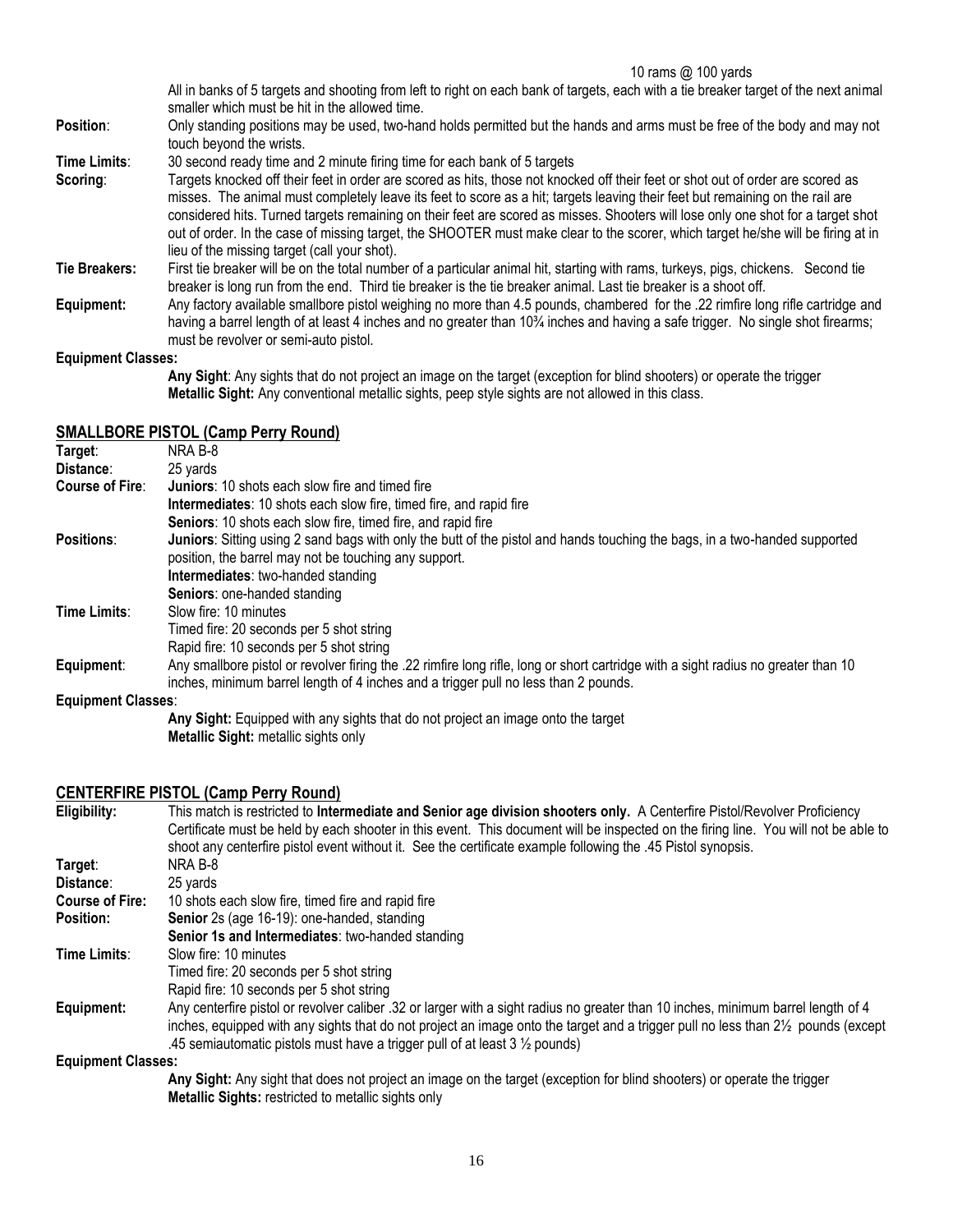#### .**45 PISTOL (Camp Perry Round)**

| Eligibility:           | This match is restricted to Senior age division shooters only. No "Aging Up" to an older class permitted. A Centerfire                                    |
|------------------------|-----------------------------------------------------------------------------------------------------------------------------------------------------------|
|                        | Pistol/Revolver Proficiency Certificate must be held by each shooter in this event. This document will be inspected on the firing                         |
|                        | line. You will not be able to shoot any centerfire pistol event without it. See the certificate example following the .45 Pistol                          |
|                        | synopsis.                                                                                                                                                 |
| Target:                | NRA B-8                                                                                                                                                   |
| Distance:              | 25 yards                                                                                                                                                  |
| <b>Course of Fire:</b> | 10 shots each slow fire, timed fire and rapid fire                                                                                                        |
| Position:              | Senior 2s (age 16-19): one-handed, standing                                                                                                               |
|                        | Senior 1s (age 14-15): two-handed standing                                                                                                                |
| Time Limits:           | Slow fire: 10 minutes                                                                                                                                     |
|                        | Timed fire: 20 seconds per 5 shot string                                                                                                                  |
|                        | Rapid fire: 10 seconds per 5 shot string                                                                                                                  |
| Equipment:             | Any .45 pistol or revolver caliber with a sight radius no greater than 10 inches, minimum barrel length of 4 inches, equipped with                        |
|                        | any sights that do not project an image onto the target and a trigger pull no less than 2 $\frac{1}{2}$ pounds (revolvers) or 3 $\frac{1}{2}$ pounds (.45 |
|                        | semi-automatic pistols)                                                                                                                                   |
| Faulance of Olessan    |                                                                                                                                                           |

**Equipment Classes:**

**Any Sight:** Any sight that does not project an image on the target (exception for blind shooters) or operate the trigger **Metallic Sights:** restricted to metallic sights only

| <b>Centerfire Pistol/Revolver Proficiency Certification</b><br>(A completed form must be available on the firing line during 4-H events. The form is current for one year from signature date) |
|------------------------------------------------------------------------------------------------------------------------------------------------------------------------------------------------|
| (print Pistol Coach's name), a 4-H certified Pistol Coach, have witnessed                                                                                                                      |
| (print 4-H shooter's name) handle and fire the following pistols and/or                                                                                                                        |
| revolvers:                                                                                                                                                                                     |
| Make: Model: Caliber:                                                                                                                                                                          |
| Make: Model: Caliber:                                                                                                                                                                          |
| Make: Model: Caliber:                                                                                                                                                                          |
| Make: Model: Caliber:                                                                                                                                                                          |
| I certify that the named shooter is proficient in the use of this firearm for 4-H Pistol Competition.                                                                                          |
| Pistol Coach Signature Date_                                                                                                                                                                   |
| <b>Pistol Coach Printed Name</b>                                                                                                                                                               |
| Date                                                                                                                                                                                           |

**Note**: To be in compliance with the U.S. BATF regulations, all **pistol** shooters under the age of 18 must have in their possession a written permission statement providing the parent or legal guardian permission to possess ammunition and a handgun, as well as fire the handgun. A simple written statement of this permission will suffice including the name of the shooter, the parent/legal guardian name, signature, and address, and signature of a witness, dated on the day and year of signature. This permission is valid for one year after signature date. Laminated permission cards kept with the pistol shooting kit are strongly recommended. A sample is provided below and is available on the Shooting Sports webpage under "Other things you should know…" called "Mandatory forms for the 4-H pistol project".

| (print parent/legal guardian name) give my permission to<br>(print<br>(youth name) to possess a handgun and the appropriate ammunition, as well as fire that handgun from the signature date to August 31, 20<br>Parent/Legal Guardian Signature: |
|---------------------------------------------------------------------------------------------------------------------------------------------------------------------------------------------------------------------------------------------------|
| Address:                                                                                                                                                                                                                                          |
| Witness Signature:                                                                                                                                                                                                                                |
| Signature Date:                                                                                                                                                                                                                                   |

**Note:** The minimum barrel length allowed on all pistols and revolvers is four inches (4"). Any barrel shorter in length will not be permitted in these events.

## **Rifle (2014)**

The national governing bodies for the Rifle events rules are the NRA [\(http://compete.nra.org/official-nra-rule-books.aspx\)](http://compete.nra.org/official-nra-rule-books.aspx) and the Civilian Marksmanship Program (CMP; [http://www.thecmp.org/Competitions/CMPGamesRules.pdf\)](http://www.thecmp.org/Competitions/CMPGamesRules.pdf). NRA: International Rifle Rules – sporter and precision air rifle events, BB Gun Rules – BB gun event, High Power Sporter Rifle Rules – sporter high power rifle event, Smallbore Rifle Rules – light rifle and 3-position smallbore rifle events, and Silhouette Rifle Rules – air and smallbore rifle silhouette events. CMP: Competition Rules for CMP Games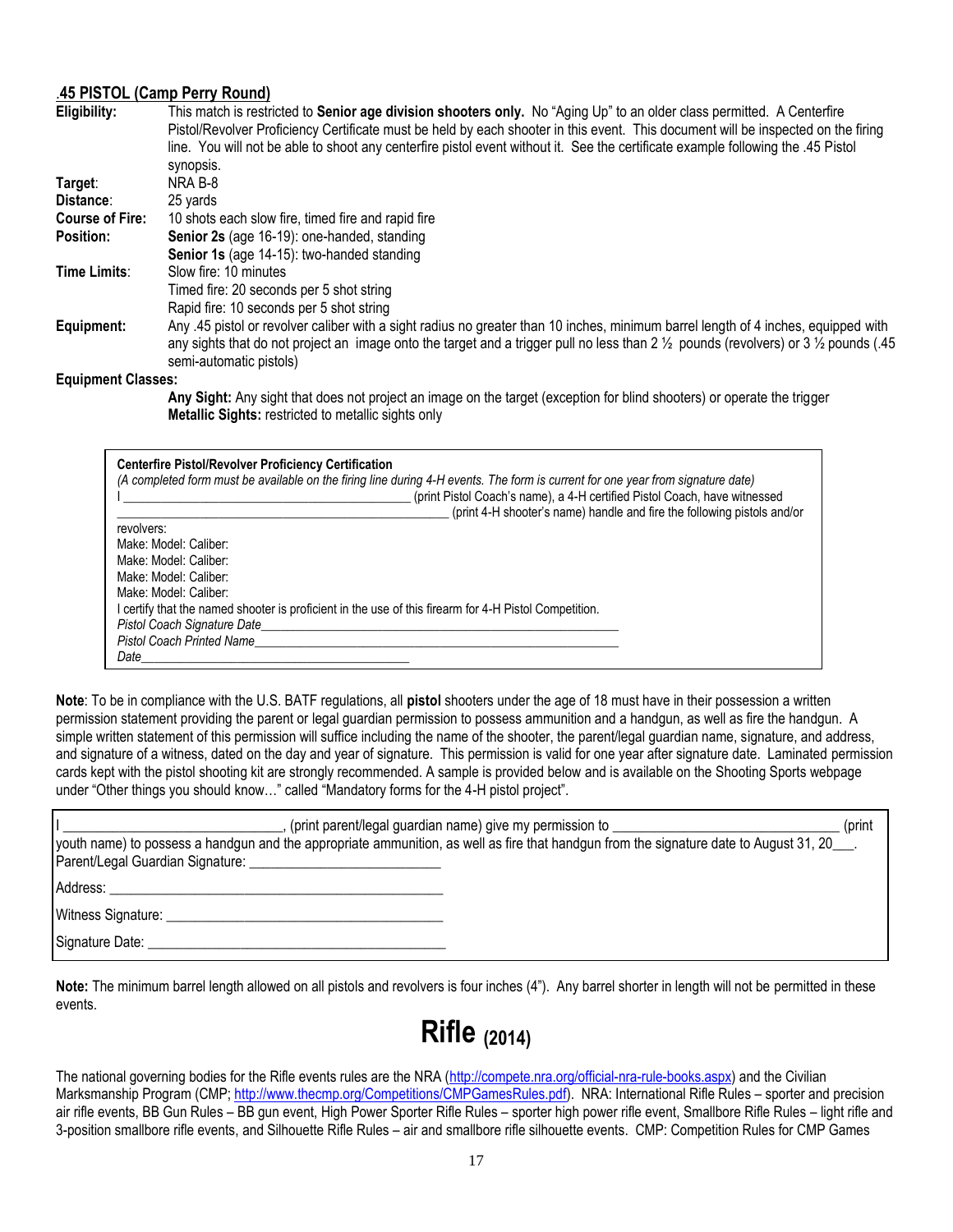Rifle and Pistol Matches – CMP smallbore rifle event. These rules are used with modifications in 4-H events. General 4-H rules and regulations supersede all other rules where differences exist. The summary below supersedes those rules further for the State Games purposes. Coaches, parents, and 4-H shooters are encouraged to be familiar with each of these rule sets.

#### **BB GUN**

|                        | This event is open to Junior and Intermediate age shooters only.                                                                                                                                                                                      |  |  |
|------------------------|-------------------------------------------------------------------------------------------------------------------------------------------------------------------------------------------------------------------------------------------------------|--|--|
| Target:                | NRA AR-4/10                                                                                                                                                                                                                                           |  |  |
| Distance:              | 5 meters                                                                                                                                                                                                                                              |  |  |
| <b>Course of Fire:</b> | 10 shots in each position: prone, standing, sitting and kneeling in that order; 40 shots total                                                                                                                                                        |  |  |
| Time Limits:           | One minute is allowed for each record shot, with the time allocated by stages or as running time                                                                                                                                                      |  |  |
| Equipment:             | Any safe, factory smoothbore BB gun weighing a total of six (6) pounds or less may be used. Metallic sights only. Rear sights<br>with eyecups and any hooded front site that extends beyond the muzzle may not be used. Blinders are permitted.       |  |  |
| Clothing:              | A shooting glove may be worn, but no shooting jackets are permitted. Up to two sweatshirts or clothing suitable for the prevailing<br>weather are allowed. A pin or button may be used as a sling keeper in the prone, sitting or kneeling positions. |  |  |
| SDODTED AID DIELE      |                                                                                                                                                                                                                                                       |  |  |

#### **SPORTER AIR RIFLE**

| Target:                | NRA AR 5/10                                                                                                                         |
|------------------------|-------------------------------------------------------------------------------------------------------------------------------------|
| Distance:              | 10 meters or 33 feet                                                                                                                |
| <b>Course of Fire:</b> | 10 shots in each position: prone, standing, and kneeling in that order; 30 shots total                                              |
| Time Limits:           | 1/2 minutes per record shot kneeling, 2 minutes per record shot prone and standing                                                  |
|                        | 75 minutes running time if all target cards are hung at one time                                                                    |
| Equipment:             | Rifles up to the Daisy 953/853CM/853/753, M888, 887 or XSV40, the Crossman 2000 & 2009, and Air Arms T200 or S200                   |
|                        | (compressed air) w/o adjustable cheek piece and butt plate all meet these standards. Only caliber .177 air rifles equipped with     |
|                        | metallic sights are permitted. Overall weight not to exceed 7.5lbs, with a trigger pull weight of not less than 1.5lbs. A sling may |
|                        | be attached and used. No scopes allowed.                                                                                            |
| Clothing:              | Shoes are restricted to low cut, athletic or street shoes that do not lace above the ankles. No boots are permitted. A shooting     |
|                        | glove may be worn, but no shooting jackets are permitted. Up to two sweatshirts or clothing suitable for the prevailing weather     |
|                        | are allowed. A pin or button may be used as a sling keeper in the prone or kneeling positions.                                      |

#### **PRECISION AIR RIFLE**

| Target:                | NRA AR 5/10                                                                                                                                                                                                                                          |
|------------------------|------------------------------------------------------------------------------------------------------------------------------------------------------------------------------------------------------------------------------------------------------|
| Distance:              | 10 meters or 33 feet                                                                                                                                                                                                                                 |
| <b>Course of Fire:</b> | Juniors: 20 shots standing                                                                                                                                                                                                                           |
|                        | <b>Intermediates: 30 shots standing</b>                                                                                                                                                                                                              |
|                        | <b>Seniors: 40 shots standing</b>                                                                                                                                                                                                                    |
| Time Limits:           | <b>Juniors: 45 minutes running time, including sighters</b>                                                                                                                                                                                          |
|                        | Intermediates: 60 minutes running time, including sighters                                                                                                                                                                                           |
|                        | <b>Seniors: 75 minutes running time, including sighters</b>                                                                                                                                                                                          |
| Sighting:              | No sighting shots may be fired after the first record shot has been fired, any discharge of propellant after the first record shot will<br>be scored as a miss.                                                                                      |
| Equipment:             | Any caliber .177 air rifle equipped with metallic sights and weighing less than 5.5 kg (12.12 pounds) are permitted. No hand<br>stop, sling swivel or sling may be used in the standing position. Rifle must have a safe trigger. No scopes allowed. |
| Clothing:              | Standard target shooting clothing and shooting shoes may be worn.                                                                                                                                                                                    |

#### **AIR RIFLE SILHOUETTE**

| Target:                | 1/10 scale metallic silhouettes                                                                                                                                                                                                  |                                                                                                                                                                                                                                           |                                                                                                                                 |  |
|------------------------|----------------------------------------------------------------------------------------------------------------------------------------------------------------------------------------------------------------------------------|-------------------------------------------------------------------------------------------------------------------------------------------------------------------------------------------------------------------------------------------|---------------------------------------------------------------------------------------------------------------------------------|--|
| <b>Course of Fire:</b> | Junior (20 shot course)                                                                                                                                                                                                          | Intermediate (30 shot course)                                                                                                                                                                                                             | Senior (40 shot course)                                                                                                         |  |
|                        | 10 pigs $@$ 20 yards                                                                                                                                                                                                             | 10 pigs $@$ 20 yards                                                                                                                                                                                                                      | 10 chickens @ 20 yards                                                                                                          |  |
|                        | 10 rams $@30$ yards                                                                                                                                                                                                              | 10 turkeys @ 30 yards                                                                                                                                                                                                                     | 10 pigs $@30$ yards                                                                                                             |  |
|                        |                                                                                                                                                                                                                                  | 10 rams @ 35 yards                                                                                                                                                                                                                        | 10 turkeys @ 35 yards                                                                                                           |  |
|                        |                                                                                                                                                                                                                                  |                                                                                                                                                                                                                                           | 10 rams $@$ 40 yards                                                                                                            |  |
|                        | All animals are shot in banks of 5 targets and shooting from left to right on each bank of targets. A tie breaker target will also be<br>placed on the rail and must be hit in the time allowed for scoring shots to be counted. |                                                                                                                                                                                                                                           |                                                                                                                                 |  |
| <b>Position:</b>       | The standard standing position used in position shooting is permitted.                                                                                                                                                           |                                                                                                                                                                                                                                           |                                                                                                                                 |  |
| Time Limits:           |                                                                                                                                                                                                                                  | 15 second ready time and 2 1/2 minute firing time for each bank of 5 targets                                                                                                                                                              |                                                                                                                                 |  |
| Scoring:               | feet to score as a hit.                                                                                                                                                                                                          |                                                                                                                                                                                                                                           | Targets knocked down or off the stand in order are scored as hits, others score as misses. The animal must completely leave its |  |
| <b>Tie Breakers:</b>   |                                                                                                                                                                                                                                  | First tie breaker will be on the total number of a particular animal hit, starting with rams, turkeys, pigs, chickens.<br>breaker is long run from the end. Third tie breaker is the tie breaker animal. Last tie breaker is a shoot off. | Second tie                                                                                                                      |  |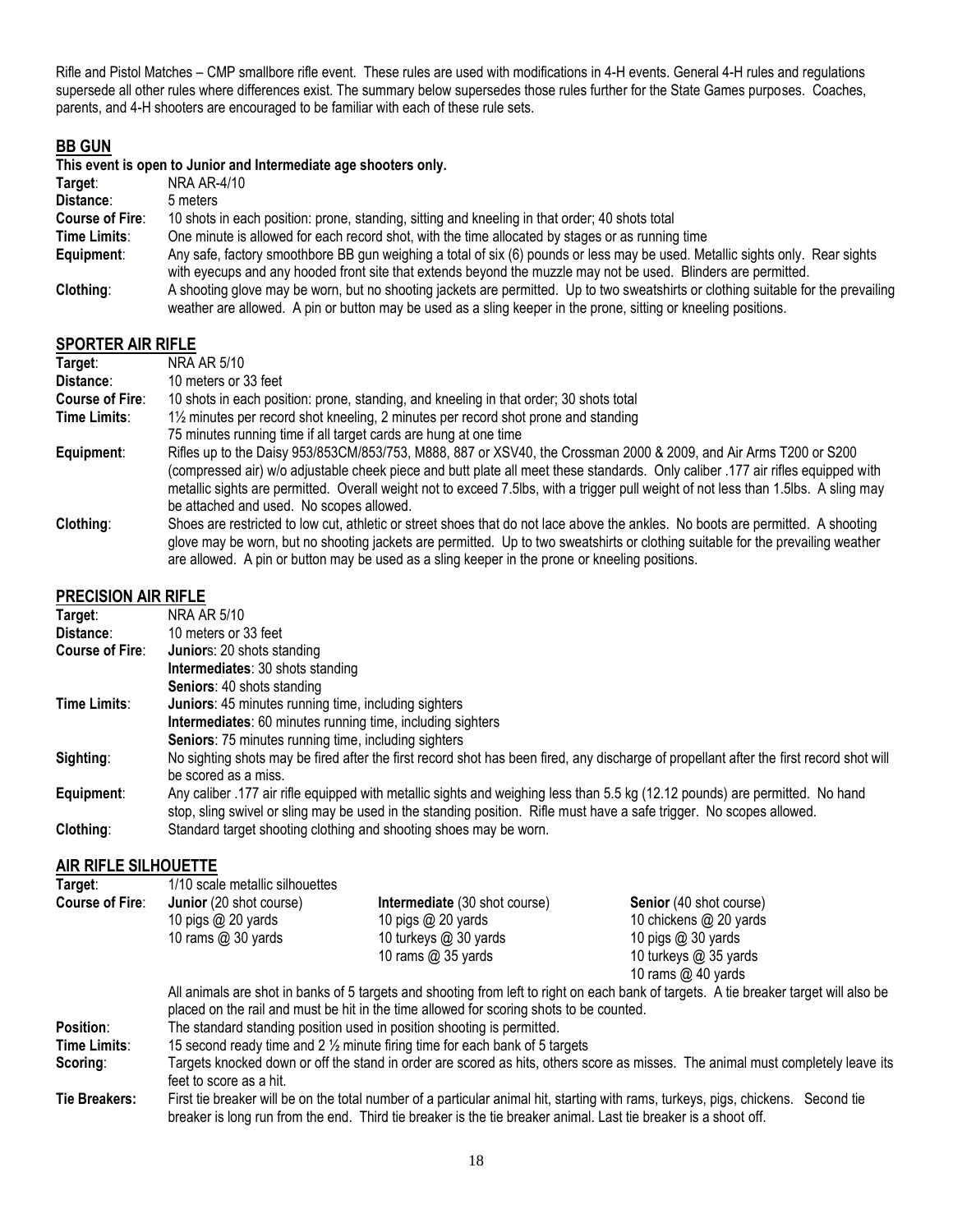**Equipment**: Any factory available (or formerly available) air rifle caliber .25 or smaller, weighing no more than 11 pounds with sights, equipped with any sights that do not project an image on the target and a safe trigger.

#### **Equipment Classes:**

**Any Sight:** Any sights that do not project an image on the target or operate the trigger **Metallic Sights:** Metallic sights only

#### **10 METER RUNNING TARGET Target: Course of Fire**: **Juniors:** 20 shots slow **Intermediates**: 10 shots slow and 10 shots fast **Seniors**: 20 shots slow and 20 shots fast **Time Limits**: Shooters will make ready and fire in an expeditious manner. **Scoring:** Bullseye targets are scored in a conventional manner, recording the highest scoring area touched by the pellet on each shot **Equipment**: Any caliber .177 air rifle equipped with any sights up to a fixed 4 power scope no more than 300 mm in length may be used. Height of the centerline of the scope may not exceed 75mm above the centerline of the bore. The rifle may be equipped with an extension tube but barrel length may not exceed 1000mm. Concentric barrel weights or extension tubes may not exceed 60 mm in diameter. **LIGHT RIFLE**

| LIGHT KILLE               |                                                                                                                                     |                                                                                                                                                                   |                                                                                                                                         |  |
|---------------------------|-------------------------------------------------------------------------------------------------------------------------------------|-------------------------------------------------------------------------------------------------------------------------------------------------------------------|-----------------------------------------------------------------------------------------------------------------------------------------|--|
| Target:                   | <b>NRA A-32</b>                                                                                                                     |                                                                                                                                                                   |                                                                                                                                         |  |
| Distance:                 | 50 feet                                                                                                                             |                                                                                                                                                                   |                                                                                                                                         |  |
| <b>Course of Fire:</b>    | Juniors and Intermediates: 20 shots standing                                                                                        |                                                                                                                                                                   |                                                                                                                                         |  |
| Time Limits:              | <b>Seniors: 40 shots standing (two targets)</b>                                                                                     |                                                                                                                                                                   |                                                                                                                                         |  |
|                           | Juniors and Intermediates: 30 minutes running time, including sighters<br>Seniors: 60 minutes running time, including sighters      |                                                                                                                                                                   |                                                                                                                                         |  |
| Equipment:                |                                                                                                                                     |                                                                                                                                                                   | Any factory available .22 caliber rim-fire rifle chambered for the .22 short, long or long rifle cartridge, having a trigger pull of no |  |
|                           |                                                                                                                                     |                                                                                                                                                                   | less than a two (2) pounds and a total weight not more than eight and one-half (81/2) pounds including sights, may be used with         |  |
|                           |                                                                                                                                     |                                                                                                                                                                   | the following exceptions. Rifles with stocks based on the AR15/M16 platform to include Ruger 10/22 or any other action in an            |  |
|                           |                                                                                                                                     |                                                                                                                                                                   | AR stock or any folding or collapsible stock are not permitted. No thumbhole stocks or pistol grips will be permitted. No heavy         |  |
|                           |                                                                                                                                     |                                                                                                                                                                   | weight or sleeved barrels allowed, including bull barrels. Release triggers are not permitted. An adjustable butt plate placed in       |  |
|                           |                                                                                                                                     |                                                                                                                                                                   | the center position may be used and adjustable or custom butt plates shall not extend beyond the top or bottom of the stock and         |  |
|                           |                                                                                                                                     |                                                                                                                                                                   | shall not exceed a maximum length of six (6) inches. Barrel weights must evenly surround the barrel and not hang below. Slings,         |  |
|                           |                                                                                                                                     |                                                                                                                                                                   | Palm rests, Schuetzen type butt plates, and electric or adjustable fore-end bedding devices are not permitted. Extended                 |  |
|                           |                                                                                                                                     |                                                                                                                                                                   | magazines/clips may not be used as an artificial support. The rifle must be properly held without touching the extended                 |  |
|                           |                                                                                                                                     |                                                                                                                                                                   | magazine/clip. Regardless of magazine capacity, ammunition must be loaded to the bull (target), 4 rounds only, then reload.             |  |
|                           |                                                                                                                                     |                                                                                                                                                                   | Shooters are responsible for preventing their empties from interfering with other shooters. All rifles must have an open bolt           |  |
|                           |                                                                                                                                     |                                                                                                                                                                   | indicator (OBI) in place when not being fired. Commercial or homemade red, orange, chartreuse or yellow OBIs are permitted.             |  |
| <b>Equipment Classes:</b> |                                                                                                                                     | Any Sight: Any sights that do not project an image on the target or operate the trigger                                                                           |                                                                                                                                         |  |
|                           | Metallic Sights: Metallic sights only                                                                                               |                                                                                                                                                                   |                                                                                                                                         |  |
| Clothing:                 |                                                                                                                                     |                                                                                                                                                                   |                                                                                                                                         |  |
|                           | No shooting gloves, jackets or specialized equipment permitted. Two sweatshirts or a shotgun vest or shooting shirt may be<br>worn. |                                                                                                                                                                   |                                                                                                                                         |  |
|                           |                                                                                                                                     |                                                                                                                                                                   |                                                                                                                                         |  |
|                           |                                                                                                                                     |                                                                                                                                                                   | SMALLBORE RIFLE SILHOUETTE-2017 NOTE: due to Austin Rifle Club range set up, Senior rams will be shot at 100 METERS.                    |  |
| Target:                   | 1/5 scale metallic silhouettes                                                                                                      |                                                                                                                                                                   |                                                                                                                                         |  |
| <b>Course of Fire:</b>    | Junior (20 shot course)                                                                                                             | Intermediate (30 shot course)                                                                                                                                     | Senior (40 shot course)                                                                                                                 |  |
|                           | 10 pigs @ 40 yards                                                                                                                  | 10 pigs @ 40 yards                                                                                                                                                | 10 chickens @ 40 yards                                                                                                                  |  |
|                           | 10 rams @ 60 yards                                                                                                                  | 10 turkeys @ 60 yards                                                                                                                                             | 10 pigs @ 60 yards                                                                                                                      |  |
|                           |                                                                                                                                     | 10 rams @ 75 yards                                                                                                                                                | 10 turkeys @ 75 yards                                                                                                                   |  |
|                           |                                                                                                                                     |                                                                                                                                                                   | 10 rams @ 100 meters                                                                                                                    |  |
|                           |                                                                                                                                     |                                                                                                                                                                   | All animals are shot in banks of 5 targets shooting from left to right on each bank of targets. A tie breaker target will also be       |  |
| Position:                 |                                                                                                                                     | placed on the rail and must be hit in the time allowed for scoring shots to be counted.<br>The standard standing position used in position shooting is permitted. |                                                                                                                                         |  |
| Time Limits:              |                                                                                                                                     | 15 second ready time and 21/2 minutes firing time per bank of 5 targets                                                                                           |                                                                                                                                         |  |
| Scoring:                  |                                                                                                                                     |                                                                                                                                                                   | Targets must be knocked down in order to be scored as hits. Targets not knocked down or hit out of order will be scored as              |  |
|                           | misses.                                                                                                                             |                                                                                                                                                                   |                                                                                                                                         |  |
| <b>Tie Breakers:</b>      |                                                                                                                                     |                                                                                                                                                                   | First tie breaker will be on the total number of a particular animal hit, starting with rams, turkeys, pigs, chickens. Second tie       |  |
|                           |                                                                                                                                     | breaker is long run from the end. Third tie breaker is the tie breaker animal. Last tie breaker is a shoot off.                                                   |                                                                                                                                         |  |
| Equipment:                |                                                                                                                                     |                                                                                                                                                                   | Any safe smallbore rifle chambered for the .22 long rifle, long or short cartridge with a maximum weight of 10 pounds 2 ounces          |  |
|                           |                                                                                                                                     |                                                                                                                                                                   | including sights. Stocks must be of conventional design. Prohibited stocks include: those based on the AR15/M16 platform to             |  |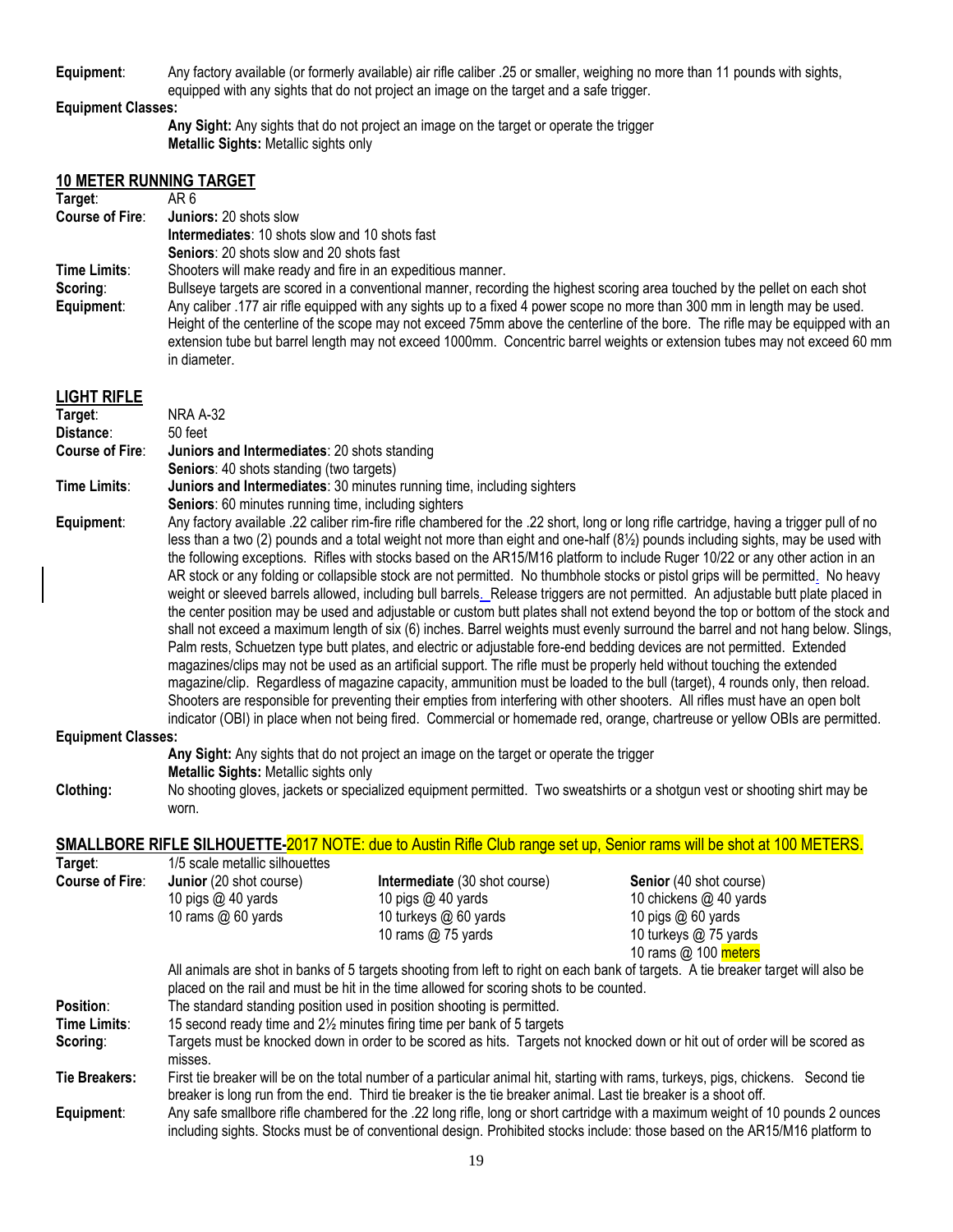include Ruger 10/22 or any other action in an AR stock, any folding or collapsible stock, and "Chin Rest" stocks. Thumbhole or pistol grip stocks will not be permitted. Combs may not extend above the center line of the bore. The toe of the stock may not extend more than 7 inches below the center line of the bore. The butt plate or recoil pad cannot extend below the lower line of the stock. Any sights, telescopic or metallic, are allowed. Any safe trigger is allowed with the exception of release triggers. Barrels must be no longer than 30 inches.

#### **Equipment Classes:**

**Any Sight:** Any sights that do not project an image on the target or operate the trigger. Scopes may not be placed more than 2 inches above the rifle (top of receiver to bottom of scope tube). **Metallic Sights:** Metallic sights only

#### **50 YARD 3-POSTION SMALL BORE RIFLE**

|                        | <u>JU TAND JE ODTION JINALLDONL INI LL</u>                                                                                                                                                                                                                                                                                                                                                                                                                                                                                                                                                                                                                                                                                                                                                             |
|------------------------|--------------------------------------------------------------------------------------------------------------------------------------------------------------------------------------------------------------------------------------------------------------------------------------------------------------------------------------------------------------------------------------------------------------------------------------------------------------------------------------------------------------------------------------------------------------------------------------------------------------------------------------------------------------------------------------------------------------------------------------------------------------------------------------------------------|
| Target:                | NRA A-51 (50 yard reduced)                                                                                                                                                                                                                                                                                                                                                                                                                                                                                                                                                                                                                                                                                                                                                                             |
| Distance:              | 50 yards                                                                                                                                                                                                                                                                                                                                                                                                                                                                                                                                                                                                                                                                                                                                                                                               |
| <b>Course of Fire:</b> | Juniors & Intermediates: 10 shots in each position: prone, standing, and kneeling in that order; 30 shots total                                                                                                                                                                                                                                                                                                                                                                                                                                                                                                                                                                                                                                                                                        |
|                        | Seniors: 20 shots in each position: prone, standing and kneeling in that order; 60 shots total                                                                                                                                                                                                                                                                                                                                                                                                                                                                                                                                                                                                                                                                                                         |
|                        | All shots must be single loaded.                                                                                                                                                                                                                                                                                                                                                                                                                                                                                                                                                                                                                                                                                                                                                                       |
| Time Limits:           | 1 minute per record shot in prone, 1½ minutes per record shot in kneeling, and 2 minutes per record shot in standing<br>45 minutes running time for Juniors and Intermediates and 90 minutes running time for Seniors, if all target cards are hung at<br>one time.                                                                                                                                                                                                                                                                                                                                                                                                                                                                                                                                    |
| Equipment:             | Any safe .22 caliber rim-fire rifle chambered for the .22 short, long or long rifle cartridge. Exceptions include rifles with stocks<br>based on the AR15/M16 platform to include Ruger 10/22 or any other action in an AR stock or any folding or collapsible stock.<br>No restriction is placed on barrel length or overall weight of the rifle and accessories. No part of the rifle or any attachment may<br>extend more than three (3) inches (7.62 cm) beyond the rear of the shooter's shoulder. Triggers must not be subject to<br>accidental discharge. The same rifle must be used throughout a match except in the case of malfunction or a disabled rifle. In<br>either event the competitor may change rifles with the permission of the range officer. No telescopic sights are allowed. |
| Clothing:              | Standard target shooting clothing and shooting boots may be worn.                                                                                                                                                                                                                                                                                                                                                                                                                                                                                                                                                                                                                                                                                                                                      |

#### **CMP SMALLBORE RIFLE**

| Target:                | <b>CMP B-19</b>                                                                                                                                     |
|------------------------|-----------------------------------------------------------------------------------------------------------------------------------------------------|
| Distance:              | 25 & 50 yards                                                                                                                                       |
| <b>Course of Fire:</b> | Prone $-$                                                                                                                                           |
|                        | 10 shots in 10 minutes at 50 yards, single loaded                                                                                                   |
|                        | 2 strings, 5 shots each in 25 seconds for semi-auto and 35 seconds for manual action at 50 yards                                                    |
|                        | Sitting or Kneeling -                                                                                                                               |
|                        | 10 shots in 10 minutes at 50 yards, single loaded                                                                                                   |
|                        | 2 strings, 5 shots each in 25 seconds for semi-auto and 30 seconds for manual action at 50 yards                                                    |
|                        | Standing -                                                                                                                                          |
|                        | 10 shots in 10 minutes at 25 yards, single loaded                                                                                                   |
|                        | 2 strings, 5 shots each in 25 seconds for semi-auto and 30 seconds for manual action at 25 yards                                                    |
|                        | Juniors will not fire the rapid fire strings.                                                                                                       |
|                        | Juniors and Intermediates will always start in position.                                                                                            |
|                        | Seniors will start each position standing and drop into position.                                                                                   |
| Equipment:             | Any safe .22 caliber rim-fire rifle chambered for the .22 short, long or long rifle cartridge with the following exceptions. Rifles                 |
|                        | should be semi-auto or repeater rifles with magazines capable of holding five rounds so they can be used during rapid-fire                          |
|                        | stages. Rifles with clip, box or tube-type magazines may be used however; tube magazines are slower to load quickly during                          |
|                        | rapid-fire shooting. Overall weight may not exceed $7\frac{1}{2}$ pounds, with sights. A standard leather or web sling no wider than $1\frac{1}{4}$ |
|                        | inches may be used in the prone and sitting or kneeling positions. Slings may not be used in the standing position to provide                       |
|                        | support, but the sling may remain on the rifle. If a sling is used, it may be removed when the rifle is weighted. The trigger must                  |
|                        | have a minimum three (3) pound pull. The stock may have a sling swivel, but it must be fixed in one location. Rails with                            |

adjustable sling swivels are not permitted, and must be fixed in one position by either tape or some other device. Adjustable stocks and cheek pieces are not permitted unless they are fixed in a neutral position and taped. Thumbhole stocks are not permitted. Stocks based on the AR15/M16 platform are not permitted which include the Ruger 10/22 or any other action in an AR stock or any folding or collapsible stock.

#### **Equipment Classes:**

#### **As described in the CMP Rimfire Sporter Rifle Rules:**

**O-Class:** Open rear sights (U, V, or square notch) and a bead or post front sight. Hooded front sights may be used, but a target or tunnel-type front sight with interchangeable inserts may not be used.

**T-Class:** Adjustable aperture receiver sight or telescopic sight that does not exceed 6X magnification. Variable power scopes may be used but must be secured to no more than 6X with tape.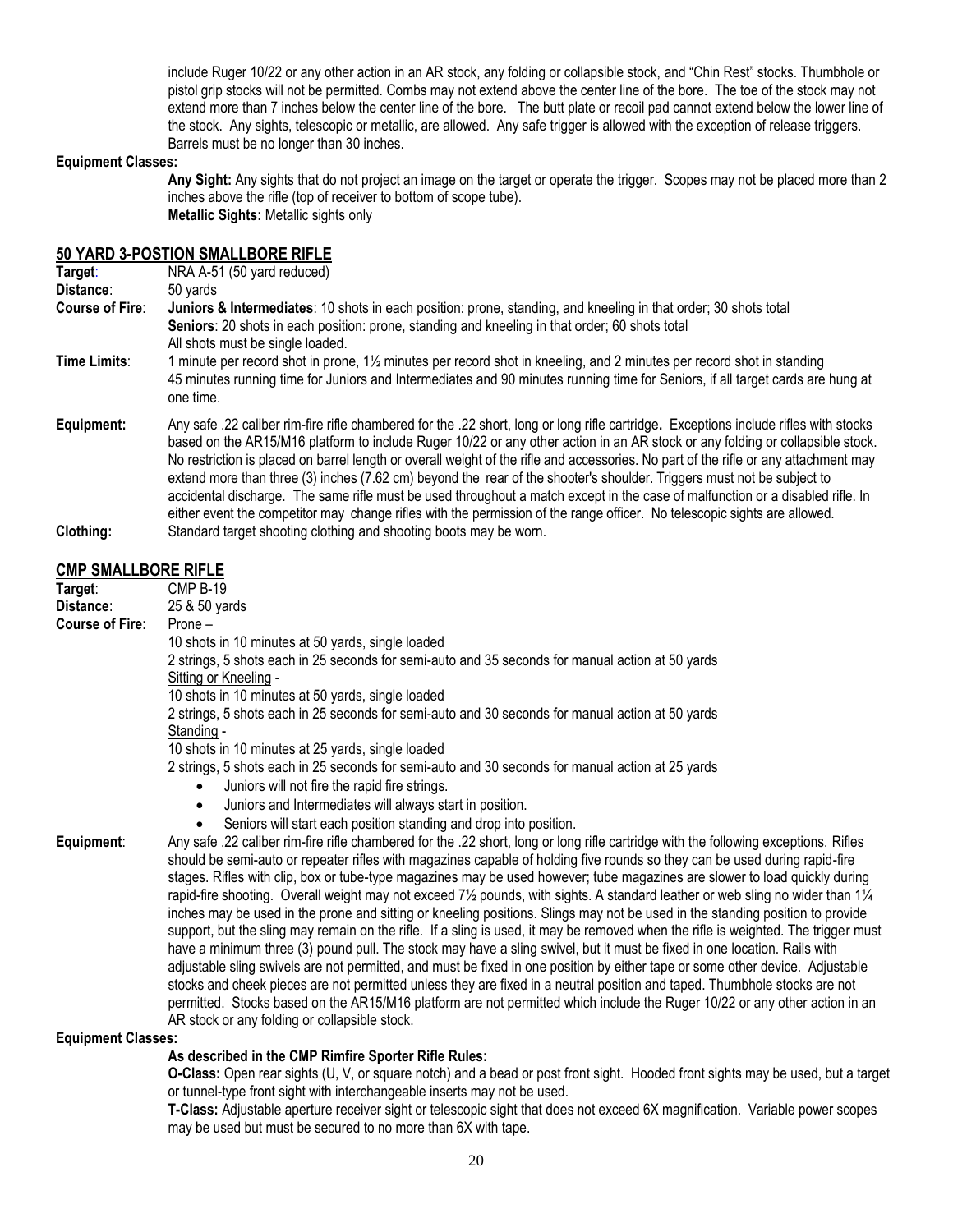**Clothing**: No specialized shooting gear (boots, glove, jackets, etc.) may be used, but the shooter may wear boots or hunting type boots and two sweatshirts.

#### **SPORTER HIGH POWER (100 YARD)**

| Target:                | SR <sub>1</sub>                                                                                                                                       |
|------------------------|-------------------------------------------------------------------------------------------------------------------------------------------------------|
| <b>Course of Fire:</b> | Juniors: 5 shots prone, 5 shots standing, 5 shots sitting or kneeling, all slow fire; 15 shots total                                                  |
|                        | Intermediates: 8 shots prone slow fire, 8 shots standing slow fire, 4 shots sitting or kneeling rapid fire, and 4 shots prone rapid                   |
|                        | fire: 24 shots total                                                                                                                                  |
|                        | Seniors: 8 shots prone slow fire, 8 shots standing slow fire, 8 shots sitting or kneeling rapid fire, and 8 shots prone rapid fire; 32<br>shots total |
| Time Limits:           | Slow fire: 1 minute per record shot, single loaded.                                                                                                   |
|                        | Rapid fire: 30 seconds per 4 shot string                                                                                                              |
| Equipment:             | <b>Traditional Hunting Rifles Only:</b> Any safe centerfire rifle which weighs no more than $9\frac{1}{2}$ pounds including sights and                |
|                        | detachable magazine (but not sling) and any safe trigger. Trigger pull of at least 2 pounds. Stocks based on the AR15/M16                             |
|                        | platform are not permitted which include the Ruger 10/22 or any other action in an AR stock or any folding or collapsible stock.                      |
|                        | Neither a palm rest nor a Schuetzen butt plate is allowed. Any sights that do not activate the trigger are allowed.                                   |
| Ammunition:            | Hand loaded ammunition may be used if properly cleared before coming to the line using 4-H Reloaded Ammunition rules, and                             |
|                        | the shooter assumes all responsibility for its safety both to the shooter and to those nearby.                                                        |

## **Shotgun (2014)**

**NOTE**: Round fees are the responsibility of the shooter. They are not included in the registration fees. Shoot-offs will be held as required for A class shooters. Unless they cannot be determined by long runs from the back and from the front (in that order), there will be no shoot-offs in Lewis Classes. Lewis classes will be determined in all events except the international events. Team shoot-offs will follow the same procedures at the individual shoot-offs, i.e. doubles at 3, 4 and 5 for skeet and as specified in the trap rules.

Fully enclosed shoes are required any place eye and ear protection is required.

#### **Below is a very general synopsis of the Shotgun Events for State Games.**

The governing bodies for the Shotgun events rules are as follows per event:

International Skeet and Modified Trap – USA Shooting (USAS[\) http://www.usashooting.org/](http://www.usashooting.org/) 

American Skeet – National Skeet Shooting Association (NSSA[\) http://www.mynssa.org/](http://www.mynssa.org/) 

American Trap – Amateur Trapshooting Association (ATA)<http://www.shootata.com/>

5-Stand Sporting Clays and Sporting Clays – National Sporting Clays Association (NSCA[\) http://www.mynsca.com/](http://www.mynsca.com/) 

TPWD Whiz Bang – Texas Parks and Wildlife Department (TPWD[\) http://www.tpwd.state.tx.us/outdoor-learning/hunter-education/shooting-sports](http://www.tpwd.state.tx.us/outdoor-learning/hunter-education/shooting-sports-opportunities/sporting-clays-schedule)[opportunities/sporting-clays-schedule](http://www.tpwd.state.tx.us/outdoor-learning/hunter-education/shooting-sports-opportunities/sporting-clays-schedule)

These rules are used with modifications in 4-H events. 4-H rules and regulations supersede all other rules where differences exist. The summary below supersedes those rules further for the State Games purposes. Coaches, parents, and 4-H shooters are encouraged to be familiar with each of these rule sets.

#### **AMERICAN SKEET**

**Event Description**: Standard NSSA (American) skeet

| <b>Course of Fire:</b> | Singles and doubles from stations1, 2, 6, and 7                                                                                                                                                                                                                                                                                           |
|------------------------|-------------------------------------------------------------------------------------------------------------------------------------------------------------------------------------------------------------------------------------------------------------------------------------------------------------------------------------------|
|                        | Singles only from stations 3, 4, 5, and 8                                                                                                                                                                                                                                                                                                 |
|                        | <b>Seniors: 4 rounds (100 targets)</b>                                                                                                                                                                                                                                                                                                    |
|                        | Intermediates: 3 rounds (75 targets)                                                                                                                                                                                                                                                                                                      |
|                        | <b>Juniors:</b> 2 rounds (50 targets)                                                                                                                                                                                                                                                                                                     |
| Time Limits:           | Shooters will fire in an expeditious manner, avoiding unnecessary delay                                                                                                                                                                                                                                                                   |
| Shoot-offs:            | Doubles from stations 3, 4, and 5, miss and out by station                                                                                                                                                                                                                                                                                |
| Equipment:             | Any shotgun 12 gauge or smaller firing a shot charge not to exceed 1-1/8 ounces with shot no larger than US 71/2 fine or<br>smaller than US 9 fine. Loaded ammunition may not exceed 507 grains. Note that charge bars set up for 7 <sup>1</sup> / <sub>2</sub> shot may load<br>about 11 grains heavy - check your loaded shell weights! |

#### **AMERICAN TRAP**

**Event Description: Standard ATA (American) trap Course of Fire:** Five targets from each of five s Five targets from each of five shooting stations at 16 yards **Seniors**: 4 rounds (100 targets) **Intermediates**: 3 rounds (75 targets) **Juniors:** 2 rounds (50 targets)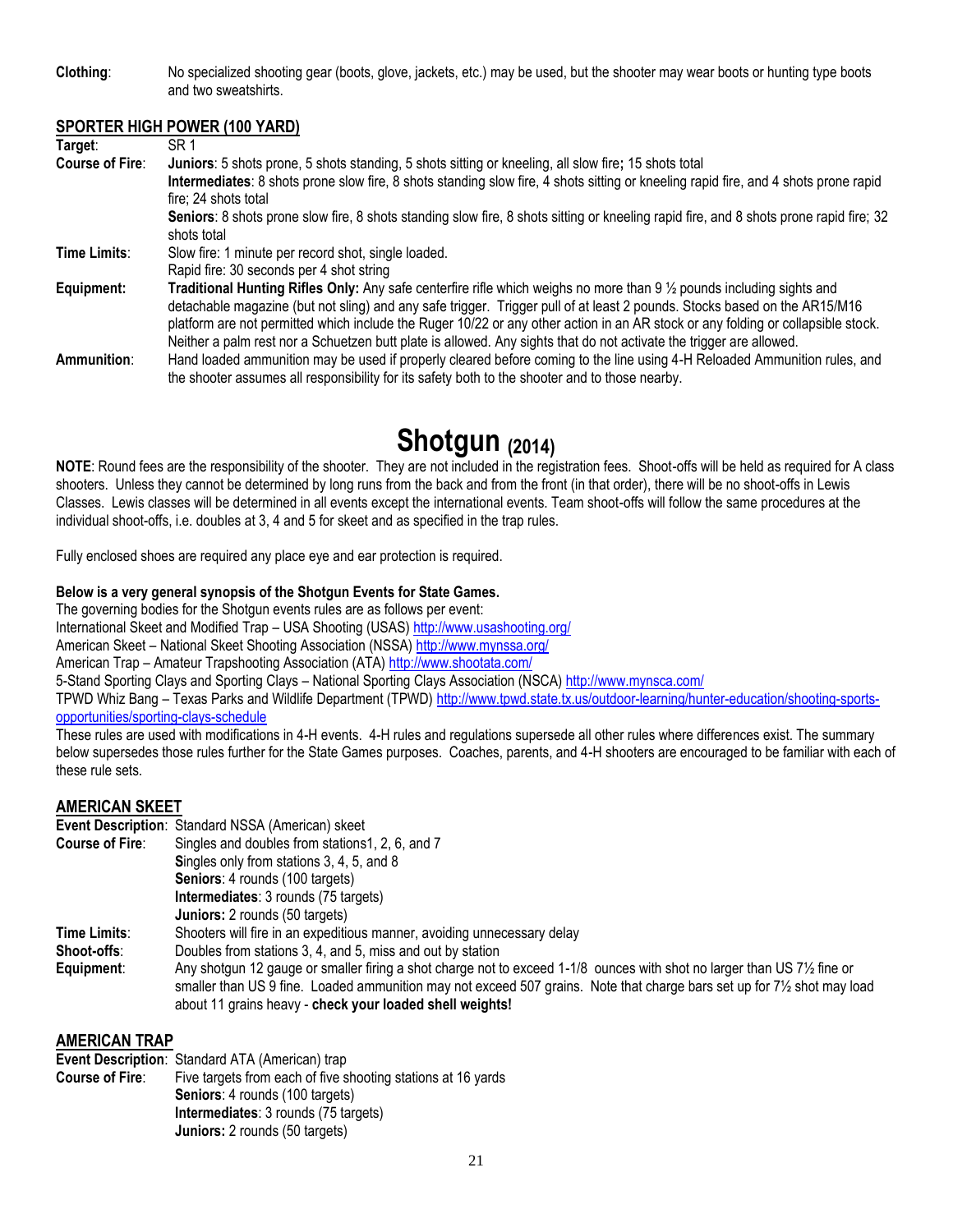**Time Limits**: Shooters will fire in an expeditious manner, avoiding unnecessary delay

- **Shoot-offs**: Five targets from stations 1 and 5 from the 23 yard line. Management may increase the distance to 27 yards if required to break ties. Management may make adjustments to this format as needed in order to put additional shooters on the field in the same shoot off. (I.e. Three way ties may use stations 1, 3, and 5)
- **Equipment**: Any shotgun 12 gauge or smaller firing a shot charge not to exceed 1-1/8 ounces with shot no larger than US 7½ fine or smaller than US 9 fine at velocities up to 1290 feet per second; 1 oz. load 1325 feet per second, 7/8 oz. load 1350 feet per second.

#### **TPWD WHIZ-BANG**

**Event Description**: Sporting clays course as set by the management

- **Course of Fire**: One round consisting of 50 targets on one 5-Stand Sporting Clays layout (5 pairs from each station) using mixed targets of the management's choice and placement
- **Time Limits**: Shooters will fire in an expeditious manner, avoiding unnecessary delay
- **Shoot-offs:** 5 pairs as arranged by the shoot management
- **Equipment**: Any shotgun 12 gauge or smaller firing a shot charge not to exceed 1-1/8 ounces with shot no larger than US 7½ fine or smaller than US 9 fine. No choke tubes may be changed after the round has begun. Chokes may only be changed between fields, but not between stands or stations.

#### **INTERNATIONAL SKEET**

**Event Description:** Standard international skeet - six member squads

- **Course of Fire:** All age classes will shoot 2 rounds (50 targets) Single High House and Double (High/Low) from stations 1, 2, and 3. Two Singles (1 High, 1 Low) and 2 Doubles (1 High/Low, 1 Low/High) from station 4. Single Low House and Double (Low/High) from stations 5 and 6. One Double from station 7 (Low/High). Single Targets from each House on station 8. All shooting from the gun-ready position with the butt of the shotgun below the elbow and touching the body. The tape requirement will be enforced this year, and anyone not having a tape line will have one added at the field.
- **Time Delay:** Randomized delay of 0 to 3 seconds from the call to target release, gun may not be mounted until the target appears<br>**Time Limits:** Shooters must be on the station and call for the target within 15 seconds of **Time Limits:** Shooters must be on the station and call for the target within 15 seconds of the time the previous shooter has finished firing and vacated the shooting station.
- **Finals Round:** The top six shooters in each class will go into the medal rounds as defined by USA Shooting Rules. Scores are not carried forward to the medal rounds.
- **Equipment:** Any shotgun 12 gauge or smaller firing a shot charge not to exceed 1-1/8 ounces with shot no larger than US 7½ fine or smaller than US 9 fine. 12 gauge with 24 grams (approximately 7/8 ounce) of shot are recommended. Loads larger than this should comply with NSSA Skeet Rules.

#### **MODIFIED TRAP**

**Event Description:** Modified (automatic) trap - six member squads

- **Target Presentation:** Continuously varying angles vertically (1.5 to 3.5 meters above trap level at 10 meters) and horizontally (45 degrees either side of perpendicular to the line)
- **Course of Fire:** All age classes will shoot 2 rounds (50 targets)
- Five shots from each station, rotating after each shot and proceeding to the next station after the next shooter has fired **Number of shots**: Two shots per target are permitted without penalty (note that on a repeat target because of an allowable malfunction on the second shot, the shooter must miss with the first shot before firing on the target with the second shot)
- **Time Limits**: Shooters must call for the target within 10 seconds after the previous shooter has fired
- **Finals Round**: The top six shooters in each class will go into the medal rounds as defined by USA Shooting Rules. Scores are not carried forward to the medal rounds.
- **Equipment**: Any shotgun 12 gauge or smaller firing a shot charge not to exceed 1-1/8 ounces with shot no larger than US 7½ fine or smaller than US 9 fine. 12 gauge with 24 grams (approximately 7/8 ounce) of shot are recommended. Loads larger than this should comply with ATA Trap Rules.

#### **WALKING SPORTING CLAYS**

**Event Description**: Sporting clays course as set by the management

- **Course of Fire**: A mixture of Singles and Doubles from 10 or more shooting stations using mixed targets of the shoot management's choice and placement.
	- The number of Stations and number of Targets thrown at each station may be adjusted at the discretion of Shoot Management. The total number of targets thrown for all age classes will be 100 targets.
- **Time Limits**: Shooters will fire in an expeditious manner, avoiding unnecessary delay
- **Shoot-offs**: 5 pairs as arranged by the shoot management on the 5-stand field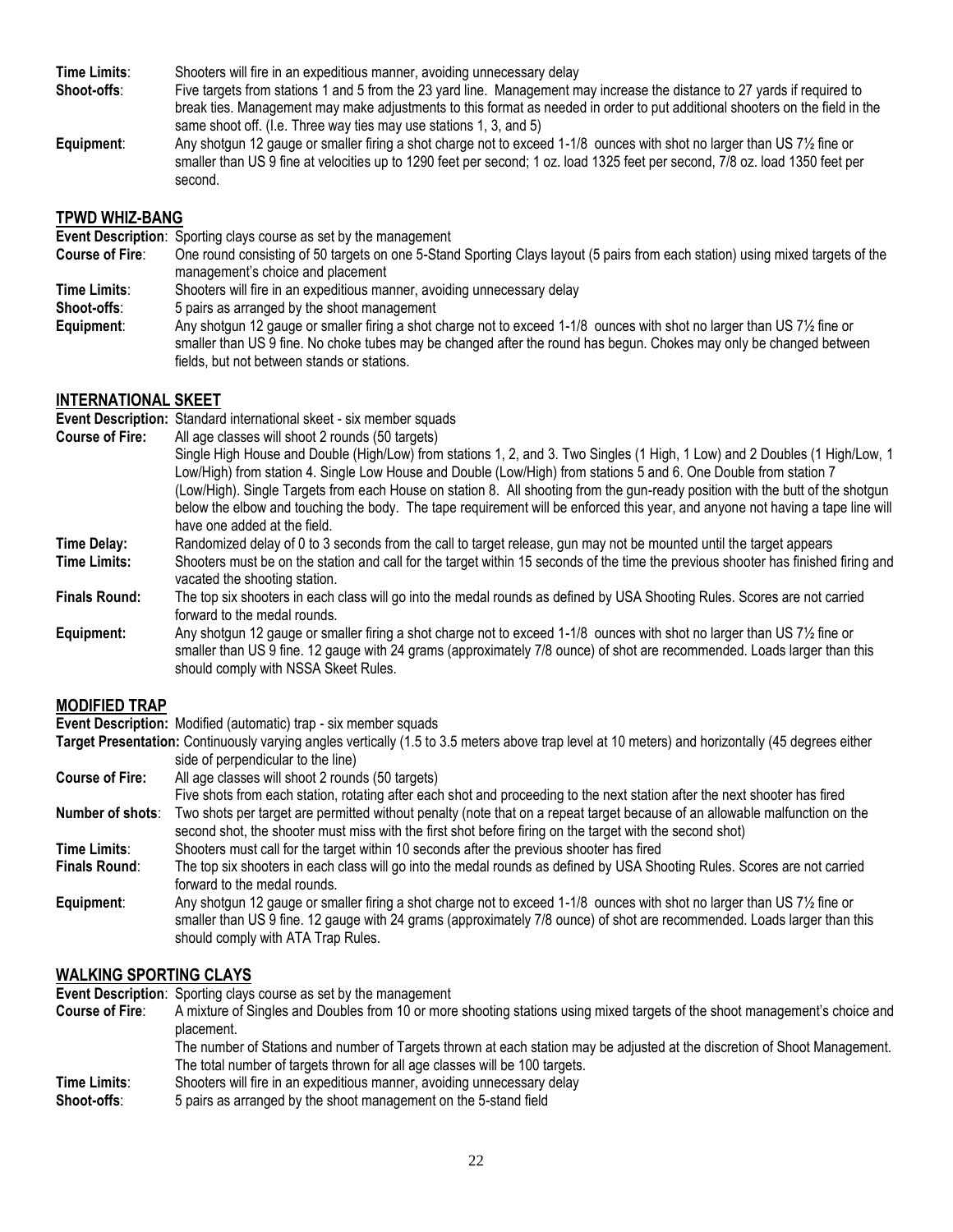**Equipment**: Any shotgun 12 gauge or smaller firing a shot charge not to exceed 1-1/8 ounces with shot no larger than US 7½ fine or smaller than US 9 fine. No choke tubes may be changed after the shooter has begun shooting on the station. Chokes may only be changed between stands or stations. **Spreader loads may be used in Sporting Clays, but not in other events.**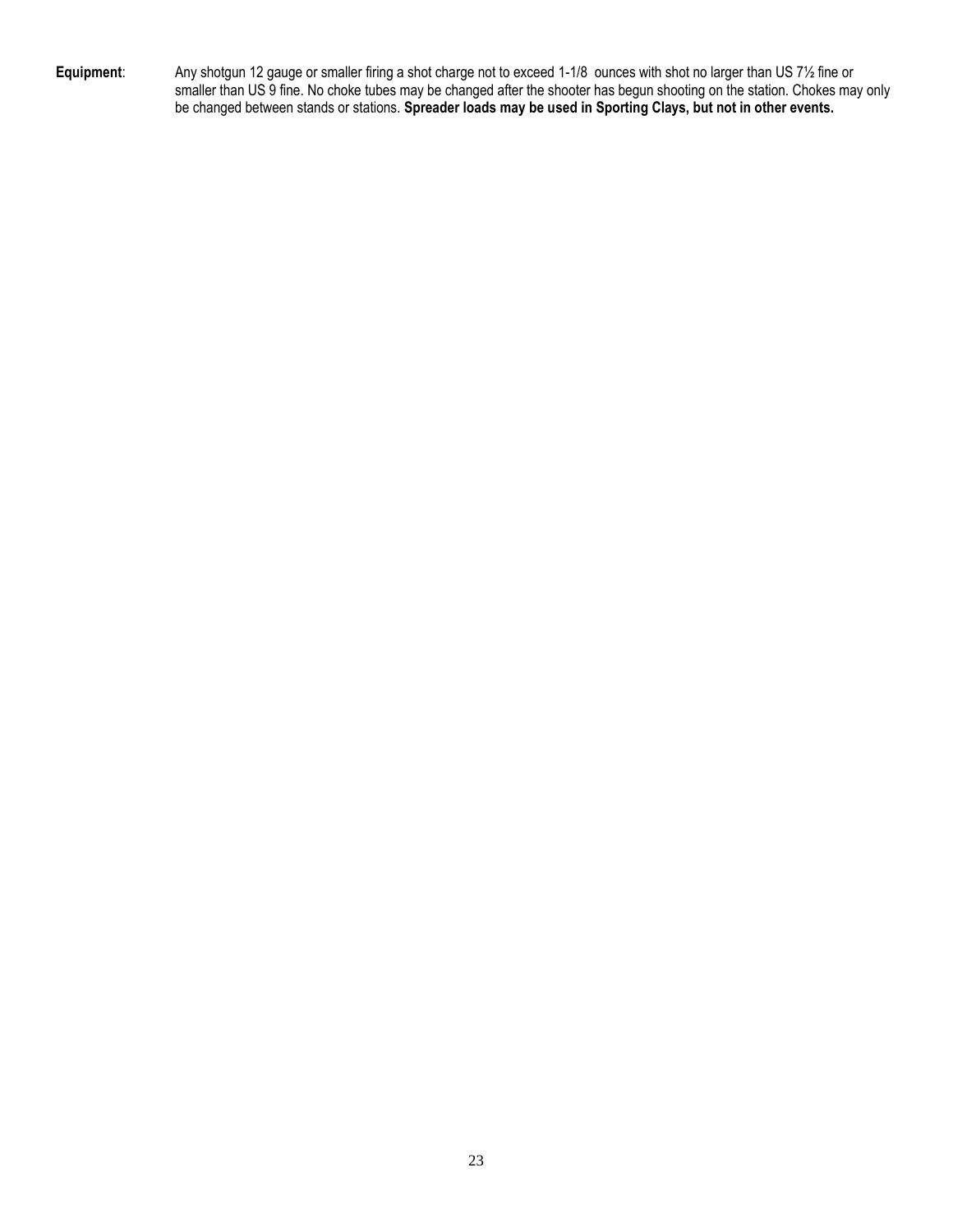The following instrument can be found at [http://nsc.nssa-nsca.org/wp](https://urldefense.proofpoint.com/v2/url?u=http-3A__nsc.nssa-2Dnsca.org_wp-2Dcontent_uploads_sites_8_2016_10_NSC-2DCart-2DAgreement-2DPersonal.pdf&d=DwMFAg&c=r_tSStIHV2ie60z4DgB-pQ&r=38-4sNyK9JBC24txHXWxCN6h5dMDfglN_J5Y3YfjZmc&m=0_ychQD5PGrNYq4QV5CHu35WxevRLMMK9VtSFLivY6M&s=D5V_-Co3kFOWspbMTEAGjuOWJ5LOj1mwfDSSjVTloeA&e=)[content/uploads/sites/8/2016/10/NSC-Cart-Agreement-Personal.pdf](https://urldefense.proofpoint.com/v2/url?u=http-3A__nsc.nssa-2Dnsca.org_wp-2Dcontent_uploads_sites_8_2016_10_NSC-2DCart-2DAgreement-2DPersonal.pdf&d=DwMFAg&c=r_tSStIHV2ie60z4DgB-pQ&r=38-4sNyK9JBC24txHXWxCN6h5dMDfglN_J5Y3YfjZmc&m=0_ychQD5PGrNYq4QV5CHu35WxevRLMMK9VtSFLivY6M&s=D5V_-Co3kFOWspbMTEAGjuOWJ5LOj1mwfDSSjVTloeA&e=)

## National Shooting Complex

Cart Permit Agreement

Please read carefully before signing **Please return to Olivia nscrv@nssa-nsca.com** 

## **Event Name:\_\_\_\_\_\_\_\_\_\_\_\_\_\_\_\_\_\_\_\_\_\_\_\_\_ Event Dates:\_\_\_\_\_\_\_\_\_\_\_\_\_\_\_\_\_\_\_\_\_\_\_\_\_**

Operator Information

All operators must be 18 years old and hold a valid driver's license.

# National Shooting Complex

## Cart Permit Agreement

Please read carefully before signing

## Operator Information

All operators must be 18 years old and hold a valid driver's license. Primary Operator Name:

| DL # ________________________________ | State: ____ |  |
|---------------------------------------|-------------|--|
| Address:                              |             |  |
|                                       |             |  |
|                                       |             |  |
|                                       |             |  |
|                                       | State:      |  |
| Address:                              |             |  |
|                                       |             |  |
|                                       |             |  |
|                                       |             |  |
|                                       | State:      |  |
| Address:                              |             |  |
|                                       |             |  |
| Email: ___________                    |             |  |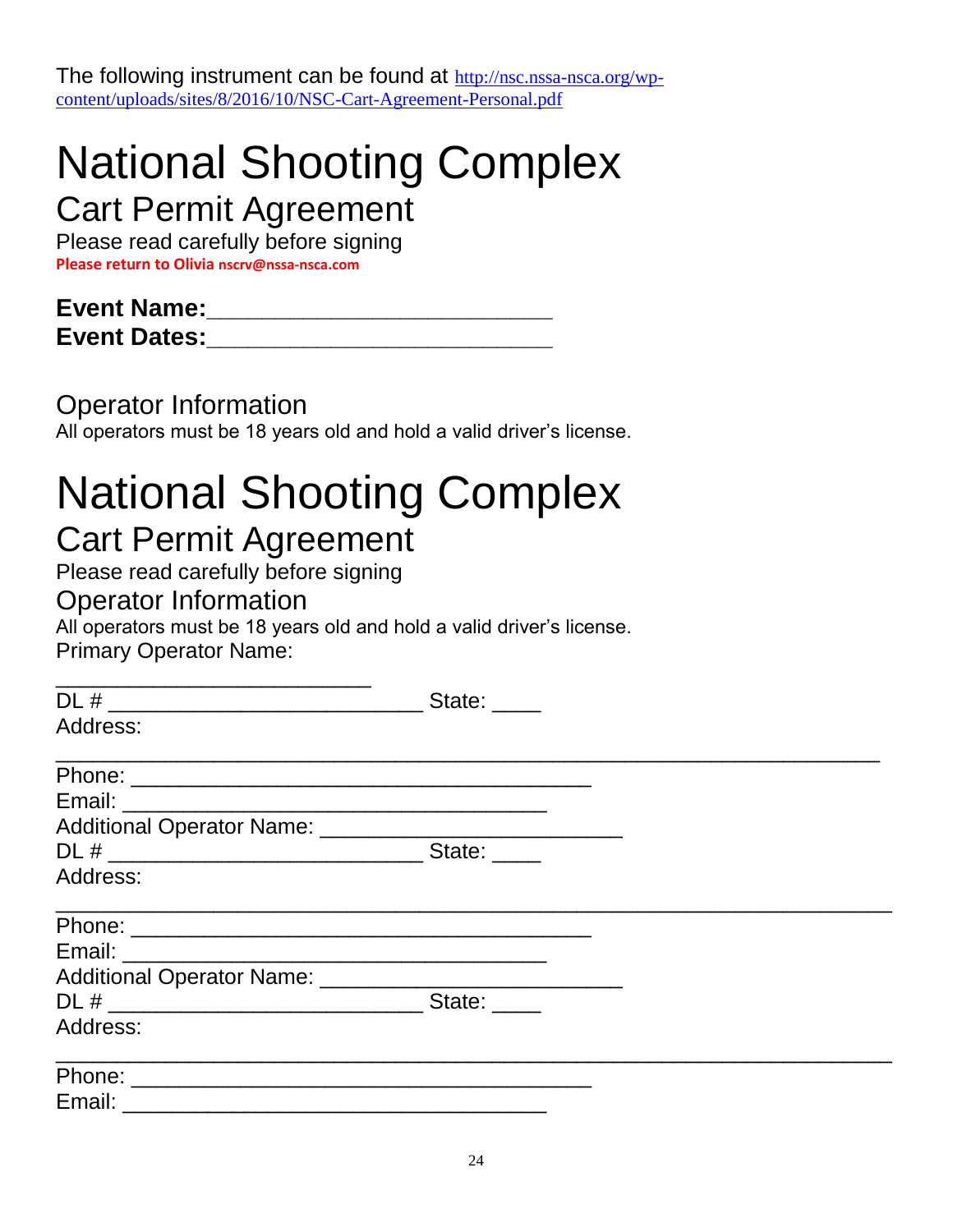#### 1.\_\_\_\_ Personally owned cart: Cart Description/Serial #

#### **I have attached proof of my liability insurance to this agreement.**

2.\_\_\_ **National Shooting Complex (NSC) Rental Cart:** Cart Description/Serial #

a.I agree to return the NSC rented cart to the location of pick-up immediately upon completion of the rental period inthe same condition as I received the same, normal wear and tear excepted.

b.I will preserve and protect the cart from loss and damage to the cart itself, my person or property, and the personsand property of others. I agree to be legally and financially liable for all costs of repairs to the NSC rental cartcaused by misuse, abuse or accident.

c.I understand that I am financially liable for the loss, theft or damage of the NSC Rental cart and any relatedequipment including any personally owned items on or about the cart. I agree to reimburse NSC for suchunrecovered costs, including but not limited to deductibles, any uninsured losses, loss of revenue, and reasonableattorney fees incurred in collecting any amounts owed to cart owner or in otherwise enforcing cart owner's rightshereunder.

d.I agree to become familiar with the operation and use of said cart, and any other instructions or training provided tome regarding the cart, whether in writing or spoken, and to operate the cart in accordance with said instructions ortraining. I agree to contact National Shooting Complex if I have any questions or concerns about operating the cart.

e.I agree to examine and inspect the safety and mechanical condition of the cart, reporting any concerns or problemsbefore driving the vehicle.

f.I further agree that the maximum occupancy of the NSC rented cart is four persons, including children. I agree theprivilege of using the cart can be revoked without notice by National Shooting Complex in their sole discretion,whether or not for any violation of this Agreement. I further agree that I shall not be entitled any refund or deposit forsuch revocation of privilege.

| <b>Other Vendor Cart Rental: Cart Description/Serial #</b> |         |
|------------------------------------------------------------|---------|
| Vendor Name                                                | Phone # |

### **[Cart Permit Agreement and Waiver](http://nsc.nssa-nsca.org/wp-content/uploads/sites/8/2016/10/NSC-Cart-Agreement-Personal.pdf#page=1)**

## National Shooting Complex

## Cart Permit Agreement

Please read carefully before signing

#### Operator Information

All operators must be 18 years old and hold a valid driver's license. Primary Operator Name:

| DL # ________________________<br>Address:                                                                     | State: ____  |               |
|---------------------------------------------------------------------------------------------------------------|--------------|---------------|
|                                                                                                               |              |               |
|                                                                                                               |              |               |
| Additional Operator Name: 2008. 2009. 2009. 2009. 2012. 2014. 2015. 2016. 2017. 2018. 2019. 2019. 2017. 2018. |              |               |
|                                                                                                               | State: _____ |               |
| Address:                                                                                                      |              |               |
| Phone:                                                                                                        |              | Email: Email: |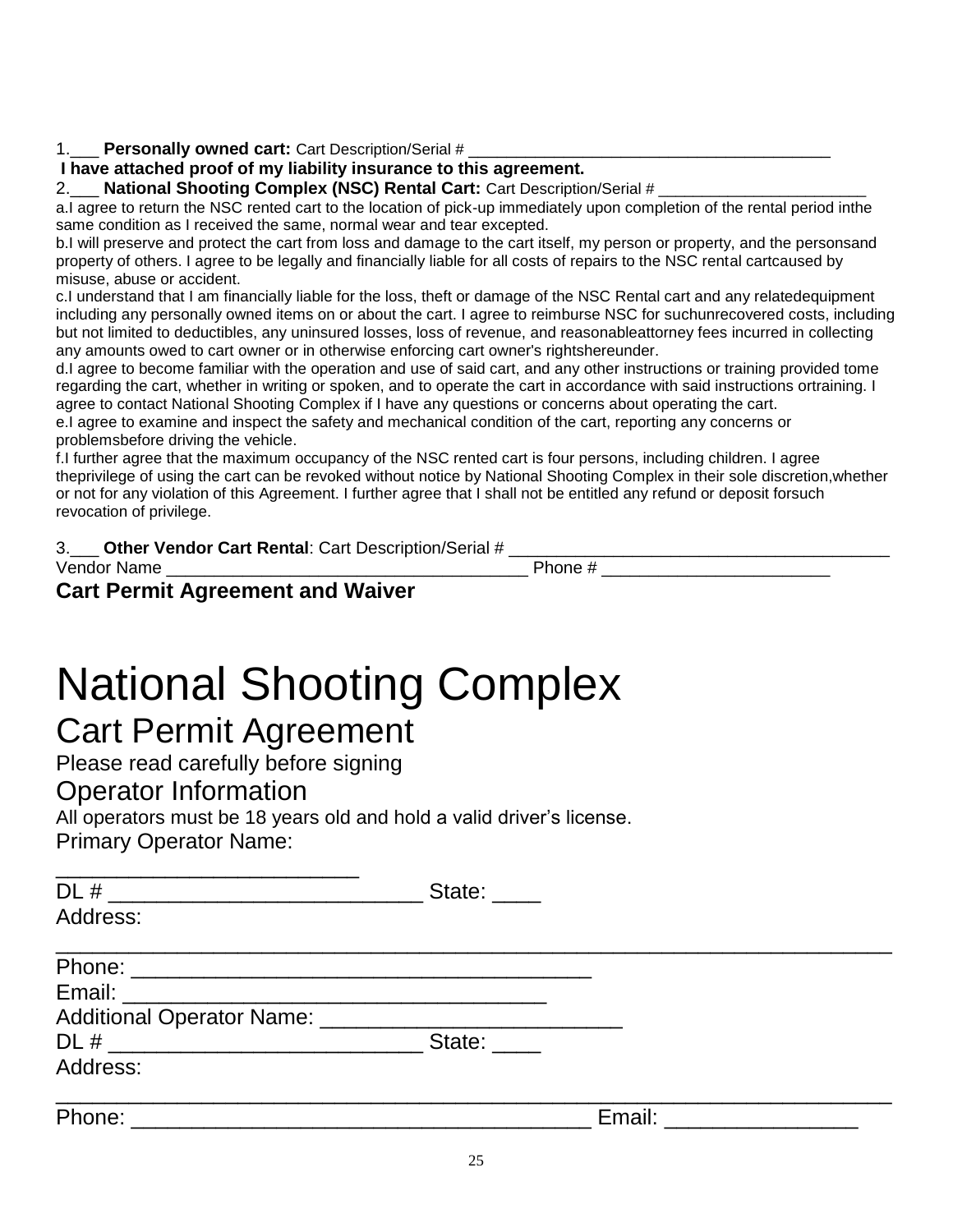| Additional                                                                                                                                                                                                                                                                                                                                                                                                                                                                                                                                                                                                                                                                                                                                                                                                                                          |
|-----------------------------------------------------------------------------------------------------------------------------------------------------------------------------------------------------------------------------------------------------------------------------------------------------------------------------------------------------------------------------------------------------------------------------------------------------------------------------------------------------------------------------------------------------------------------------------------------------------------------------------------------------------------------------------------------------------------------------------------------------------------------------------------------------------------------------------------------------|
|                                                                                                                                                                                                                                                                                                                                                                                                                                                                                                                                                                                                                                                                                                                                                                                                                                                     |
| Address:                                                                                                                                                                                                                                                                                                                                                                                                                                                                                                                                                                                                                                                                                                                                                                                                                                            |
|                                                                                                                                                                                                                                                                                                                                                                                                                                                                                                                                                                                                                                                                                                                                                                                                                                                     |
| Email:                                                                                                                                                                                                                                                                                                                                                                                                                                                                                                                                                                                                                                                                                                                                                                                                                                              |
| <b>Event Information</b>                                                                                                                                                                                                                                                                                                                                                                                                                                                                                                                                                                                                                                                                                                                                                                                                                            |
| <b>Cart Information</b>                                                                                                                                                                                                                                                                                                                                                                                                                                                                                                                                                                                                                                                                                                                                                                                                                             |
| Check one option below                                                                                                                                                                                                                                                                                                                                                                                                                                                                                                                                                                                                                                                                                                                                                                                                                              |
| 1. $\qquad \qquad$                                                                                                                                                                                                                                                                                                                                                                                                                                                                                                                                                                                                                                                                                                                                                                                                                                  |
| Personally owned cart:                                                                                                                                                                                                                                                                                                                                                                                                                                                                                                                                                                                                                                                                                                                                                                                                                              |
| Cart Description/Serial #                                                                                                                                                                                                                                                                                                                                                                                                                                                                                                                                                                                                                                                                                                                                                                                                                           |
|                                                                                                                                                                                                                                                                                                                                                                                                                                                                                                                                                                                                                                                                                                                                                                                                                                                     |
| I have attached proof of my liability insurance to this agreement.                                                                                                                                                                                                                                                                                                                                                                                                                                                                                                                                                                                                                                                                                                                                                                                  |
| National Shooting Complex (NSC) Rental Cart:                                                                                                                                                                                                                                                                                                                                                                                                                                                                                                                                                                                                                                                                                                                                                                                                        |
| Cart Description/Serial #                                                                                                                                                                                                                                                                                                                                                                                                                                                                                                                                                                                                                                                                                                                                                                                                                           |
| a.I agree to return the NSC rented cart to the location of pick-up immediately upon completion of<br>the rental period in the same condition as I received the same, normal wear and tear excepted.<br>b.I will preserve and protect the cart from loss and damage to the cart itself, my person or<br>property, and the persons and property of others. I agree to be legally and financially liable for all<br>costs of repairs to the NSC rental cart caused by misuse, abuse or accident.<br>c.I understand that I am financially liable for the loss, theft or damage of the NSC Rental cart and<br>any related equipment including any personally owned items on or about the cart.<br>I agree to reimburse NSC for such unrecovered costs, including but not limited to deductibles,<br>any uninsured losses, loss of revenue, and reasonabl |
| attorney fees incurred in collecting any amounts owed to cart owner or in otherwise enforcing cart                                                                                                                                                                                                                                                                                                                                                                                                                                                                                                                                                                                                                                                                                                                                                  |
| owner's rightshereunder.<br>d.I agree to become familiar with the operation and use of said cart, and any other instructions or<br>training provided to me regarding the cart, whether in writing or spoken, and to operate the cart in<br>accordance with said instructions or training. I agree to contact National Shooting Complex if I<br>have any questions or concerns about operating the cart.                                                                                                                                                                                                                                                                                                                                                                                                                                             |
| e.I agree to examine and inspect the safety and mechanical condition of the cart, reporting any<br>concerns or problems before driving the vehicle.                                                                                                                                                                                                                                                                                                                                                                                                                                                                                                                                                                                                                                                                                                 |
| f.I further agree that the maximum occupancy of the NSC rented cart is four persons, including<br>children. I agree the privilege of using the cart can be revoked without notice by National<br>Shooting Complex in their sole discretion, whether or not for any violation of this Agreement. I<br>further agree that I shall not be entitled any refund or deposit for such revocation of privilege.<br>3.                                                                                                                                                                                                                                                                                                                                                                                                                                       |
| Other Vendor Cart Rental: Cart Description/Serial # ____________________________                                                                                                                                                                                                                                                                                                                                                                                                                                                                                                                                                                                                                                                                                                                                                                    |
|                                                                                                                                                                                                                                                                                                                                                                                                                                                                                                                                                                                                                                                                                                                                                                                                                                                     |
| Phone #<br><u> 1990 - Johann John Stoff, deutscher Stoff, der Stoff, der Stoff, der Stoff, der Stoff, der Stoff, der Stoff, </u>                                                                                                                                                                                                                                                                                                                                                                                                                                                                                                                                                                                                                                                                                                                    |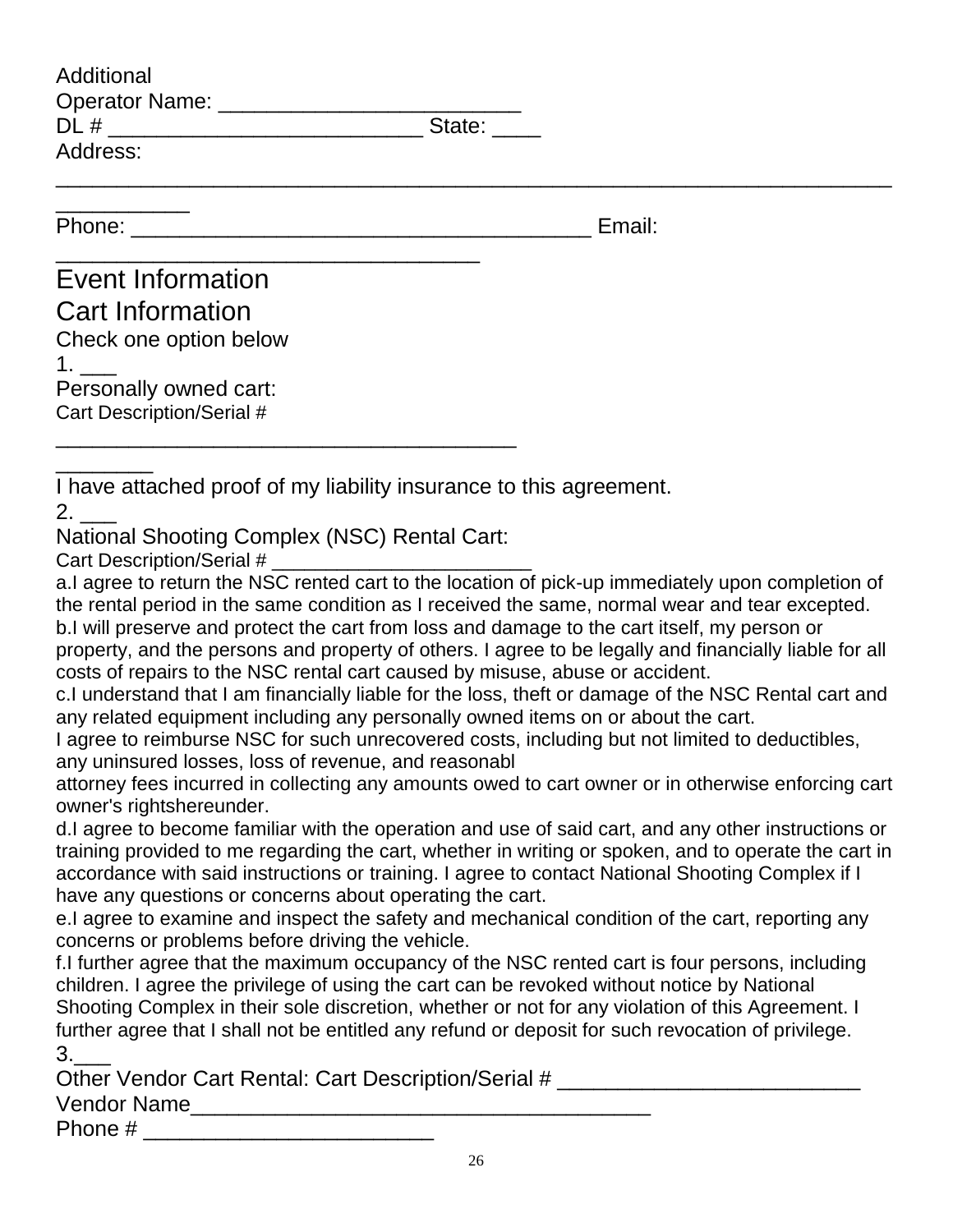Please return to Olivianscrv@nssa-nsca.com

### Cart Permit Agreement and Waiver

In consideration for National Shooting Complex

(NSC) issuing a permit to operate a cart on NSC property, I agree to the following conditions. In the event that I violate any of these conditions, I agree and understand that further use of the cart may be revoked immediately and without notice.

1.I will operate the cart safely, responsibly and in a sportsmanlike manner, following the rules of operation. Further, I agree that I shall not operate said Cart under the influence of alcohol or illicit drugs.

2.I agree that I am legally and financially liable for the loss, damage, and/or injuries to my person or property and the persons and properties of others, regardless of fault. Responsibility for mination of fault and any legal action to

recovered damages rests upon the Operator.

3.I agree to hold harmless, defend, and indemnify National Shooting Complex (NSC) National Skeet Shooting Association(NSSA) and National Sporting Clays Association (NSCA), their officers, agents, employees, contractors and volunteers,

for any and all damages and claims of any nature whatsoever, whether or not foreseeable, that may arise from the use of a cart on NSC property whether a personally owned or rented cart during the term of the rental period or of my possession of the cart, including but not limited to claims for damages to the cart itself, my person and property, and the persons and property of others.

4.I agree to waive any and all rights to seek redress against National Shooting Complex. I further agree to waive my right, if any, to punitive damages.

5.I further agree to contact National Shooting Complex immediately if any damages occur to the cart or other persons or property through the use of the cart.

6.I agree that only persons who are 18 years or older and who possess a valid driver's license as required by law shall be permitted to drive the cart.

7.I understand and agree to the following regarding approved cart on NSC property.

a. Vehicles allowed on grounds include golf cart, clays cart, E-ZGo 4x4's, Gator, Mules etc. No ATV's or three wheel vehicles allowed.

b.Vehicles may be operated in designated areas only. They may not be driven on county roads.

c. Vehicles are not allowed in the upper shooting area near the Club House.

d. Vehicles may not be used to preview targets.

e. Occupancy limit is 2 to 6 persons depending on cart style. Vehicles must have a full front bench with an optional rear bench. You must not attempt to transport more people than the cart was designed for.

f. Cart size: Maximum length 125", width 60" and height 80"

g. Tread depth: Maximum tire tread depth of 9/16 inch – Minimum tire tread depth of 2/32nds of an inch.

h. All carts must be operated at all times in two wheel drive with unlocked and fully functional differential.

i. All carts must not leak or release any noxious fluids; have a USDA approved muffler and spark arrestor and internal combustion.

j. All carts must be operated at a maximum sound level of 87db at operator's ear.

k. No cart is to exceed 20 mph on NSC grounds.

l. There is no electrical hook-up to charge the cart.